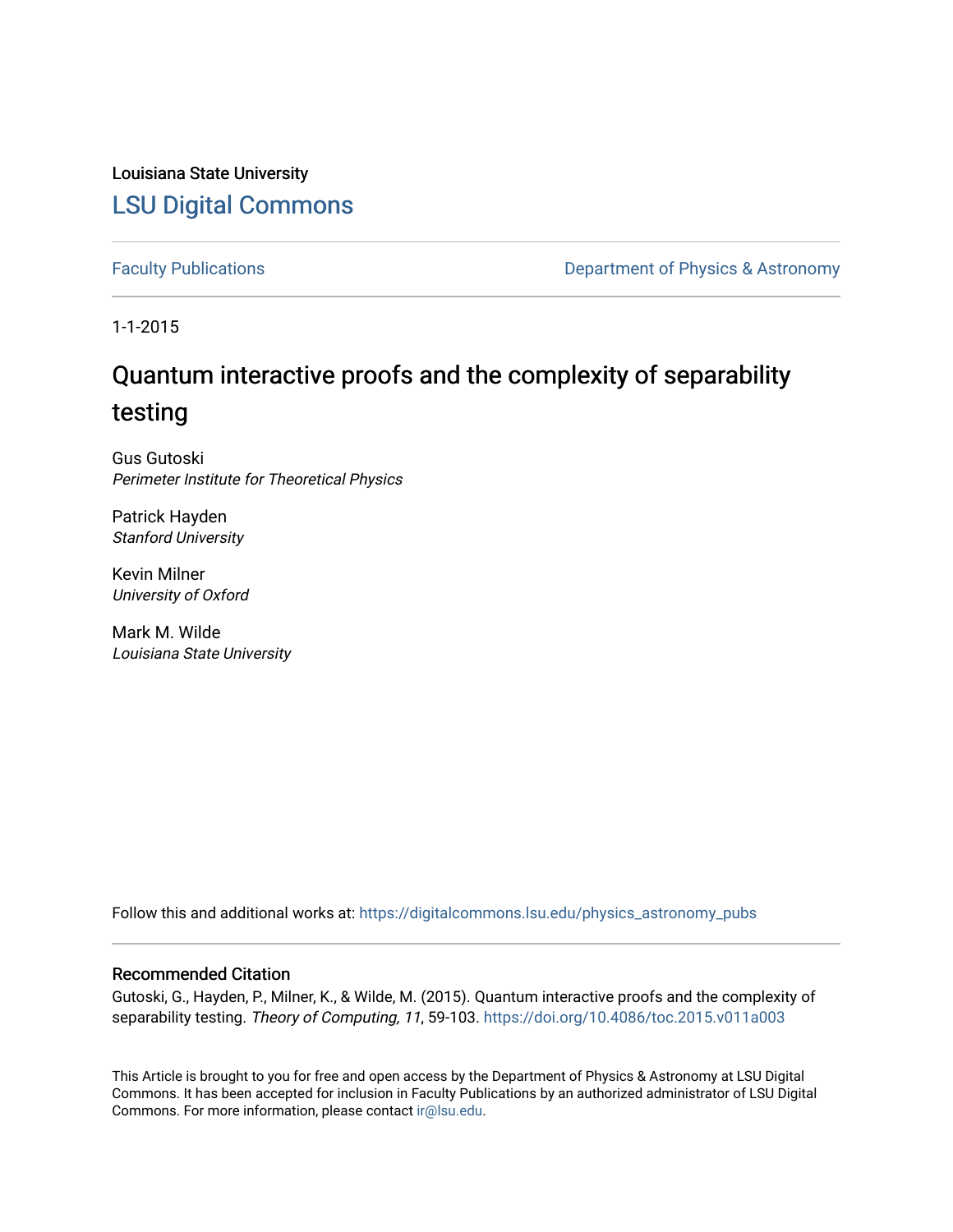# Quantum Interactive Proofs and the Complexity of Separability Testing

[Gus Gutoski](#page-43-0)<sup>∗</sup> [Patrick Hayden](#page-43-1)† [Kevin Milner](#page-43-2)‡ [Mark M. Wilde](#page-44-0)§

Received September 8, 2013; Revised January 27, 2015; Published March 26, 2015

Abstract: We identify a formal connection between physical problems related to the detection of separable (unentangled) quantum states and complexity classes in theoretical computer science. In particular, we show that to nearly every quantum interactive proof complexity class (including BQP, QMA, QMA(2), and QSZK), there corresponds a natural separability testing problem that is complete for that class. Of particular interest is the fact that the problem of determining whether an isometry can be made to produce a separable state is either QMA-complete or QMA(2)-complete, depending upon whether the distance between quantum states is measured by the one-way LOCC norm or the trace norm. We obtain strong hardness results by employing prior work on entanglement purification protocols to prove that for each *n*-qubit maximally entangled state there exists a fixed one-way LOCC measurement that distinguishes it from any separable state with error probability that decays exponentially in *n*.

### ACM Classification: F.1.3

AMS Classification: 68Q10, 68Q15, 68Q17, 81P68

Key words and phrases: quantum entanglement, quantum complexity theory, quantum interactive proofs, quantum statistical zero knowledge, BQP, QMA, QSZK, QIP, separability testing

© [2015 Gus Gutoski, Patrick Hayden, Kevin Milner, and Mark M. Wilde](http://theoryofcomputing.org/copyright2009.html) cb [Licensed under a Creative Commons Attribution License \(CC-BY\)](http://creativecommons.org/licenses/by/3.0/) [DOI: 10.4086/toc.2015.v011a003](http://dx.doi.org/10.4086/toc.2015.v011a003)

<sup>∗</sup>Supported by Government of Canada through Industry Canada, the Province of Ontario through the Ministry of Research and Innovation, NSERC, DTO-ARO, CIFAR, and QuantumWorks.

<sup>†</sup>Supported by Canada Research Chairs program, the Perimeter Institute, CIFAR, NSERC and ONR through grant N000140811249. The Perimeter Institute is supported by the Government of Canada through Industry Canada and by the Province of Ontario through the Ministry of Research and Innovation.

<sup>‡</sup>Supported by NSERC.

<sup>§</sup>Supported by Centre de Recherches Mathématiques.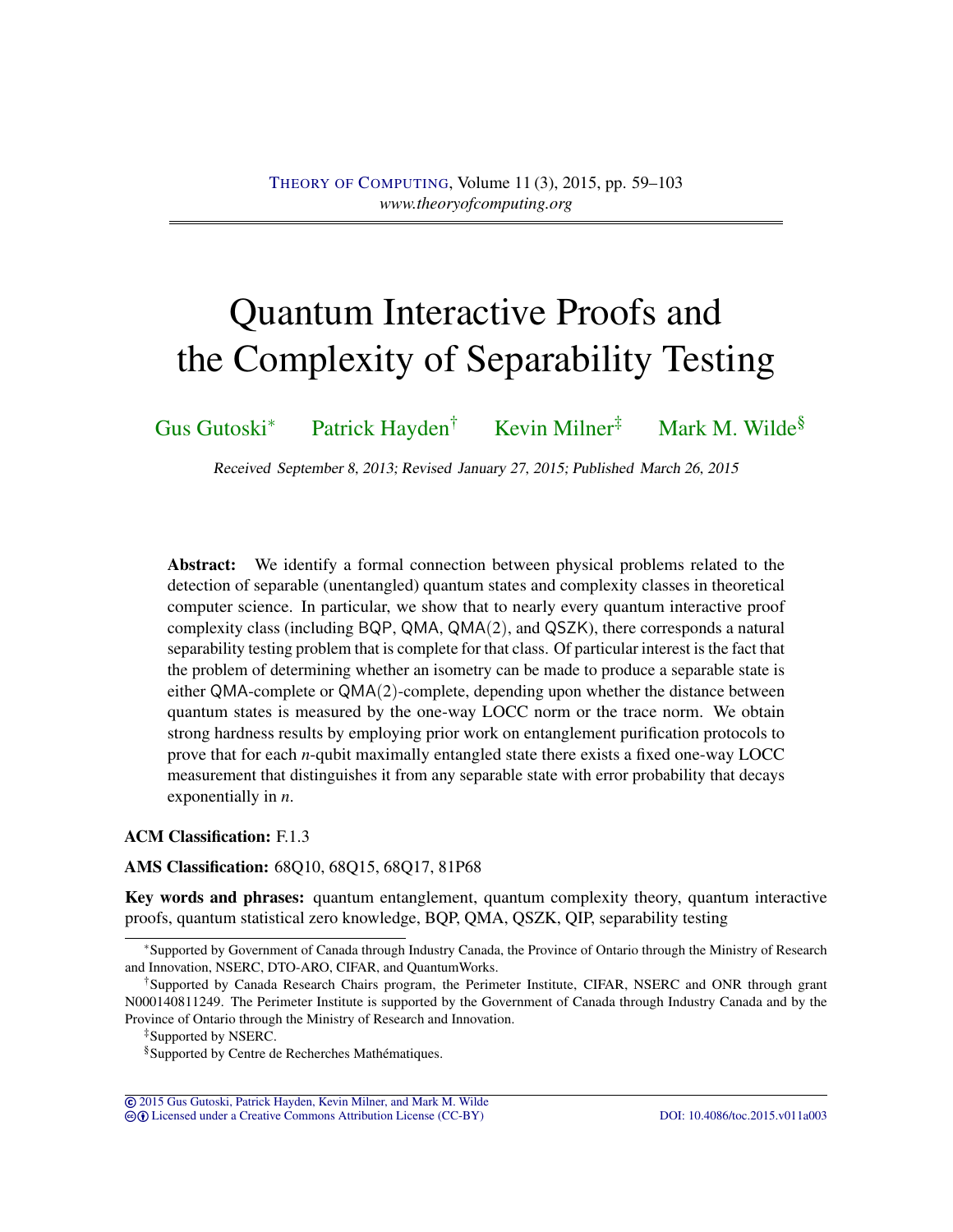### <span id="page-2-0"></span>1 Introduction

Certain families of decision problems have proven to be particularly versatile and expressive in complexity theory, in the sense that slightly varying their formulation can tune the difficulty of the problems through a wide range of complexity classes. Adding quantifiers to the problem of evaluating a Boolean formula, for example, brings the venerable satisfiability problem up through the levels of the polynomial hierarchy [\[68\]](#page-42-0) all the way up to PSPACE [\[67\]](#page-42-1), at each level providing a decision problem complete for the associated complexity class. Moreover, adding limitations to the format of the Boolean satisfiability problem gives decision problems complete for a variety of more limited classes.<sup>1</sup> Likewise, in the domain of interactive proofs [\[4,](#page-37-0) [38,](#page-40-0) [5,](#page-37-1) [71,](#page-42-2) [54,](#page-41-0) [73\]](#page-42-3), problems based on distinguishing probability distributions or quantum states, depending on the setting, arise very naturally.

In the domain of quantum information theory, quantum mechanical entanglement is responsible for many of the most surprising and, not coincidentally, useful potential applications of quantum information  $[49]$ , including quantum teleportation  $[9]$ , super-dense coding  $[13]$ , enhanced communication capacities [\[11,](#page-37-3) [12,](#page-37-4) [28\]](#page-39-0), device-independent quantum key distribution [\[35,](#page-39-1) [69\]](#page-42-4), and communication complexity [\[25\]](#page-39-2). Thus, deciding whether a given quantum state is separable (unentangled) or entangled is a prominent and long-standing question that frequently resurfaces in different forms. The complexity of determining whether a given mixed quantum state is separable or entangled therefore arose early and was resolved: the problem is NP-complete with respect to Cook reductions when the state is specified as a density matrix and one demands an error tolerance no smaller than an inverse polynomial in the dimension of the matrix [\[39,](#page-40-2) [37\]](#page-40-3).

From a physics or engineering perspective, however, it is often more natural to specify a quantum state as arising from a sequence of specified operations (as in a quantum circuit) or the application of a local Hamiltonian [\[59,](#page-41-1) [14\]](#page-38-1). This formulation of the quantum separability problem was studied by three of us [\[46\]](#page-40-4), wherein it was shown that the problem is hard for both QSZK and NP, even when one demands that no-instances be far from separable in the so-called "one-way LOCC distance" (and not merely in trace distance). It was also shown that this one-way LOCC variant of the problem admits a two-message quantum interactive proof, putting it in  $\mathsf{QIP}(2)$ . The exact complexity of this problem is still open.

Informally, the *one-way LOCC distance* is an operationally motivated distance measure for bipartite quantum states [\[62\]](#page-42-5). Given two states  $\rho$ ,  $\xi$  of registers *AB*, the one-way LOCC norm  $\|\rho - \xi\|_{1-LOCC}$ dictates the maximum probability with which  $\rho$  could be distinguished from  $\xi$  by two parties acting locally on registers *A*,*B* and endowed with classical communication from *A* to *B*. It is clear that the one-way LOCC distance is no larger than the trace distance, and it can sometimes be much smaller [\[34,](#page-39-3) [29,](#page-39-4) [30,](#page-39-5) [62\]](#page-42-5). In one of the earliest examples [\[34\]](#page-39-3), it was found that maximally mixed states on the symmetric and antisymmetric subspace of two systems of dimension *d* have a 1-LOCC distance no larger than *O*(1/*d*) while their trace distance is maximal, given that these states are orthogonal. See [Section](#page-7-0) [2.4](#page-7-0) for details.

In this paper, we explore several variations on the complexity of determining whether a state specified by a quantum circuit is separable, or whether a channel specified by a quantum circuit can be made to produce a separable output state. The properties we vary include the following:

 ${}^{1}$ For example, it is known that if clauses of the Boolean satisfiability problem are limited to two variables each, the resulting problem (2SAT) is NL-complete [\[64,](#page-42-6) Ch. 4.2, Theorem 16.3], while if one allows only Horn clauses the resulting problem (HORNSAT) is P-complete [\[27\]](#page-39-6), and if one removes any such limitations on clauses the problem (SAT) is NP-complete [\[26\]](#page-39-7).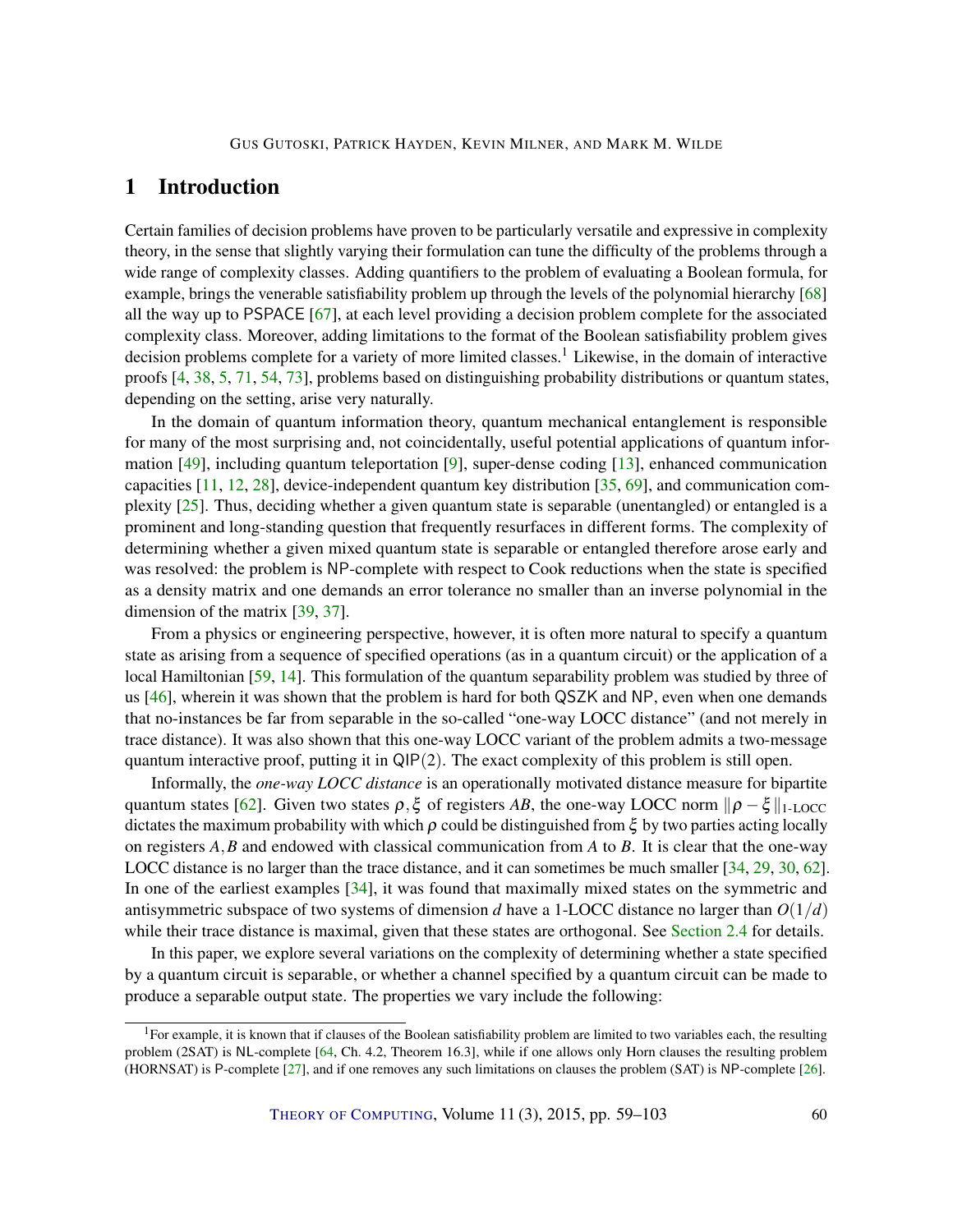- <span id="page-3-1"></span>1. Allowing arbitrary mixed states versus restricting attention to pure states.
- 2. Allowing arbitrary channels versus restricting attention to isometric channels.
- 3. We compare the difficulty of deciding whether entanglement is present (separable versus entangled states) with the difficulty of identifying any correlation whatsoever (product versus non-product states).
- 4. Measuring distance between quantum states using the trace norm or the so-called "one-way LOCC norm" of [\[62\]](#page-42-5).

We study seven different combinations of these properties, obtaining problems that are complete for four different complexity classes based on quantum interactive proofs: BQP, QMA, QMA(2), and QSZK. Our study applies to multipartite states and channels, though only bipartite states and channels are required for the hardness results. We obtain strong hardness results as a corollary of a theorem establishing the existence of a fixed one-way LOCC measurement that successfully distinguishes a given *n*-qubit maximally entangled state from any separable state with error probability that decays exponentially in *n*. [\(Theorem](#page-11-0) [3.1](#page-11-0) of [Section](#page-11-1) [3.](#page-11-1)) It appears that this observation has not yet been made explicitly in the literature, though it is implied by prior results on entanglement purification protocols [\[10,](#page-37-5) [7,](#page-37-6) [3,](#page-37-7) [43\]](#page-40-5). We provide a new proof.

**Outline of paper.** A detailed list of our complexity theoretic results is given in [Figure](#page-5-0) [1](#page-5-0) of [Section](#page-3-0) [1.1.](#page-3-0) A summary of relevant concepts such as the one-way LOCC distance, various complexity classes, the permutation and swap tests is given in [Section](#page-4-0) [2.](#page-4-0) Our strong lower bound on the one-way LOCC distance between maximally entangled and separable states is proven in [Section](#page-11-1) [3.](#page-11-1) The completeness results are presented in [Sections](#page-12-0) [4–](#page-12-0)[7.](#page-28-0) In [Section](#page-34-0) [9](#page-34-0) we discuss how these completeness results provide operational interpretations for several geometric measures of entanglement discussed in [\[75,](#page-42-7) [23\]](#page-38-2) and references therein. Finally, we conclude in [Section](#page-36-0) [11](#page-36-0) with a summary of our results and a discussion of directions for future research.

### <span id="page-3-0"></span>1.1 Overview of results

[Figure](#page-5-0) [1](#page-5-0) gives a brief description of each problem and provides a concise summary of our results. Below we give more details of our results along with their relation to prior results in the literature:

- 1. PURE PRODUCT STATE is BQP-complete, as is the one-way LOCC version of the problem. [\(Theorem](#page-13-0) [4.2](#page-13-0) of [Section](#page-12-0) [4.](#page-12-0)) Membership in BQP follows from the soundness of the "product test" [\[44\]](#page-40-6). Hardness of the one-way LOCC version follows from an application of [Theorem](#page-11-0) [3.1.](#page-11-0)
- 2. The one-way LOCC version of SEPARABLE ISOMETRY OUTPUT is QMA-complete. [\(Theorem](#page-16-0) [5.2](#page-16-0) of [Section](#page-15-0) [5.](#page-15-0)) Membership in QMA follows from the existence of succinct *k*-extendible witnesses for separability [\[17\]](#page-38-3). (A similar approach was used in previous work by three of us to place the one-way LOCC version of SEPARABLE STATE inside  $QIP(2)$  [?, [46\]](#page-40-4).) Hardness follows from another application of [Theorem](#page-11-0) [3.1.](#page-11-0)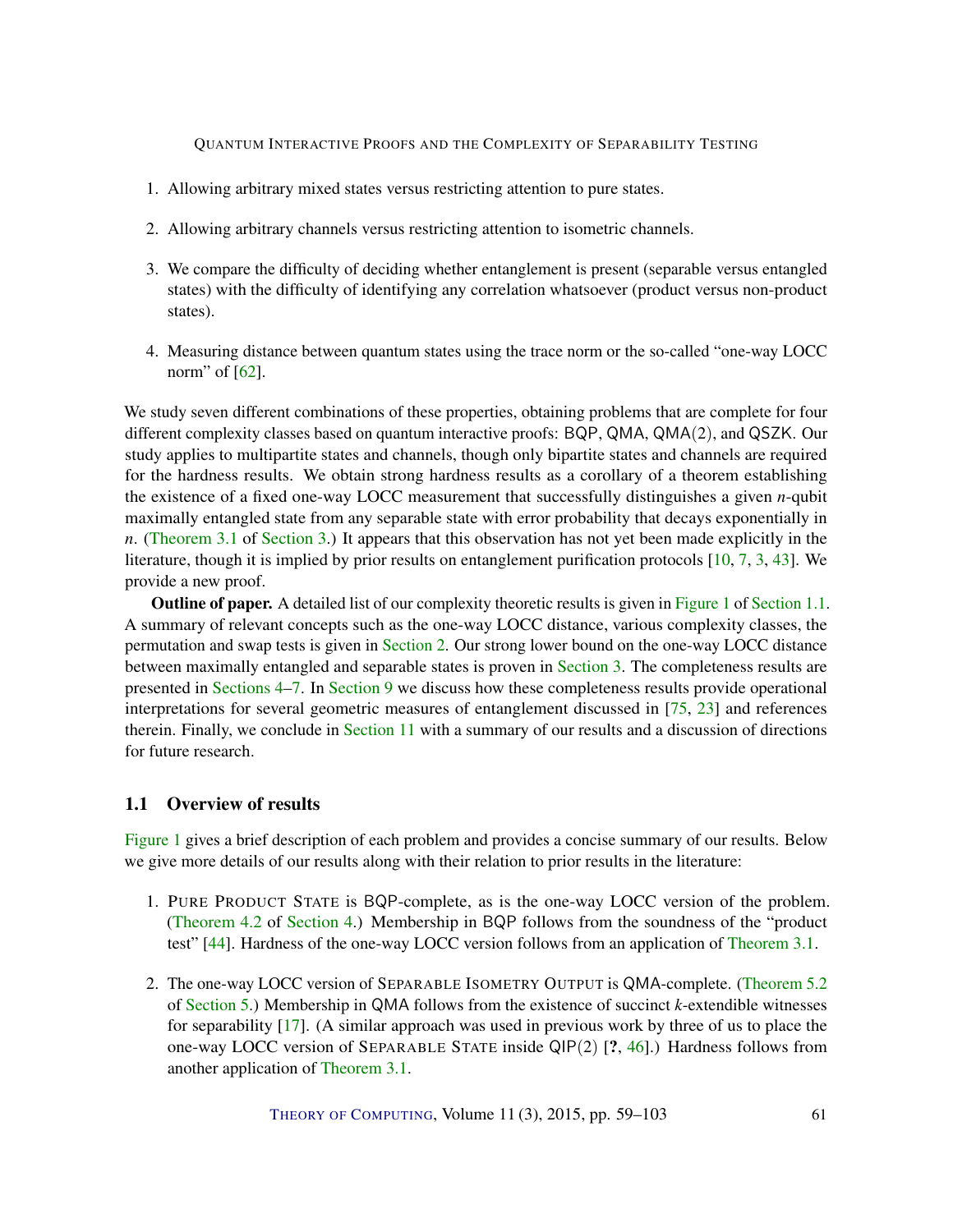#### GUS GUTOSKI, PATRICK HAYDEN, KEVIN MILNER, AND MARK M. WILDE

- <span id="page-4-1"></span>3. PURE PRODUCT ISOMETRY OUTPUT, PRODUCT ISOMETRY OUTPUT, and SEPARABLE ISOME-TRY OUTPUT are QMA(2)-complete. [\(Theorem](#page-22-0) [6.2](#page-22-0) and [Corollary](#page-27-0) [6.9](#page-27-0) of [Section](#page-22-1) [6.](#page-22-1)) Membership of PURE PRODUCT ISOMETRY OUTPUT in QMA(2) follows from a simple application of the swap test combined with the collapse  $QMA(k) = QMA(2)$  [\[44\]](#page-40-6). Hardness is the result of a novel circuit gadget [\(Figure](#page-24-0) [4\)](#page-24-0). Completeness for the other two problems follows by an equivalence to PURE PRODUCT ISOMETRY [\(Section](#page-25-0) [6.3\)](#page-25-0).
- 4. PRODUCT STATE is QSZK-complete. [\(Theorem](#page-28-1) [7.2](#page-28-1) of [Section](#page-28-0) [7.](#page-28-0)) The result follows by an equivalence with the QSZK-complete problem QUANTUM STATE SIMILARITY [\[70,](#page-42-8) [74\]](#page-42-9).
- 5. The one-way LOCC version of SEPARABLE STATE is in SQG, a competing-provers class known to coincide with PSPACE [\[41\]](#page-40-7). [\(Proposition](#page-33-0) [8.2](#page-33-0) of [Section](#page-32-0) [8.](#page-32-0)) As mentioned previously, this problem is already known to be contained in  $QIP(2)$  [\[46\]](#page-40-4), which is a subset of PSPACE [\[51,](#page-41-2) [50\]](#page-41-3). Thus, this new bound is not a complexity-theoretic improvement over prior work.

However, it is interesting that this problem admits a succinct quantum witness in support of separability, provided that the verifier is granted the additional ability to query a second, competing prover in his effort to check the veracity of the first prover's purported witness. By contrast, the two-message single-prover quantum interactive proof of [\[46\]](#page-40-4) depends critically upon the ability of the prover to apply a *channel* in support of separability.

### <span id="page-4-0"></span>2 Preliminaries

This section summarizes some facts about quantum information and complexity theory relevant for the rest of the paper. Familiarity with both fields of study is assumed; our primary goal here is to establish notation and terminology. Some references giving background on these topics are [\[63,](#page-42-10) [78,](#page-43-3) [79\]](#page-43-4) and [\[73,](#page-42-3) [1\]](#page-37-8).

#### 2.1 Registers, states, separable states

A *register* is a finite-level quantum system, which is implicitly identified with a finite-dimensional complex Euclidean space. Registers are denoted with Roman capital letters *A*,*B*,.... The *state* of a register is described by a *density matrix*, which is a positive semidefinite matrix ρ with Tr(ρ) = 1. A *pure state* is a rank-one density matrix. Pure states can be written in standard bra-ket notation  $\rho = |\psi\rangle\langle\psi|$  for some unit vector  $|\psi\rangle$ . It is common practice to refer to unit vectors  $|\psi\rangle$  as pure states. The Greek letters  $\phi$ ,  $\psi$  are reserved for pure states and we often abbreviate  $|\psi\rangle\langle\psi|$  to  $\psi$ .

A multipartite state  $\rho_{A_1\cdots A_l}$  is a *product state* if  $\rho_{A_1\cdots A_l} = \rho_{A_1} \otimes \cdots \otimes \rho_{A_l}$  for states  $\rho_{A_1}, \ldots, \rho_{A_l}$  of registers *A*1,...,*A<sup>l</sup>* , respectively. A state is *separable* if it can be written as a probabilistic mixture of product states [\[77\]](#page-43-5). That is, a multipartite state  $\rho_{A_1\cdots A_l}$  is said to be *separable* if it admits a decomposition of the following form:

$$
\rho_{A_1\cdots A_l} = \sum_{y \in \mathcal{Y}} p_Y(y) \sigma_{A_1}^{1,y} \otimes \cdots \otimes \sigma_{A_l}^{l,y}, \qquad (2.1)
$$

for collections  $\{\sigma_{A_1}^{1,y}$  $\{\mathbf{a}^{l,y}_{A_l}\},\ldots,\{\mathbf{a}^{l,y}_{A_l}\}$  $\mathcal{A}_{A}^{I, y}$  of quantum states and some probability distribution  $p_Y(y)$  over an alphabet  $\frac{1}{2}$  [\[77\]](#page-43-5). By applying the spectral theorem to each density operator, we can always find a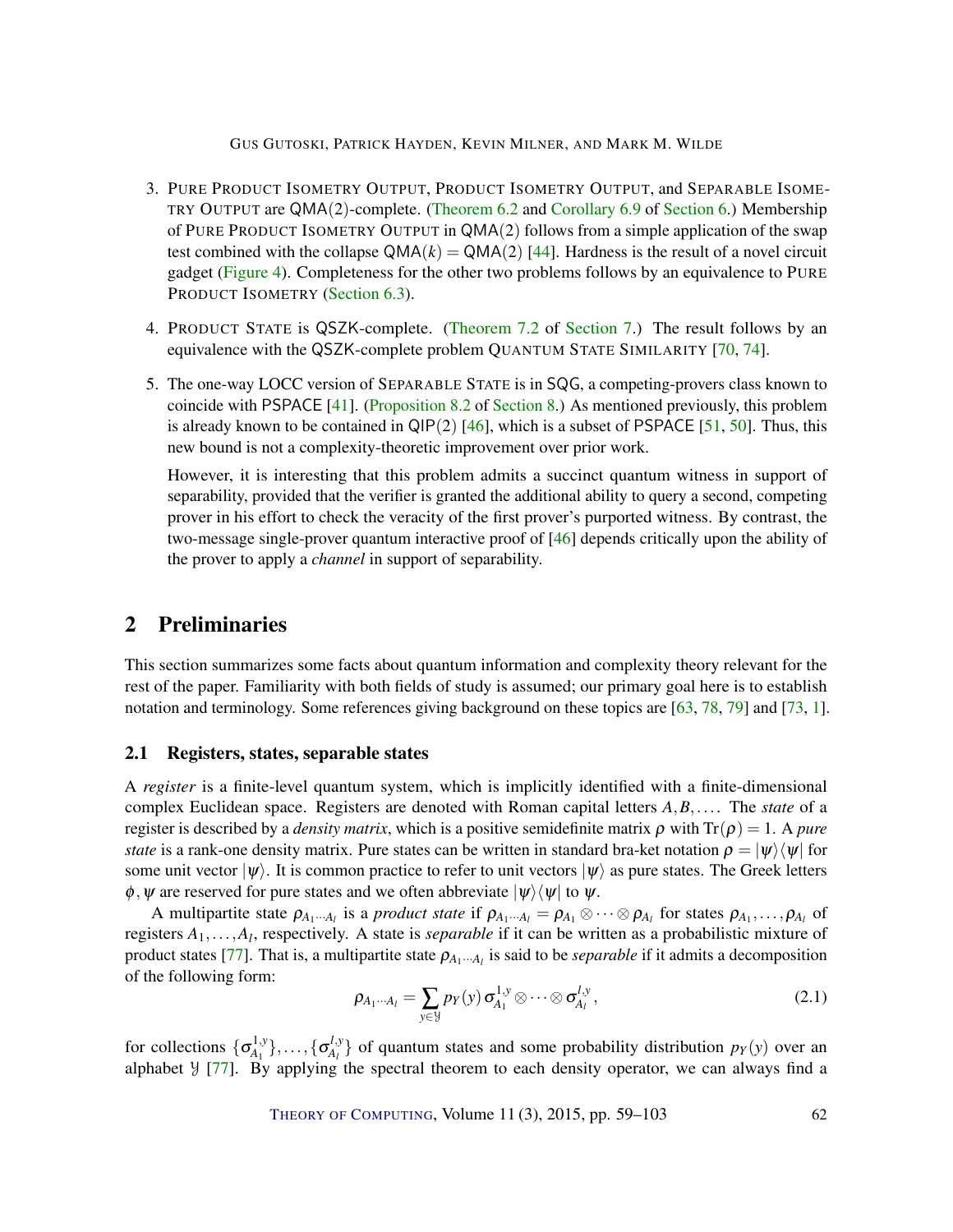<span id="page-5-1"></span><span id="page-5-0"></span>

| <b>Problem name</b>                                                                                                   | <b>Description</b>                                                                                                                                                                                                      | <b>Complexity</b>                                 | Circuit                                             |
|-----------------------------------------------------------------------------------------------------------------------|-------------------------------------------------------------------------------------------------------------------------------------------------------------------------------------------------------------------------|---------------------------------------------------|-----------------------------------------------------|
| · PURE PRODUCT STATE<br>· PURE PRODUCT STATE, one-<br>way LOCC version                                                | Is the state generated by the<br>pure-state quantum circuit<br>close to a product state?                                                                                                                                | BQP-complete                                      | А<br>$\overline{U}$<br>$ 0\rangle$                  |
| · SEPARABLE ISOMETRY OUT-<br>PUT, one-way LOCC version                                                                | Is there an input to the isom-<br>etry such that the output is<br>close to a separable state in<br>trace distance, or does every<br>input lead to an output that<br>is far from separable in one-<br>way LOCC distance? | QMA-complete                                      | Circuit<br>Input<br>U                               |
| · PURE PRODUCT ISOMETRY<br><b>OUTPUT</b><br>· PRODUCT ISOMETRY OUT-<br>PUT<br>· SEPARABLE ISOMETRY OUT-<br><b>PUT</b> | Is there an input to the isom-<br>etry such that the output is<br>close to a product/separable<br>state?                                                                                                                | $QMA(2)$ -<br>complete                            | $ 0\rangle$<br>B                                    |
| · PRODUCT STATE                                                                                                       | Is the state generated by the<br>mixed-state circuit close to a<br>product state?                                                                                                                                       | QSZK-complete                                     | R                                                   |
| • SEPARABLE STATE, one-way<br><b>LOCC</b> version                                                                     | Is the state generated by the<br>mixed-state circuit close to a<br>separable state?                                                                                                                                     | In $QIP(2)$ .<br>QSZK-hard,<br>NP-hard.<br>$[46]$ | B                                                   |
| · SEPARABLE CHANNEL OUT-<br>PUT, one-way LOCC version                                                                 | Is there an input to the chan-<br>nel such that the output is<br>close to a separable state in<br>trace distance or does every<br>input lead to an output that<br>is far from separable in one-<br>way LOCC distance?   | QIP-complete<br>$[46]$                            | R<br>Channel<br>Input<br>A<br>U<br>$ 0\rangle$<br>B |

Figure 1: The collected results of separability testing problems and their complexity. A "one-way LOCC version" of a problem means that distances for yes-instances are measured by the trace norm, but distances for no-instances are measured by the one-way LOCC norm.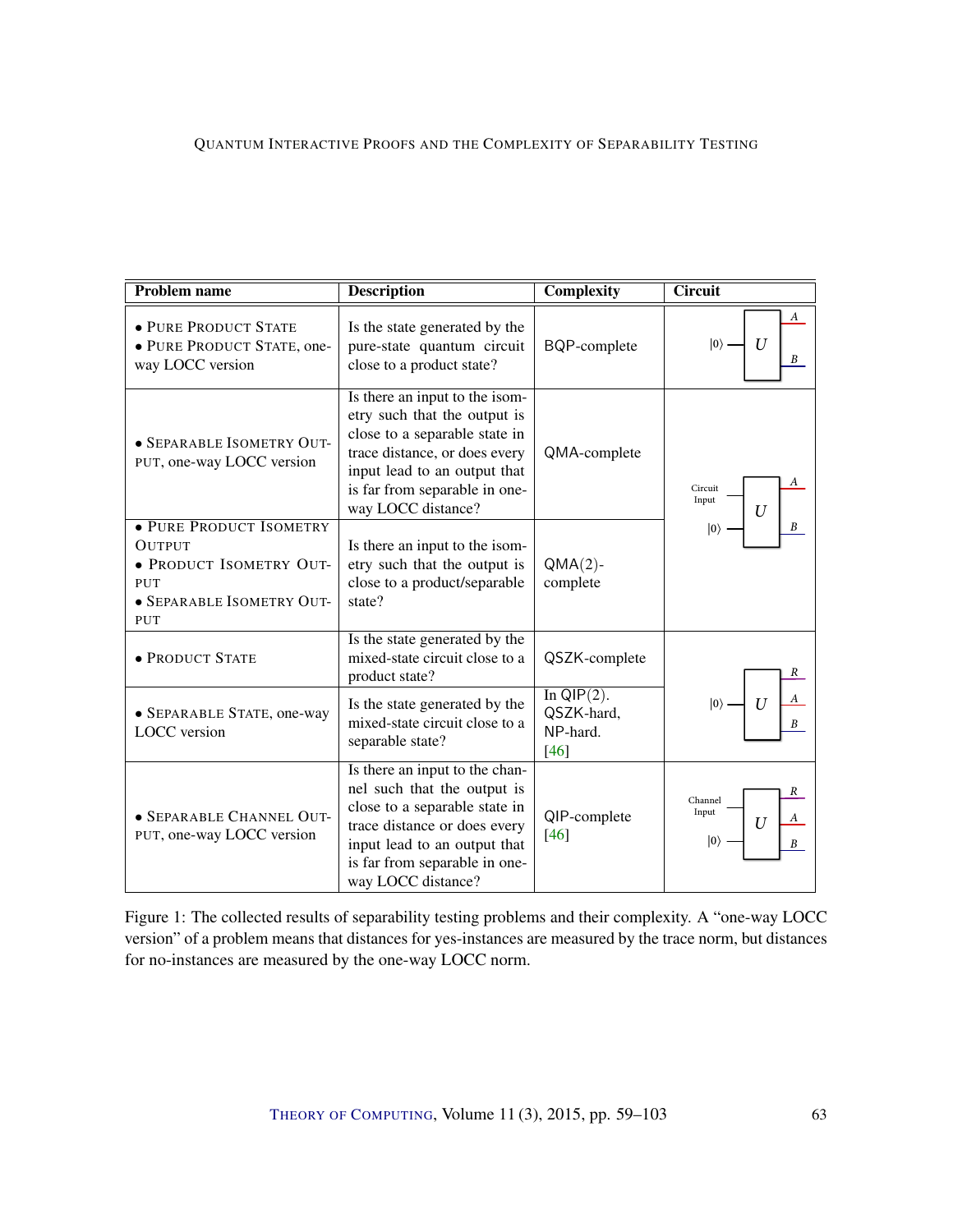<span id="page-6-4"></span>decomposition of any separable state in terms of pure product states:

$$
\rho_{A_1\cdots A_\ell} = \sum_{z \in \mathcal{Z}} p_Z(z) |\psi^{1,z}\rangle \langle \psi^{1,z}|_{A_1} \otimes \cdots \otimes |\psi^{\ell,z}\rangle \langle \psi^{\ell,z}|_{A_\ell}.
$$
\n(2.2)

A state is *entangled* if it is not separable.

In the multipartite case it is often necessary to specify the *cut* or *partition* of the registers relative to which  $\rho$  is product or separable. For example, a state  $\rho$  of registers *ABCD* could be a bipartite product state with respect to the cut *AB* : *CD*, yet it may not be a product state with respect to the tripartite cut *A* : *B* : *CD* or the bipartite cut *AC* : *BD*. We let S denote the set of all separable states with respect to a given cut. Whenever the cut is not immediately clear from the context, we make it explicit with an argument—for example,  $S(A : B : CD)$ .

### <span id="page-6-1"></span>2.2 Trace distance, fidelity

The *Schatten 1-norm*  $||X||_1$  of a matrix *X* is defined as the sum of the singular values of *X*. (Hereafter we refer to this norm as simply the *1-norm*. This norm is sometimes called the *trace norm* and is alternately denoted  $||X||_{\text{Tr}}$ .) The 1-norm characterizes the physically observable difference between two quantum states  $\rho, \xi$  in the following sense: given a quantum register prepared in one of  $\{\rho, \xi\}$  chosen uniformly at random, the maximum probability with which one can correctly identify the given state by a two-outcome measurement of that register is equal to  $1/2 + ||\rho - \xi||_1/4$ . The measurement that achieves this maximal probability is known as the *Helstrom measurement* [\[48\]](#page-40-8).

The quantity  $\|\rho - \xi\|_1$  is sometimes called the *trace distance* between  $\rho, \xi$ . The trace distance between two quantum states  $\rho$ ,  $\xi$  is given by the following variational characterization:

<span id="page-6-0"></span>
$$
\|\rho - \xi\|_1 = 2 \max_{0 \le \Pi \le I} \text{Tr}(\Pi(\rho - \xi)), \tag{2.3}
$$

where the maximizing  $\Pi^*$  leads to the Helstrom measurement  $\{\Pi^*, I - \Pi^*\}$ . A straightforward consequence of  $(2.3)$  is that if two states are close in trace distance then they must have similar measurement statistics. In particular, for all measurement operators  $0 \leq \Pi \leq I$  it holds that

<span id="page-6-3"></span>
$$
\operatorname{Tr}(\Pi \rho) \ge \operatorname{Tr}(\Pi \xi) - \frac{1}{2} \|\rho - \xi\|_1. \tag{2.4}
$$

The trace distance  $\|\psi - \phi\|_1$  between two pure states  $|\psi\rangle,|\phi\rangle$  is related to the inner product  $\langle \psi | \phi \rangle$ by the formula

<span id="page-6-2"></span>
$$
|\langle \phi | \psi \rangle|^2 = 1 - ||\psi - \phi||_1^2 / 4. \tag{2.5}
$$

The following implication holds for any pure states  $\phi$ ,  $\psi$  and any  $\varepsilon \in [0,1]$ :

$$
|\langle \phi | \psi \rangle|^2 \ge 1 - \varepsilon \implies ||\phi - \psi||_1 \le 2\sqrt{\varepsilon}.
$$
 (2.6)

The *fidelity* is a pseudodistance measure for quantum states given by

$$
F(\rho, \xi) = \left\| \sqrt{\rho} \sqrt{\xi} \right\|_{1}^{2} \tag{2.7}
$$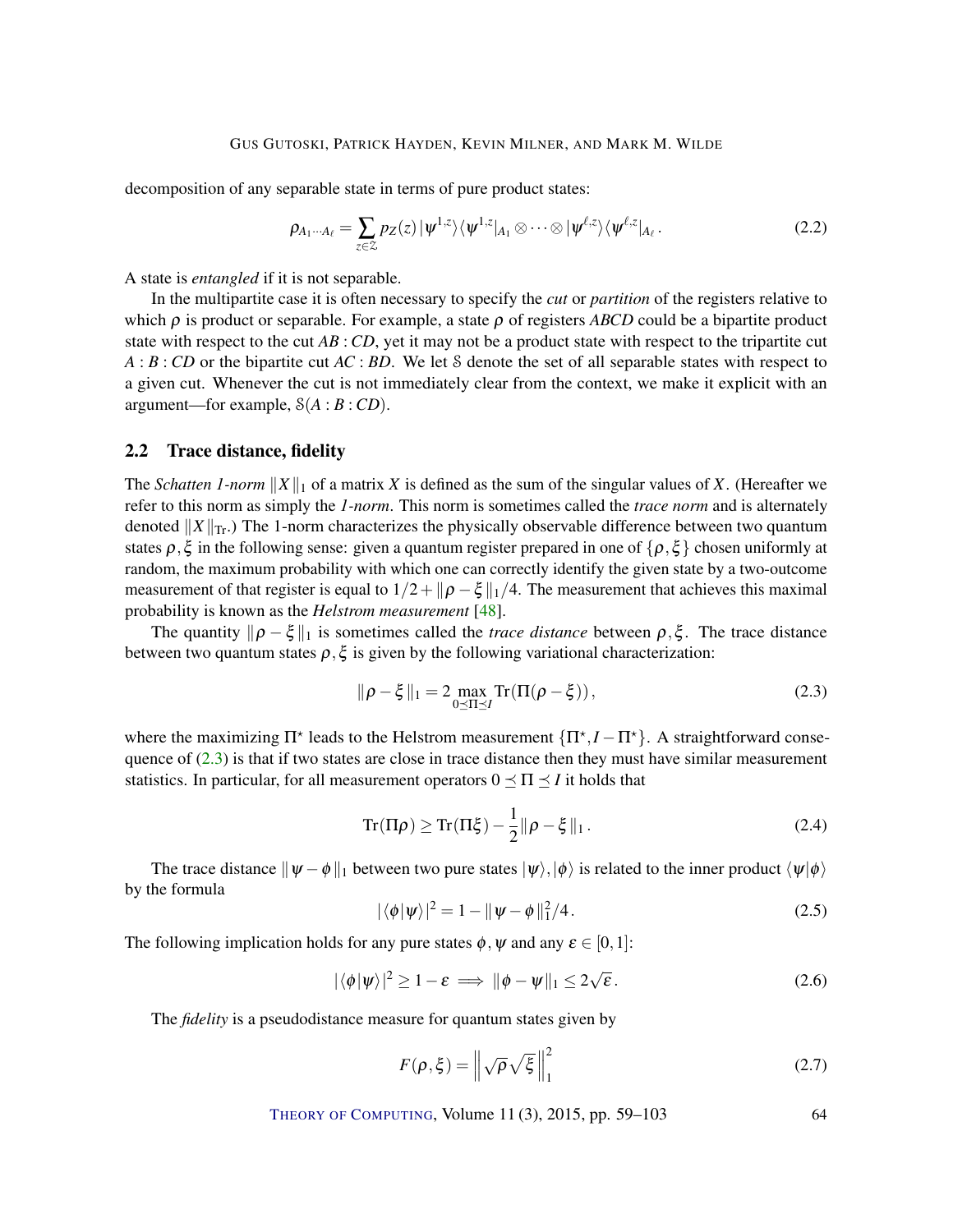<span id="page-7-2"></span>for all density matrices ρ,ξ . *Uhlmann's Theorem* asserts that the fidelity between two states ρ,ξ is the optimal squared overlap between purifications of  $\rho$ ,  $\xi$ :

$$
F(\rho, \xi) = \max_{|\phi_{\rho}\rangle, |\phi_{\sigma}\rangle} |\langle \phi_{\rho} | \phi_{\sigma} \rangle|^2.
$$
 (2.8)

Uhlmann's Theorem gives the fidelity an operational interpretation as the maximum probability with which a purification of  $\rho$  would pass a test for being a purification of  $\sigma$ . The fidelity and trace distance are related by the Fuchs-van-de-Graaf inequalities [\[36\]](#page-39-8):

<span id="page-7-1"></span>
$$
1 - \sqrt{F(\rho, \xi)} \le \frac{1}{2} \|\rho - \xi\|_1 \le \sqrt{1 - F(\rho, \xi)}.
$$
\n(2.9)

#### 2.3 Permutation test, swap test

The *permutation test* is a quantum circuit applied to a multi-register system  $A_1, \ldots, A_n$  with the property that the probability of passing is equal to the shadow of the state on the symmetric subspace of the complex Euclidean space associated with  $A_1, \ldots, A_n$  (i.e.,  $\text{Tr}(\Pi_{A_1}^{\text{sym}})$  $A_{A_1,...,A_n}(\rho)$ ) [\[53\]](#page-41-4) (see also [\[6,](#page-37-9) [52\]](#page-41-5)). Furthermore, if the test passes, then the resulting state of those registers is supported on the symmetric subspace. The test consists of the following steps:

- 1. Prepare an *n*!-dimensional ancillary register *W* in a uniform superposition of all *n*! computational basis states. (This is accomplished by applying the quantum Fourier transform to the all-zeros state  $|0\rangle$  of *W*.)
- 2. Apply a controlled-permutation unitary that permutes registers  $A_1, \ldots, A_n$  according to the permutation indexed in register *W*.
- 3. Invert the quantum Fourier transform on *W* and measure that register in the computational basis. Accept if and only if the measurement outcome is all zeros.

A special case of the permutation test for  $n = 2$  is known as the *swap test* [\[20\]](#page-38-4). (In this case the ancillary register *W* is just a single qubit and the quantum Fourier transform is just the standard Hadamard gate.) The swap test has the powerful property that if registers  $A_1A_2$  are prepared in a pure product state  $|\psi\rangle|\phi\rangle$  then the swap test passes with probability

$$
\frac{1}{2} + \frac{1}{2} |\langle \psi | \phi \rangle|^2 = 1 - \frac{1}{8} ||\psi - \phi||_1^2.
$$
 (2.10)

Thus, with repetition, the swap test can be used to estimate the distance between any two unknown pure states.

### <span id="page-7-0"></span>2.4 One-way LOCC distance

In this paper we are sometimes interested in the distinguishability of multipartite quantum states under the restriction that the distinguishing measurement must be implementable by local operations with unidirectional classical communication. This class of measurements induces a matrix norm called the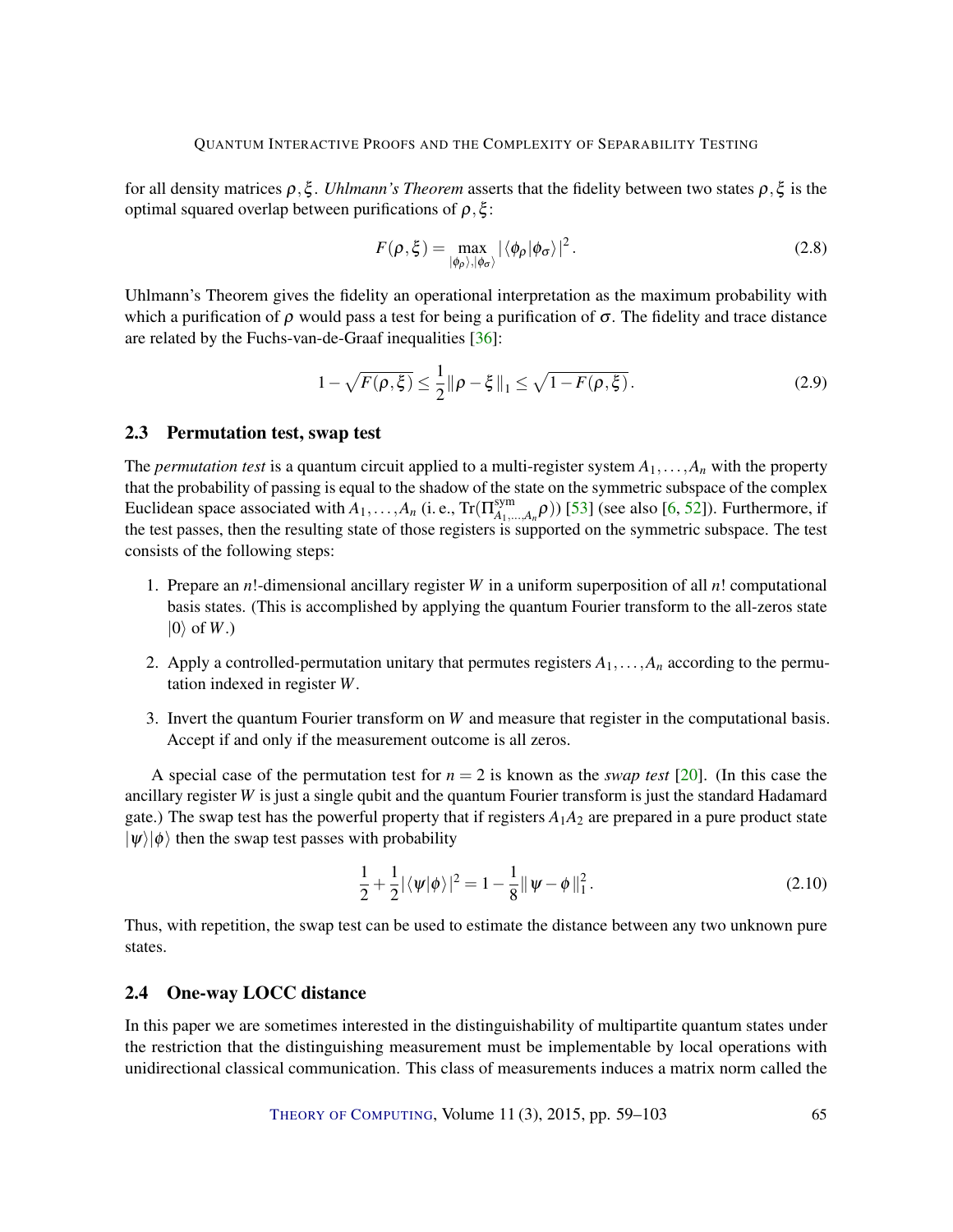<span id="page-8-0"></span>*one-way LOCC norm* [\[62\]](#page-42-5). For each matrix *X* acting on the complex Euclidean space associated with registers *AB*, the one-way LOCC norm  $||X||_{1\text{-LOCC}}$  of *X* is defined by

$$
||X||_{1\text{-LOCC}} = \max_{\Lambda_{B\to M}} ||(I_A \otimes \Lambda_{B\to M})(X)||_1, \qquad (2.11)
$$

where the maximization is over all *quantum-to-classical* channels Λ*B*→*M*. These are the channels that measure the contents of register *B* and store the classical outcome in a new register *M*. Every such channel has the form

$$
\Lambda_{B\to M}(\rho) = \sum_{m} \text{Tr}(\Lambda_m \rho) |m\rangle \langle m| \,, \tag{2.12}
$$

where  $\{|m\rangle\}$  is an orthonormal basis and  $\{\Lambda_m\}$  forms a quantum measurement, meaning that each  $\Lambda_m$  is positive semidefinite and  $\sum_{m} \Lambda_m = I$ .

This definition of the one-way LOCC norm is asymmetric: one could define another norm as a maximization over measurements of register *A*, and these norms are distinct. It is clear from the definition that

$$
||X||_{1\text{-LOCC}} \le ||X||_1,\tag{2.13}
$$

because the one-way LOCC measurements are a subset of all measurements.

The one-way LOCC norm extends naturally to multi-register systems [\[56,](#page-41-6) [16,](#page-38-5) [19\]](#page-38-6). In particular, for each matrix *X* acting on the complex Euclidean space associated with registers  $A_1 \cdots A_\ell$ , the  $\ell$ -partite one-way LOCC norm of *X* is given by

$$
||X||_{1\text{-LOCC}} = \max_{\Lambda_{A_2},\ldots,\Lambda_{A_\ell}} || (I_{A_1} \otimes \Lambda_{A_2} \otimes \cdots \otimes \Lambda_{A_\ell})(X)||_1,
$$
\n(2.14)

where the maximization is now over quantum-to-classical channels  $\Lambda_{A_2}, \ldots, \Lambda_{A_l}$ . The interpretation here when *X* is a difference of two density matrices is that the last  $\ell-1$  parties each perform a local measurement on their systems and communicate the results to the first party, who then attempts to distinguish the two states.

#### 2.5 Quantum interactive proofs

A *quantum interactive proof* consists of a conversation between a polynomial-time quantum *verifier* and a computationally unbounded quantum *prover* regarding some binary input string *x*. The prover attempts to convince the verifier to accept *x* and the verifier attempts to judge the veracity of the prover's argument. A promise problem *L* is said to admit a quantum interactive proof with *completeness c* and *soundness s* if there exists  $c, s \in [0, 1]$  such that  $c > s$  and a verifier who meets the following conditions:

- Completeness condition. If *x* is a yes-instance of *L*, then the prover can convince the verifier to accept with probability at least *c*.
- Soundness condition. If *x* is a no-instance of *L*, then no prover can convince the verifier to accept with probability higher than *s*.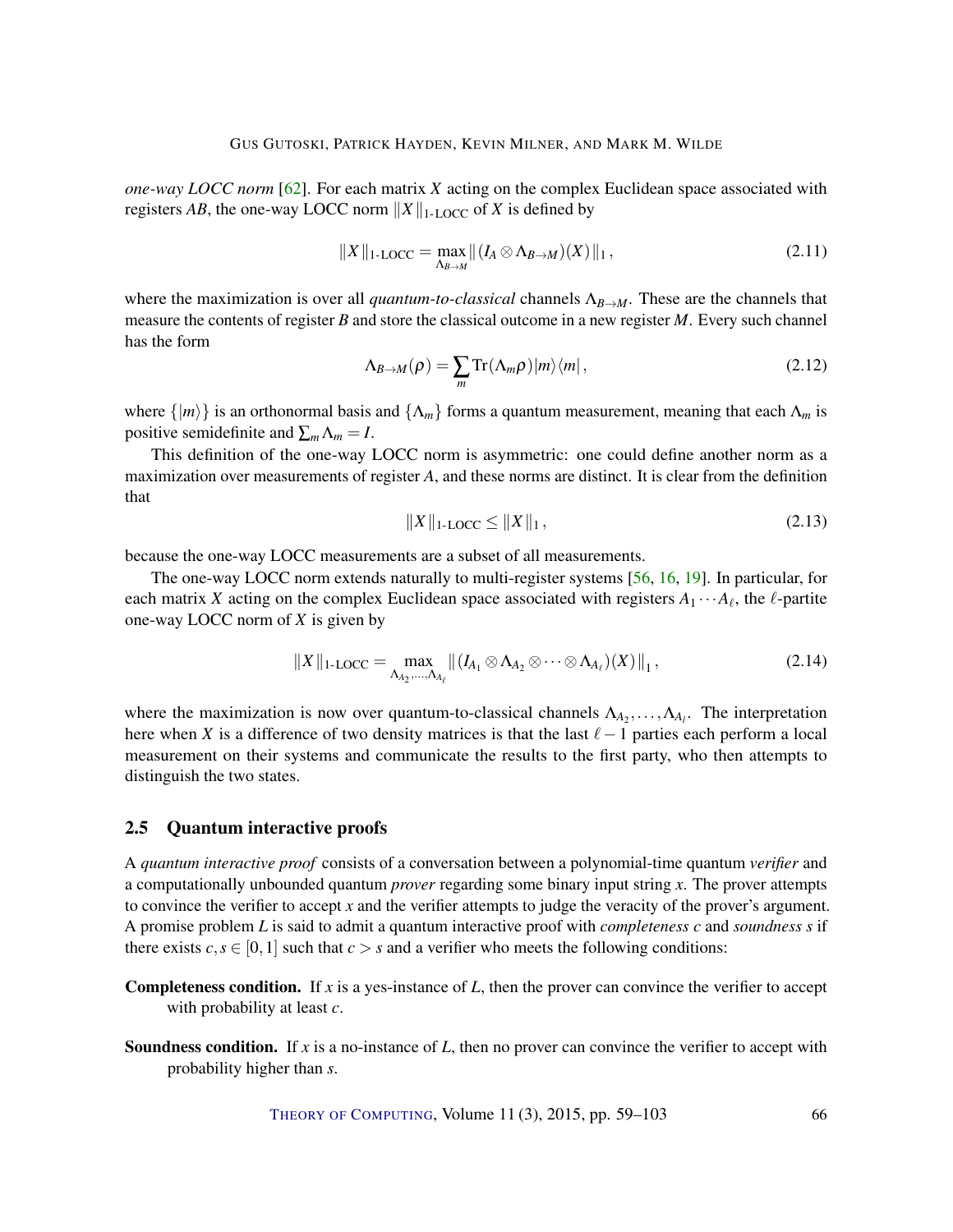<span id="page-9-0"></span>The completeness and soundness parameters *c*,*s* need not be fixed constants but may instead vary as a function of the input length |*x*|. If these parameters are not specified then it is assumed that *L* admits a quantum interactive proof for some choice of  $c(|x|)$ ,  $s(|x|)$  for which there exists a polynomial-bounded function  $p(|x|)$  such that  $c - s \geq 1/p$ . The complexity class QIP consists of all promise problems that admit quantum interactive proofs and is known to coincide with PSPACE [\[50\]](#page-41-3).

Often in the study of interactive proofs the precise values of *c*,*s* are immaterial because error-reduction procedures can be used to transform any verifier for which *c*−*s* ≥ 1/*p* into another verifier for which *c* tends toward one and *s* tends toward zero exponentially quickly in the bit length of *x*. (For example, sequential repetition followed by a majority vote can be used to reduce error for QIP.) For this reason, it is typical to assume without loss of generality that *c*, *s* are constants such as  $2/3$ ,  $1/3$  or that *c* is exponentially close to one and *s* is exponentially close to zero whenever it is convenient to do so. However, it is not always clear that a given complexity class is robust with respect to the choice of *c*,*s* so it is good practice to be as inclusive as possible when defining these classes.

Interesting subclasses of QIP are obtained by restricting the number of messages in the interaction between the verifier and prover. For each positive integer *m*, the class QIP(*m*) consists of those problems that admit a quantum interactive proof in which the verifier exchanges no more than *m* messages with the prover. It is known that three messages suffice for any quantum interactive proof, so that  $QIP = QIP(3)$ [\[54\]](#page-41-0), leaving a hierarchy of four classes defined by quantum interactive proofs. Fundamental complexity classes such as BQP and QMA can be written in this notation as  $QIP(0)$  and  $QIP(1)$ , respectively. This hierarchy, along with other complexity classes considered in this paper (other than QMIP<sub>ne</sub>), is depicted in [Figure](#page-10-0) [2.](#page-10-0)  $QMIP<sub>ne</sub>$  is a class defined in [\[55\]](#page-41-7)—it allows for multiple prover interactive proofs with provers who do not share entanglement (clearly, this contains both QMA(2) and QIP).

A quantum interactive proof for a promise problem *L* is said to be *statistical zero knowledge* if for each yes-instance *x* of *L* the verifier learns nothing from the prover beyond the veracity of the claim "*x* is a yes-instance of *L*." This property is formalized via a simulation-based definition of "knowledge." The complexity class of promise problems that admit statistical zero knowledge quantum interactive proofs is called QSZK. We need not concern ourselves with a precise definition of this class, since our completeness results are established by equivalence to another QSZK-complete problem. The reader is referred to the seminal works in [\[70,](#page-42-8) [74\]](#page-42-9) for more information on statistical zero knowledge quantum interactive proofs.

Other interesting variations of the quantum interactive proof model are obtained by considering multiple cooperating or competing provers. For example, one can consider a variant of QMA in which *k* distinct and unentangled provers cooperate in order to convince the verifier to accept. The resulting complexity class is called  $QMA(k)$  and is known to satisfy  $QMA(k) = QMA(2)$  for all integers  $k \ge 2$  [\[44\]](#page-40-6). The only known bounds for QMA(2) are the trivial bounds QMA  $\subseteq$  QMA(2)  $\subseteq$  NEXP. Lower bounds for  $QMA(2)$  are presented in references [\[2,](#page-37-10) [15,](#page-38-7) [8,](#page-37-11) [22,](#page-38-8) [57,](#page-41-8) [24\]](#page-39-9); upper bounds in references [\[18,](#page-38-9) [66\]](#page-42-11).

Despite the lack of any decent upper bound on  $QMA(2)$ , we are aware of only two problems in QMA(2) that are not also known to be in QMA: the pure-state *N*-representability problem [\[58\]](#page-41-9) and the separable sparse Hamiltonian problem  $[21]$ . Of these, only the latter is known to be  $QMA(2)$ -complete. The present paper gives another QMA(2)-complete problem in [Section](#page-22-1) [6.](#page-22-1)

Alternately, one could consider quantum interactive proofs with two competing provers: one prover the *yes-prover*—tries to convince the verifier to accept *x* while the other prover—the *no-prover*—tries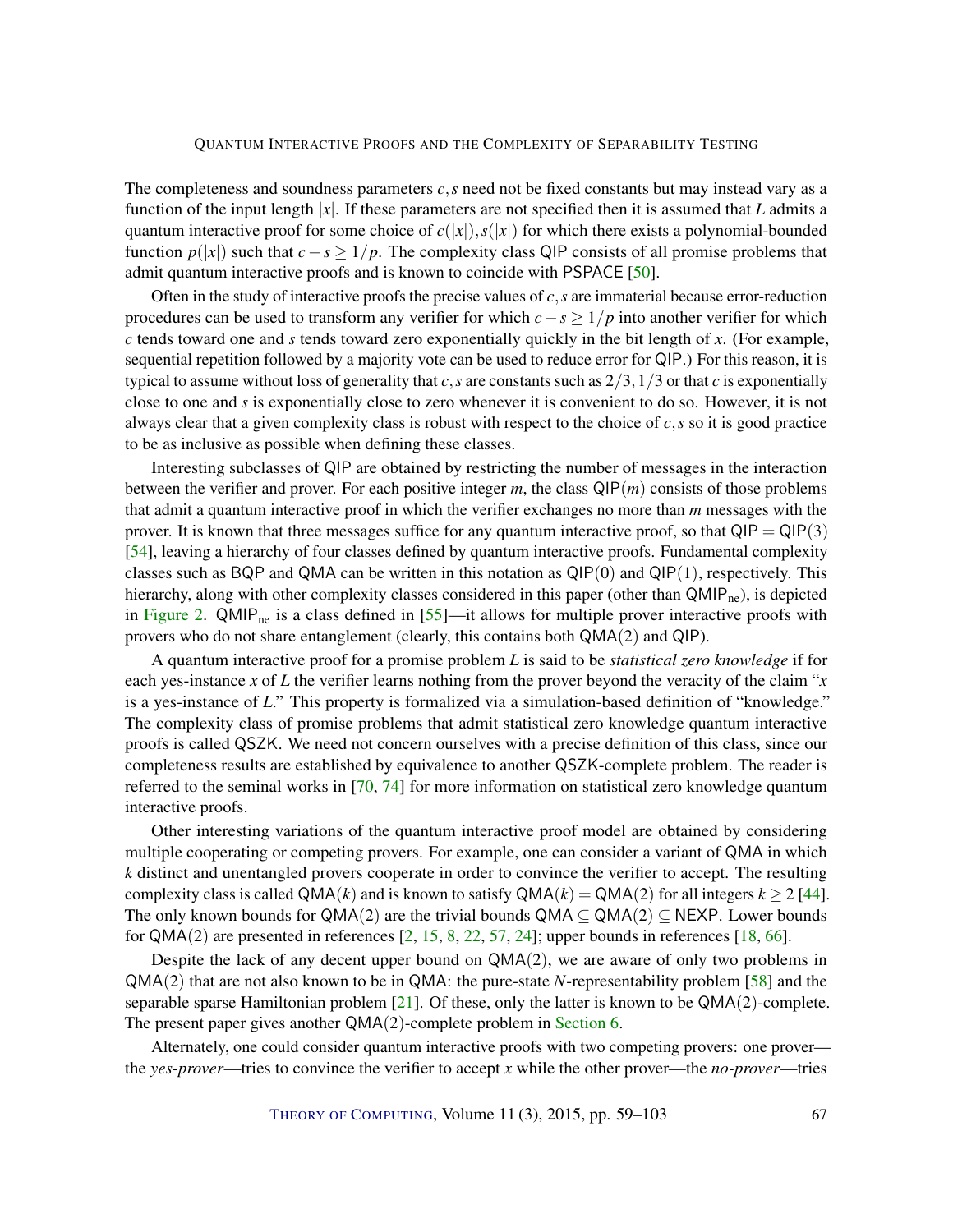<span id="page-10-1"></span><span id="page-10-0"></span>

Figure 2: The quantum interactive proof hierarchy and related classes discussed in this paper. A line denotes inclusion of the lower class in the higher class. (For example, P is a subset of NP.) Classes for which a separability testing problem is known to be complete are in bold type.

to convince the verifier to reject *x*. As before, interesting complexity classes are obtained by restricting the number and timing of messages in the interaction between the verifier and provers. In [Section](#page-32-0) [8](#page-32-0) we exhibit a protocol in which the verifier receives a single message from the yes-prover and then exchanges two messages with the no-prover. The complexity class of promise problems that admit such proofs is called SQG (for "short quantum games") and is known to coincide with PSPACE [\[41\]](#page-40-7).

Each of the aforementioned complexity classes is known to be robust with respect to the choice of completeness and soundness parameters *c*,*s*, meaning that any protocol for which *c* is larger than *s* plus an inverse polynomial in the input length can be amplified into a new protocol with *c* exponentially close to one and *s* exponentially close to zero. Error reduction for BQP follows immediately from Chernoff-type bounds via sequential repetition followed by a majority vote. Error-reduction results for QIP, QIP(2), QMA, QSZK, QMA $(2)$ , and SQG were established in [\[54,](#page-41-0) [51,](#page-41-2) [61,](#page-41-10) [70,](#page-42-8) [44,](#page-40-6) [41\]](#page-40-7), respectively.<sup>2</sup>

<sup>&</sup>lt;sup>2</sup>That SQG is robust with respect to error follows from the containments  $SQG(c, s) \subseteq PSPACE$  for any  $c - s > 1$ /poly [\[41\]](#page-40-7) and PSPACE  $\subseteq$  SQG(1 –  $\varepsilon, \varepsilon$ ) for any desired exponentially small  $\varepsilon$  [\[40\]](#page-40-9). However, the "error reduction procedure" induced here is very circuitous: a high-error short quantum game must be simulated in polynomial space, and then that polynomial-space computation must be converted back into a low-error short quantum game via proofs of  $IP = PSPACE$  [\[60,](#page-41-11) [65\]](#page-42-12). It is not known whether a more straightforward transformation such as parallel repetition followed by a majority vote could be used to reduce error for SQG.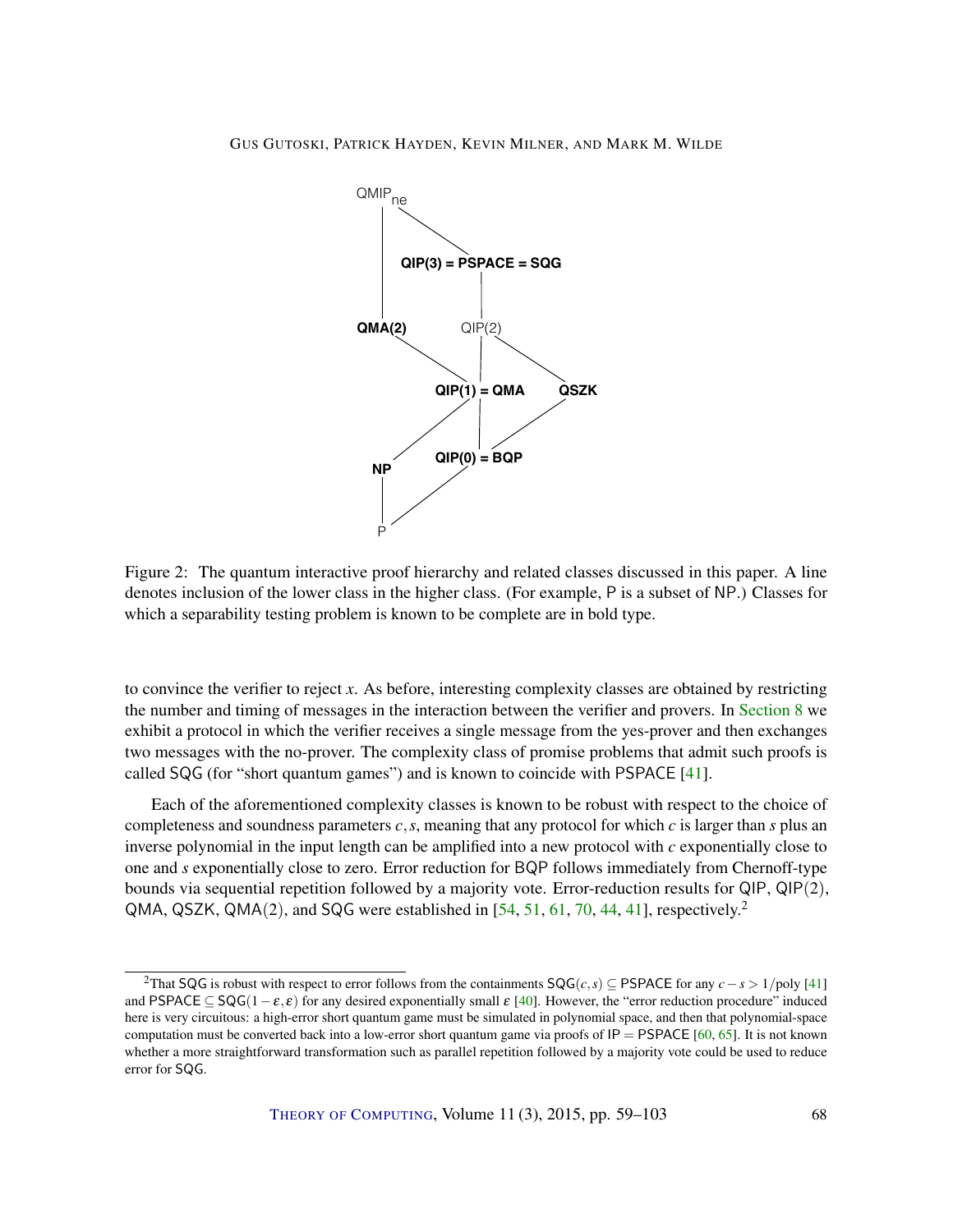### <span id="page-11-3"></span><span id="page-11-1"></span>3 One-way LOCC distance to a separable state

In this section we prove a theorem that enables us to establish strong hardness results for various separability testing problems appearing later in the paper.

If  $|\phi\rangle$  is any maximally entangled pure state of two *n*-qubit registers *AB* then

<span id="page-11-2"></span>
$$
\max_{\sigma \in \mathcal{S}(A:B)} F(\phi, \sigma) = 2^{-n}.
$$
\n(3.1)

A concise proof of the above equality can be found in [\[72,](#page-42-13) Lecture 17]. Applying the above relation and [\(2.9\)](#page-7-1), we find the following result for the trace distance:

$$
\min_{\sigma \in S(A:B)} \|\phi - \sigma\|_1 \ge 2(1 - 2^{-2n}).
$$
\n(3.2)

In fact, a much stronger statement holds: every maximally entangled state is exponentially far from separable not only in trace distance, but also in one-way LOCC distance. It appears that this observation has not yet been made explicitly in the literature, though it is implied by prior results on entanglement purification protocols [\[10,](#page-37-5) [7,](#page-37-6) [3,](#page-37-7) [43\]](#page-40-5). We provide a new proof.

<span id="page-11-0"></span>Theorem 3.1 (Minimum one-way LOCC distance to separable). *For all maximally entangled pure states*  $|\phi\rangle$  *of two n-qubit registers AB it holds that* 

$$
\min_{\sigma \in \mathcal{S}(A:B)} \|\phi - \sigma\|_{1-\text{LOCC}} \ge 2(1 - (2/3)^n). \tag{3.3}
$$

*Moreover, this bound is witnessed by a fixed one-way LOCC measurement that depends only on*  $|\phi\rangle$ *.* 

*Proof.* Let  $A^n := A_1 \cdots A_n$  denote Alice's *n* qubits, and let  $B^n := B_1 \cdots B_n$  denote Bob's. By the local unitary equivalence of maximally entangled states, it suffices to exhibit a fixed one-way LOCC measurement that successfully distinguishes any separable state σ*A<sup>n</sup>* :*B<sup>n</sup>* from *n* singlets

$$
\bigotimes_{i=1}^{n} \left| \psi^{-} \right\rangle_{A_{i}B_{i}},\tag{3.4}
$$

each in the state  $|\psi^{-}\rangle := (|01\rangle - |10\rangle)/\sqrt{2}$ 2. One such scheme is as follows:

- 1. (Twirling) Bob selects  $n \geq 2$  unitaries  $\{U_1, \ldots, U_n\}$  at random according to the Haar measure and applies unitary *U<sup>i</sup>* to his *i*th qubit. He reports to Alice which unitaries he selected and she applies  $U_i$  to her *i*th qubit. This "twirling" step has the effect of symmetrizing their state so that it is a mixture of Bell states.
- 2. For  $i \in \{1, \ldots, n\}$ , Bob picks one of the following three Pauli operators

$$
X := \begin{bmatrix} 0 & 1 \\ 1 & 0 \end{bmatrix}, \quad Z := \begin{bmatrix} 1 & 0 \\ 0 & -1 \end{bmatrix}, \quad Y = iXZ \tag{3.5}
$$

at random. Let  $P_i$  denote the *i*th choice. He measures  $P_i$  on his *i*th qubit. After performing the last measurement, he sends all measurement choices and outcomes to Alice.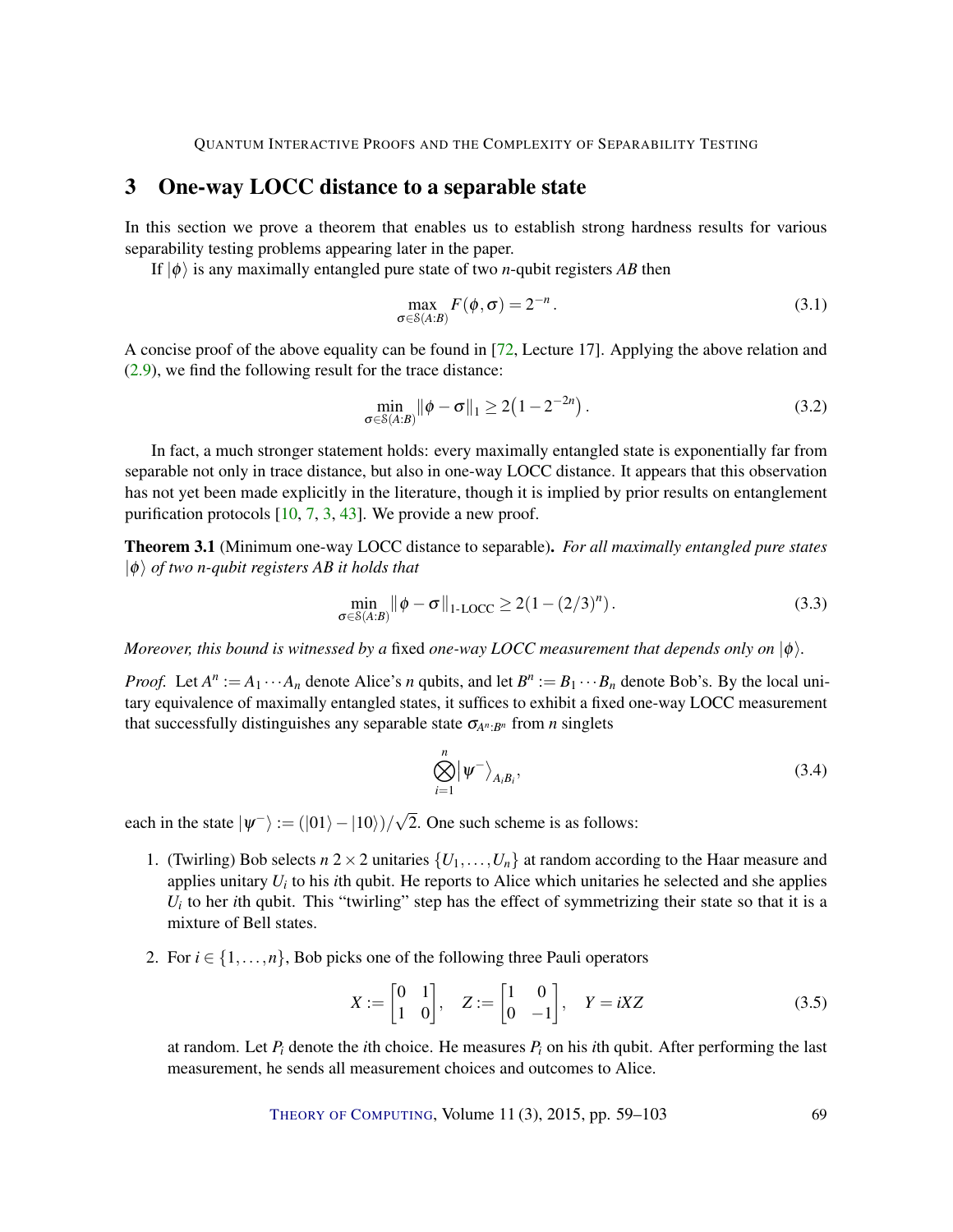- <span id="page-12-2"></span>3. For  $i \in \{1, \ldots, n\}$ , Alice measures  $P_i$  on her *i*th qubit.
- 4. She accepts that the state is *n* singlets if and only if all measurement outcomes are different.

The main reason that this 1-LOCC distinguishing protocol works is as follows: the singlet is the only state having the property that measurement outcomes are different when performing the same von Neumann measurement on each qubit (for any von Neumann measurement). Furthermore, the maximum probability with which a separable state can pass this test is equal to 2/3, so that performing *n* of these tests on a separable state  $\sigma_{A^n:B^n}$  reduces the probability of passing the "singlet test" to  $(2/3)^n$ .

We now analyze this protocol in more detail. Due to the fact that  $(U \otimes U)|\psi^{-}\rangle = |\psi^{-}\rangle$  for any  $2 \times 2$ unitary *U*, the first step has no effect on the singlets. Furthermore, the rest of the protocol succeeds with probability one if the state is equal to *n* singlets, due to the property mentioned in the previous paragraph. So we turn to analyzing the probability of accepting if the state is in fact separable. We begin by analyzing the first "Pauli test" in steps 2-4 and find a bound on its acceptance probability. When doing so, it suffices to consider the reduced state of  $\sigma_{A^n:B^n}$  on systems  $A_1$  and  $B_1$ , which is separable across this cut because the original state is separable across the  $A^n : B^n$  cut. The initial twirling procedure transforms this separable state to the following "Werner" state:

$$
p|\psi^{-}\rangle\langle\psi^{-}|_{A_{1}B_{1}}+\frac{1-p}{3}\Big(|\psi^{+}\rangle\langle\psi^{+}|_{A_{1}B_{1}}+|\phi^{+}\rangle\langle\phi^{+}|_{A_{1}B_{1}}+|\phi^{-}\rangle\langle\phi^{-}|_{A_{1}B_{1}}\Big), \qquad (3.6)
$$

such that the maximal value of *p* is  $1/2$  [\[49,](#page-40-1) Section VI-B-9]. (The states  $|\psi^{+}\rangle_{A_1B_1}$ ,  $|\phi^{+}\rangle_{A_1B_1}$ , and  $|\phi^{-}\rangle_{A_1B_1}$  are the other Bell states orthogonal to  $|\psi^{-}\rangle_{A_1B_1}$ .) One can check that the probability with which each of the three other Bell states besides  $|\psi^{-}\rangle_{A_{1}B_{1}}$  passes the "Pauli test" on the *i*th qubit (in steps 2-4 above) is equal to 1/3. So this implies that the maximum probability with which this Pauli test can pass is 1/2 · 1+1/6 ·(1/3+1/3+1/3) = 2/3. The analysis is the same for the other *n*−1 Pauli tests: the only property that we use is that the reduced states on systems  $A_i : B_i$  is separable across this cut, so that entanglement (or any correlation whatsoever) in the systems  $A_1 \cdots A_n$  or  $B_1 \cdots B_n$  (but not across the cut  $A^n : B^n$ ) cannot help in passing this test. This property follows from the facts that (i) the initial state is separable across the  $A^n$ :  $B^n$  cut, (ii) the scheme is LOCC with respect to this cut, and (iii) separability is preserved under LOCC. The result is that  $(2/3)^n$  is a universal bound on the maximum probability with which any separable state  $\sigma_{A^n:B^n}$  can pass the overall test. By the discussion in [Sections](#page-6-1) [2.2](#page-6-1) and [2.4,](#page-7-0) the statement in the theorem follows.  $\Box$ 

### <span id="page-12-0"></span>4 PURE PRODUCT STATE is BQP-complete

We begin with the simplest of our separability testing promise problems—that of determining whether the state prepared by a given quantum circuit is close to a pure product state. We propose two variants of this problem, one easier than the other. We prove that the harder variant is in BQP and we prove that the easier variant is BQP-hard, establishing BQP-completeness for both problems.

<span id="page-12-1"></span>**Problem 4.1**  $((\alpha, \beta, \ell)$ -Pure Product State<sup>3</sup>).

<sup>&</sup>lt;sup>3</sup>If  $\ell = 2$  then the problem is called  $(\alpha, \beta)$ -BIPARTITE PURE PRODUCT STATE. This convention applies to other problem names throughout the paper.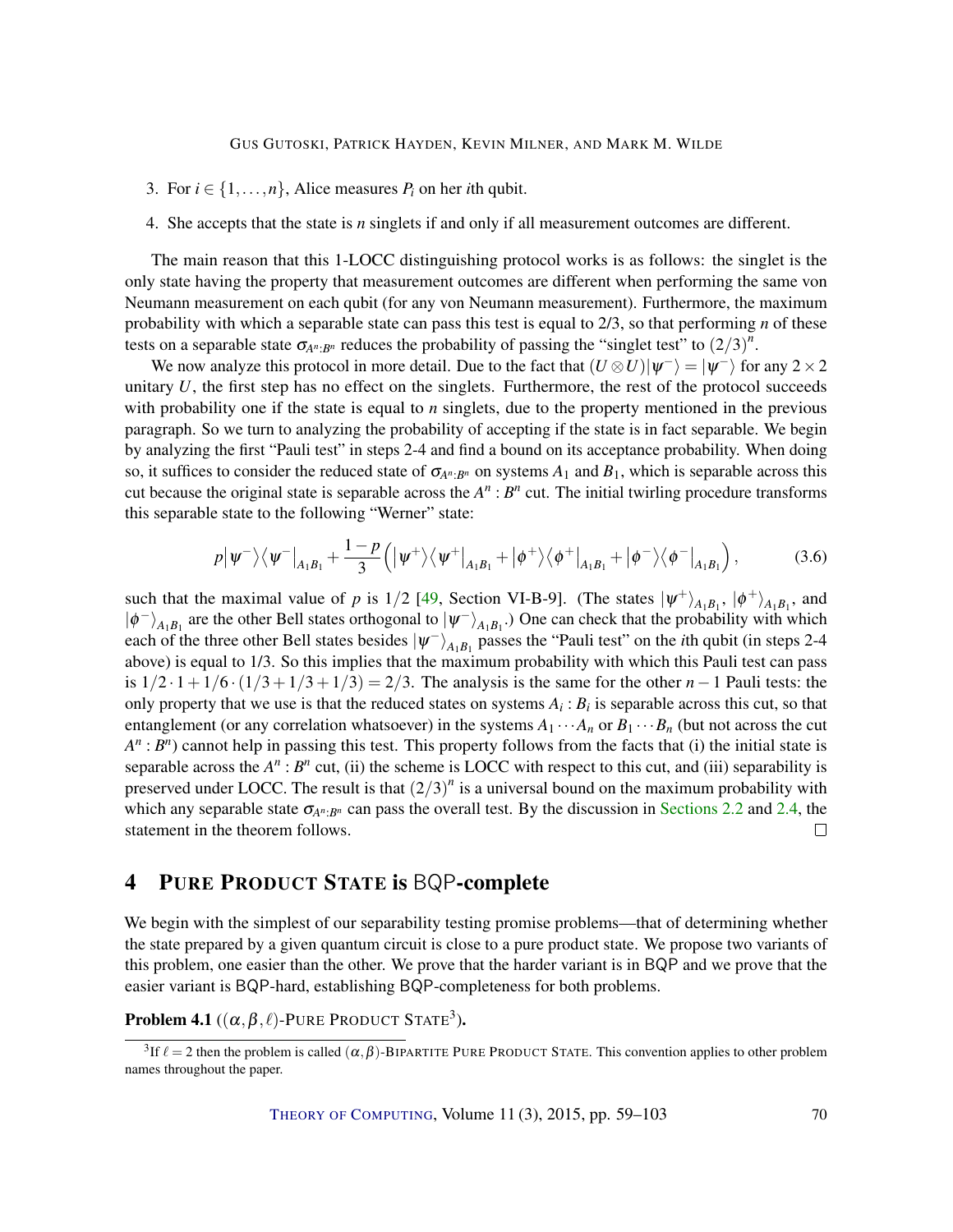<span id="page-13-2"></span>*Input:* A description of a quantum circuit that prepares an  $\ell$ -partite pure state  $|\psi\rangle$ .

*Yes:*  $|\psi\rangle$  is  $\alpha$ -close to a pure product state:

$$
\min_{\ket{\phi_1},\ldots,\ket{\phi_\ell}} \|\psi-\phi_1\otimes\cdots\otimes\phi_\ell\|_1 \leq \alpha.
$$
\n(4.1)

*No:*  $|\psi\rangle$  is  $\beta$ -far from any pure product state:

$$
\min_{\ket{\phi_1},\ldots,\ket{\phi_\ell}} \|\psi-\phi_1\otimes\cdots\otimes\phi_\ell\|_1 \geq \beta.
$$
\n(4.2)

We define the *one-way LOCC version* of  $(\alpha, \beta, \ell)$ -PURE PRODUCT STATE similarly except that the trace norm in the specification of a no-instance is replaced with the one-way LOCC norm. The one-way LOCC version of PURE PRODUCT STATE trivially reduces to the trace distance version by virtue of the inequality  $||X||_1 \ge ||X||_{1-\text{LOCC}}$ . The main result of this section is the following theorem:

<span id="page-13-0"></span>Theorem 4.2 (PURE PRODUCT STATE is BQP-complete). *The following hold:*

- *1. The trace distance version of*  $(\alpha, \beta, \ell)$ -PURE PRODUCT STATE<sup>4</sup> is in BQP *for all*  $\ell$  *and*  $\alpha < \beta$  $\frac{\sqrt{11}}{32}$ .
- *2. The one-way LOCC version of*  $(\epsilon, 2 \epsilon)$ -BIPARTITE PURE PRODUCT STATE *is* BQP-hard, even *when ε decays exponentially in the input length.*

*Thus, both problems are* <code>BQP-complete</code> for all  $\ell \geq 2$  and all  $(\alpha,\beta)$  with  $0 < \alpha < \beta$  $\frac{\sqrt{11}}{32}$  *and*  $\beta < 2$ *.* 

### 4.1 Membership in BQP

Our efficient quantum algorithm for the PURE PRODUCT STATE problem employs the *product test*. The product test is a boolean test that takes as input two copies of an arbitrary multipartite pure state  $|\psi\rangle$ . The closer  $|\psi\rangle$  is to a product state, the higher the probability with which the product test passes. A specification of the product test is as follows:

- 1. Given are two copies of an arbitrary  $\ell$ -partite pure state  $|\psi\rangle$ . One of these copies is contained in registers  $A_1, \ldots, A_\ell$  and the other in  $B_1, \ldots, B_\ell$ .
- 2. Perform  $\ell$  swap tests—one for each pair of registers  $(A_i, B_i)$  for  $i = 1, \ldots, \ell$ . Accept if and only if all the swap tests pass.

The relationship between the distance from  $|\psi\rangle$  to the nearest product state and the success probability of the product test was established in [\[44\]](#page-40-6).

<span id="page-13-1"></span>**Theorem 4.3** ([\[44\]](#page-40-6)). *For each*  $\ell$ *-partite pure state*  $|\psi\rangle$  *let P*<sub>test</sub>( $\psi$ ) *denote the probability with which the product test passes when applied to*  $|\psi\rangle$  *and let* 

$$
1 - \varepsilon = \max_{|\phi_1\rangle,\dots,|\phi_\ell\rangle} |\langle \psi | \phi_1 \otimes \dots \otimes \phi_\ell\rangle|^2.
$$
 (4.3)

<sup>&</sup>lt;sup>4</sup>It is implicit here and throughout the rest of the paper that the gap between  $\alpha$  and  $\beta$  $\frac{\sqrt{11}}{32}$  is larger than an inverse polynomial in the input length.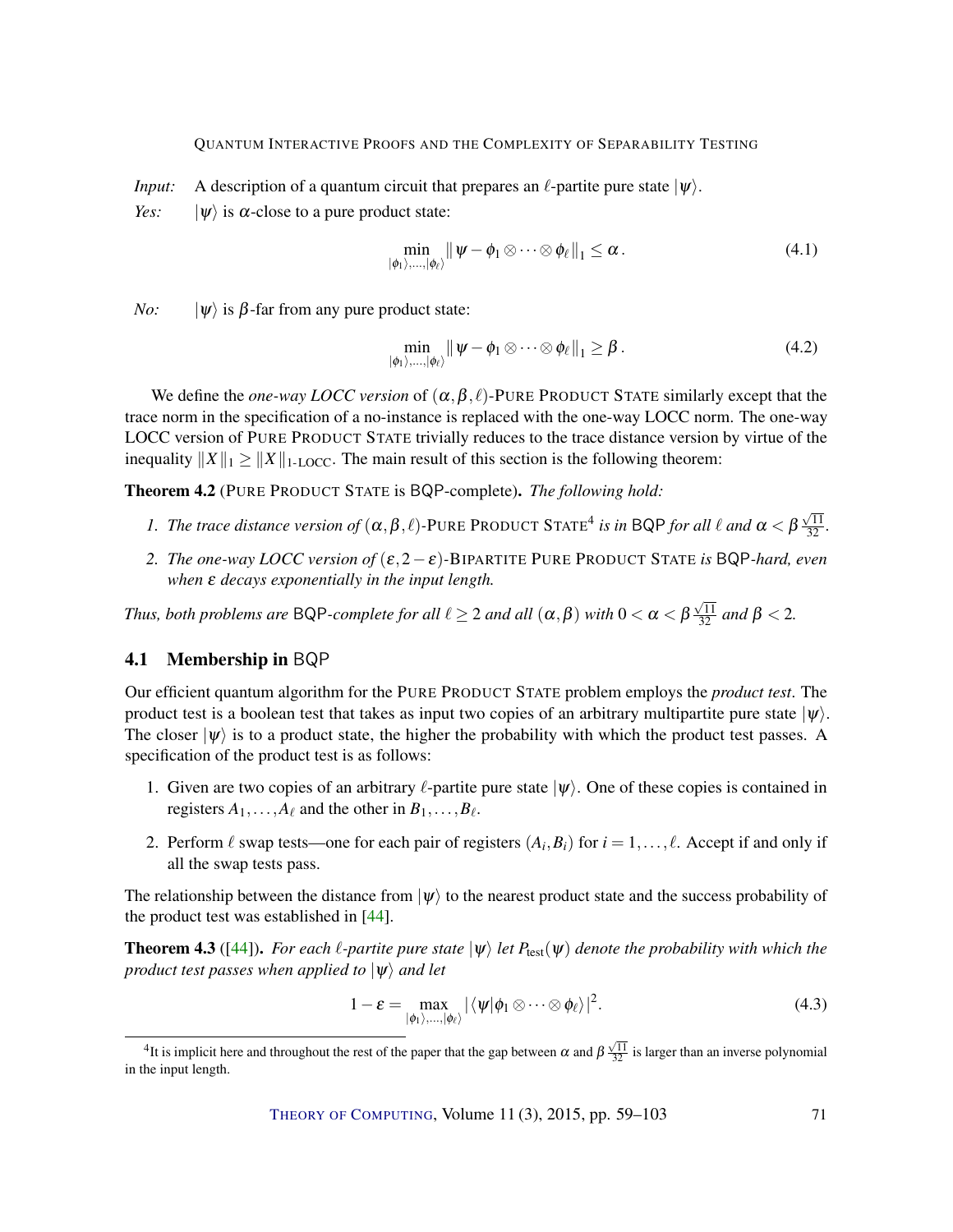*It holds that*

$$
1 - 2\varepsilon \le P_{\text{test}}(\psi) \le 1 - \frac{11}{512}\varepsilon. \tag{4.4}
$$

The bounds of [Theorem](#page-13-1) [4.3](#page-13-1) are easily written in terms of the trace distance *t* between  $|\psi\rangle$  and the nearest product state via [\(2.5\)](#page-6-2):

<span id="page-14-0"></span>
$$
1 - t^2/2 \le P_{\text{test}}(\psi) \le 1 - \frac{11}{2048}t^2. \tag{4.5}
$$

Armed with the product test, we now present our quantum algorithm for the PURE PRODUCT STATE problem.

**Proposition 4.4.**  $(\alpha, \beta, \ell)$ -PURE PRODUCT STATE *is in* BQP *for all*  $\ell$  *and all*  $\alpha < \beta$  $\frac{\sqrt{11}}{32}$ .

*Proof.* The efficient quantum algorithm for  $(\alpha, \beta, \ell)$ -PURE PRODUCT STATE is as follows: use the input circuit to prepare two copies of  $|\psi\rangle$ , perform the product test, and accept if and only if the product test passes.

If  $|\psi\rangle$  is a yes-instance then [\(4.5\)](#page-14-0) tells us that the product test passes with probability at least  $1-\alpha^2/2$ . On the other hand, if  $|\psi\rangle$  is a no-instance then [\(4.5\)](#page-14-0) tells us that the product test passes with probability at most  $1 - (11/2048)\beta^2$ . The algorithm witnesses membership in BQP whenever the former quantity is larger than the latter, which occurs whenever  $\alpha < \beta \cdot \sqrt{11/32}$ .  $\Box$ 

#### 4.2 Hardness for BQP

<span id="page-14-1"></span>Proposition 4.5. *The one-way LOCC version of* (ε,2−ε)*-*BIPARTITE PURE PRODUCT STATE *is* BQP*hard, even when* ε *decays exponentially in the input length.*

*Proof.* Let *L* be any promise problem in BQP and let  $\{ |v\rangle_x \}_x$  be a family of efficiently preparable pure states witnessing membership of *L* in BQP. By this we mean the following: for each instance *x* of *L* the state  $|v_x\rangle$  is held in two registers *DG*. Register *D* is a decision qubit indicating acceptance or rejection of *x* and register *G* is a garbage register that is a purifying system for *D*.

Suppose that the family  $\{v_i\}_x$ <sup>*x*</sup> has completeness  $1-\delta$  and soundness  $\delta$ . In this proof we reduce the arbitrary problem *L* to the one-way LOCC version of  $(\alpha, \beta)$ -BIPARTITE PURE PRODUCT STATE where

$$
\alpha = 2\sqrt{\delta},\tag{4.6}
$$

$$
\beta = 2 - 2^{2-n/2} - 2\sqrt{\delta},\tag{4.7}
$$

for any desired *n*. The desired hardness result then follows by an appropriate choice of  $\delta$ ,*n*, given that  $BQP(c, s) \subseteq BQP(\delta, 1-\delta)$  for any  $\delta$  exponentially small in the input length.

The reduction is as follows. Given an instance *x* of *L* we produce a description of the following circuit for preparing a pure state  $|\psi\rangle$  of registers *AA<sup>'</sup>BDG*:

1. Prepare registers AA' in a 2n-qubit maximally entangled state such as *n* EPR pairs, which we denote by  $|\phi^+\rangle$ . Prepare register *B* in the *n*-qubit  $|0\rangle$  state. Prepare registers *DG* in state  $|v_x\rangle$ .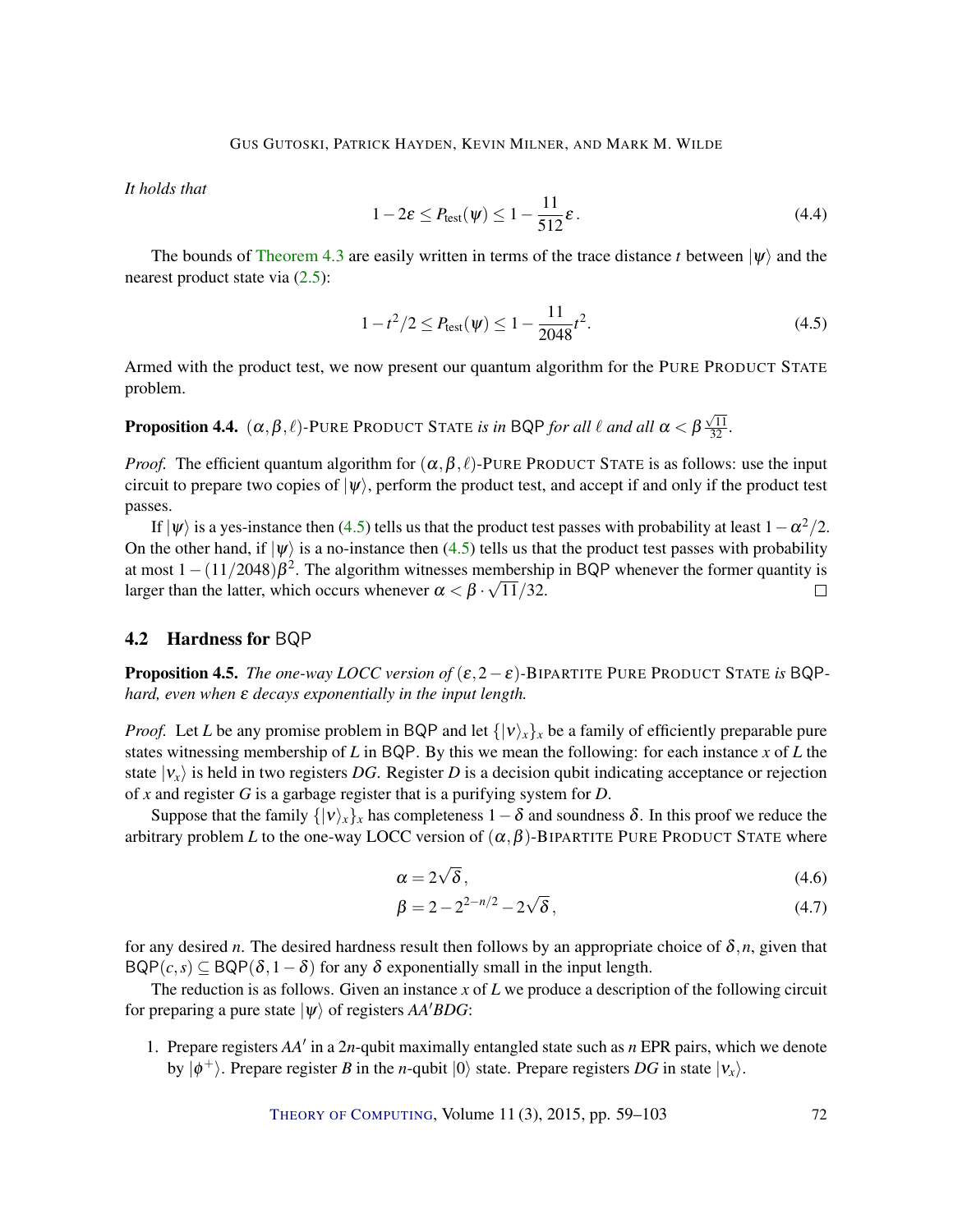2. Perform a controlled swap gate that swaps registers  $A'$  and  $B$  when  $D$  is in the reject state  $|no\rangle$  and acts as the identity otherwise.

A graphical depiction of this state preparation circuit appears later in the paper as a special case of [Figure](#page-21-0) [3.](#page-21-0)

If *x* is a yes-instance of *L* then  $|v_x\rangle$  has squared overlap at least  $1 - \delta$  with  $|yes\rangle_D|\zeta\rangle_G$  for some state  $|\zeta\rangle$  of register *G*. It follows that the constructed state  $|\psi\rangle$  is  $2\sqrt{\delta}$ -close in trace distance to  $|\phi^{+}\rangle_{AA'}|0\rangle_{B}|\text{yes}\rangle_{D}|\zeta\rangle_{G}$ , which is a product with respect to the cut *AA'*: *BDG*. So  $|\psi\rangle$  is a yes-instance of the one-way LOCC version of  $(\alpha, \beta)$ -BIPARTITE PURE PRODUCT STATE.

Next, suppose that *x* is a no-instance of *L*. In this case  $|v_x\rangle$  has squared overlap at least  $1-\delta$  with  $|no\rangle_D|\eta\rangle_G$  for some state  $|\eta\rangle$  of register *G*. It follows that  $|\psi\rangle$  is  $2\sqrt{\delta}$ -close in trace distance to a state which is in tensor product with the 2*n*-qubit maximally entangled state  $|\phi^+\rangle$  on registers *AB*. By contrast, for any product state  $|\phi\rangle$  of registers  $AA'$ : *BDG* the reduced state  $Tr_{A'DG}(\phi)$  of registers *AB* must also be a product state. Thus, it suffices to exhibit a fixed one-way LOCC measurement that successfully distinguishes any product state of registers *AB* from *n* EPR pairs with high probability. The existence of such a measurement was proved in [Theorem](#page-11-0) [3.1.](#page-11-0)

We therefore have the following for any product state  $|\phi\rangle$  of registers  $AA'$ : *BDG*:

$$
\|\psi - \phi\|_{1\text{-LOCC}} \ge \left\| \text{Tr}_{A'DG}(\phi) - \phi_{AB}^+ \right\|_{1\text{-LOCC}} - \left\| \phi_{AB}^+ - \text{Tr}_{A'DG}(\psi) \right\|_{1\text{-LOCC}}
$$
(4.8)

$$
\geq 2 - 2^{2 - n/2} - 2\sqrt{\delta},\tag{4.9}
$$

from which it follows that  $|\psi\rangle$  is a no-instance of the one-way LOCC version of  $(\alpha, \beta)$ -BIPARTITE PURE PRODUCT STATE.  $\Box$ 

### <span id="page-15-0"></span>5 SEPARABLE ISOMETRY OUTPUT (one-way LOCC version) is QMAcomplete

In this section we prove QMA-completeness of the problem of deciding whether the isometry implemented by a given quantum circuit can be made to produce a state that is close to separable in trace distance or far from separable in one-way LOCC distance.

**Problem 5.1** ( $(\alpha, \beta, \ell)$ -SEPARABLE ISOMETRY OUTPUT, one-way LOCC version).

- *Input:* A description of a quantum circuit that implements an isometry  $U$  with an  $\ell$ -partite output system  $A_1 \cdots A_\ell$ .
- *Yes:* There is an input state  $\rho$  such that  $U\rho U^*$  is  $\alpha$ -close in trace distance to separable:

<span id="page-15-1"></span>
$$
\min_{\rho} \min_{\sigma \in \mathcal{S}(A_1:\cdots:A_\ell)} \left\|U\rho U^* - \sigma\right\|_1 \leq \alpha. \tag{5.1}
$$

*No*: For all input states  $\rho$  it holds that  $U\rho U^*$  is  $\beta$ -far in one-way LOCC distance from separable:

$$
\min_{\rho} \min_{\sigma \in \mathcal{S}(A_1:\cdots:A_\ell)} \|U\rho U^* - \sigma\|_{1\text{-LOCC}} \geq \beta. \tag{5.2}
$$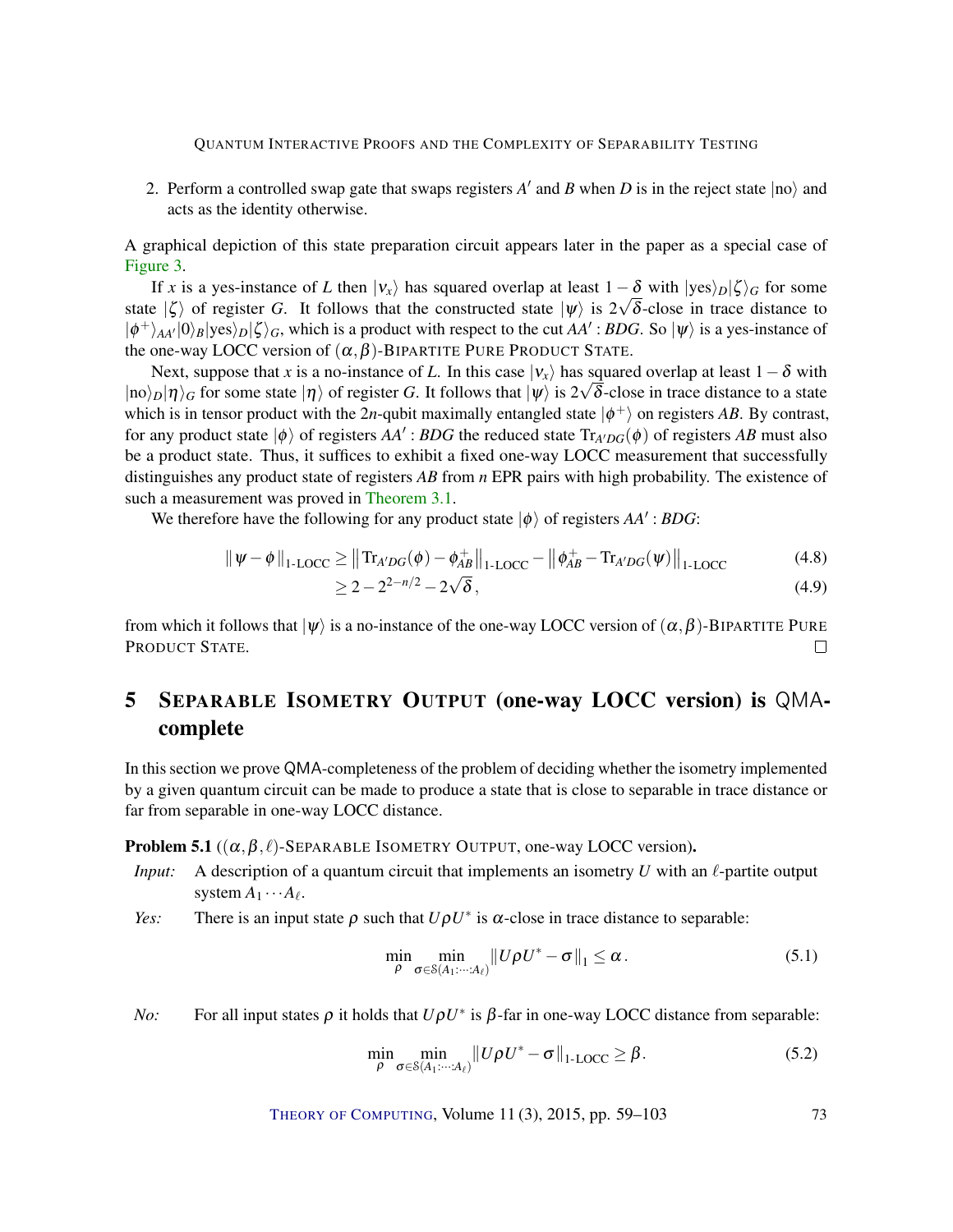<span id="page-16-3"></span>The main result of this section is the following theorem:

<span id="page-16-0"></span>Theorem 5.2 (SEPARABLE ISOMETRY OUTPUT, one-way LOCC version is QMA-complete). *The following hold:*

- *1. The one-way LOCC version of*  $(\alpha, \beta, \ell)$ -SEPARABLE ISOMETRY OUTPUT *is in* QMA *for all*  $\ell$  *and*  $all \ \alpha < \beta^4/16.$
- 2. *The one-way LOCC version of*  $(\varepsilon, 2 \varepsilon)$ -BIPARTITE SEPARABLE ISOMETRY OUTPUT *is* QMA*hard, even when* ε *decays exponentially in the input length.*

*Thus, the problem is* QMA-complete for all  $\ell \geq 2$ , all  $0 < \alpha < \beta^4/16$ , and all  $\beta < 2$ .

#### 5.1 Containment in QMA

Our quantum witness for separability invokes the notion of *k*-extendibility of separable states [\[76\]](#page-43-6). We therefore begin with a brief summary of *k*-extendibility.

Let *AB* be any two registers and let  $B_1, \ldots, B_k$  be registers each of the same size as *B*. A bipartite state  $\rho$  of registers *AB* is *k-extendible* if there exists a state  $\omega$  of registers  $AB_1 \cdots B_k$  that is invariant under permutations of registers  $B_1, \ldots, B_k$  and consistent with  $\rho$ , meaning that  $Tr_{B_2\cdots B_k}(\omega) = \rho$ .

The set of all *k*-extendible states (with respect to a given cut of the registers) is denoted  $\mathcal{E}_k$ . It is a basic fact that every separable state is *k*-extendible for all *k*, so that  $S \subseteq \mathcal{E}_k$ . To see this, let

$$
\rho = \sum_{i} p_i |\psi^i\rangle\langle\psi^i|_A \otimes |\phi^i\rangle\langle\phi^i|_B \tag{5.3}
$$

be any separable state of registers *AB* and observe that

<span id="page-16-1"></span>
$$
\sum_{i} p_i |\psi^i\rangle\langle\psi^i|_A \otimes |\phi^i\rangle\langle\phi^i|_B^{\otimes k}
$$
 (5.4)

is a *k*-extension of  $\rho$ . It is known that if  $\rho$  is not separable then there exists some *k'* for which  $\rho$  is not  $k'$ -extendible. Moreover, it is known that  $\mathcal{E}_{k+1} \subseteq \mathcal{E}_k$  for all  $k$ , from which it follows that the sets  $\mathcal{E}_k$  form a containment hierarchy that converges to the set S of separable states in the limit  $k \to \infty$  [\[31,](#page-39-10) [32\]](#page-39-11).

The notion of *k*-extendibility extends naturally to multi-register systems  $A_1 \cdots A_\ell$  by imposing the extendibility condition on each individual register [\[33,](#page-39-12) [19\]](#page-38-6), though the notation is cumbersome. Formally, let  $A_{i,1},...,A_{i,k}$  be registers of the same size as  $A_i$ . A state  $\rho$  of registers  $A_1 \cdots A_\ell$  is *k*-extendible with respect to  $A_1$ :  $\dots$ :  $A_\ell$  if there exists a global state  $\omega$  of all  $\ell k$  registers  $A_{i,j}$  that is consistent with  $\rho$  on  $A_1 \cdots A_\ell$  and invariant under permutations of registers  $A_{i,1}, \ldots, A_{i,k}$  for all  $i = 1, \ldots, \ell$ . (Observe that there are  $\ell \cdot k!$  such permutations.)

Brandão and Harrow have shown that if  $\rho$  is close to *k*-extendible in trace distance for not-too-large *k* then  $\rho$  is also close to separable in one-way LOCC distance [\[19\]](#page-38-6). The following is a straightforward consequence of their result.

<span id="page-16-2"></span>**Theorem 5.3.** Let  $A_1, \ldots, A_\ell$  be registers whose total combined dimension is D. Let  $\rho$  be  $\varepsilon$ -far from *separable in one-way LOCC distance, so that*

$$
\min_{\sigma \in \mathcal{S}(A_1:\dots: A_\ell)} \|\rho - \sigma\|_{1\text{-LOCC}} \ge \varepsilon. \tag{5.5}
$$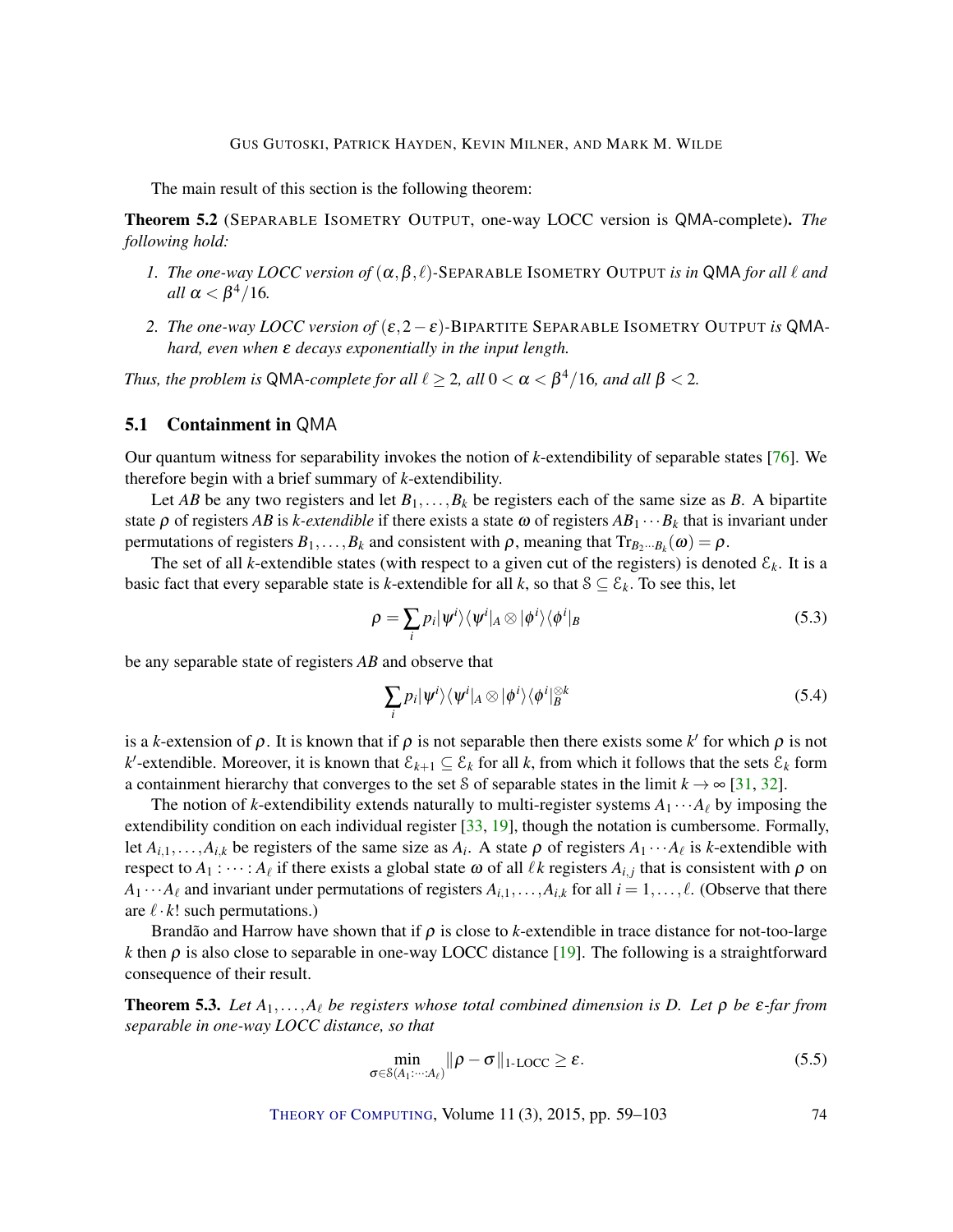<span id="page-17-0"></span>*Then for any*  $\delta < \varepsilon$  *it holds that*  $\rho$  *is*  $\delta$ -far from *k*-extendible in trace distance, so that

$$
\min_{\sigma' \in \mathcal{E}_k(A_1:\cdots:A_\ell)} \|\rho - \sigma'\|_1 \ge \delta,\tag{5.6}
$$

*provided*

$$
k \ge \left\lceil \ell + \frac{4\ell^2 \log D}{(\varepsilon - \delta)^2} \right\rceil. \tag{5.7}
$$

*Proof.* Let  $\sigma'$  be any *k*-extendible state with  $k > \ell$ . We know from [\[19,](#page-38-6) Theorem 2 and Corollary 8] that there is a separable state  $\sigma'' \in \mathcal{S}$  such that

$$
\|\sigma' - \sigma''\|_{1-\text{LOCC}} \le \sqrt{\frac{4\ell^2 \log D}{k-\ell}}.
$$
\n(5.8)

So we use this in the following chain of inequalities:

$$
\varepsilon \leq \min_{\sigma \in \mathcal{S}(A_1: \dots: A_\ell)} \|\rho - \sigma\|_{1\text{-LOCC}}
$$
\n(5.9)

$$
\leq \|\rho - \sigma''\|_{1\text{-LOCC}} \tag{5.10}
$$

$$
\leq \|\rho - \sigma'\|_{\text{1-LOCC}} + \|\sigma' - \sigma''\|_{\text{1-LOCC}} \tag{5.11}
$$

$$
\leq \|\rho - \sigma'\|_1 + \sqrt{\frac{4\ell^2 \log D}{k - \ell}}.
$$
\n(5.12)

Since this bound holds for any *k*-extendible state, we can conclude that

$$
\varepsilon - \sqrt{\frac{4\ell^2 \log D}{k - \ell}} \le \min_{\sigma' \in \mathcal{E}_k(A_1:\dots:A_\ell)} ||\rho - \sigma'||_1.
$$
\n(5.13)

The statement of the theorem then follows by picking *k* large enough so that

$$
\varepsilon - \sqrt{\frac{4\ell^2 \log D}{k-\ell}} \geq \delta.
$$

We now present our succinct quantum witness for the one-way LOCC version of the SEPARABLE ISOMETRY OUTPUT problem.

**Proposition 5.4.** *The one-way LOCC version of*  $(\alpha, \beta, \ell)$ -SEPARABLE ISOMETRY OUTPUT *is in* QMA *for all*  $\ell$  *and all*  $\alpha < \beta^4/16$ *.* 

*Proof.* For convenience we write  $A := A_1 \cdots A_\ell$  where the combined register *A* has dimension *D*. It is *helpful to label the input and output registers of <i>U* as  $U : S \to A$ . Let  $\varepsilon > 0$  be such that  $\sqrt{\alpha} < (\beta - \varepsilon)^2/4$ . The verifier witnessing membership of the problem in QMA is as follows: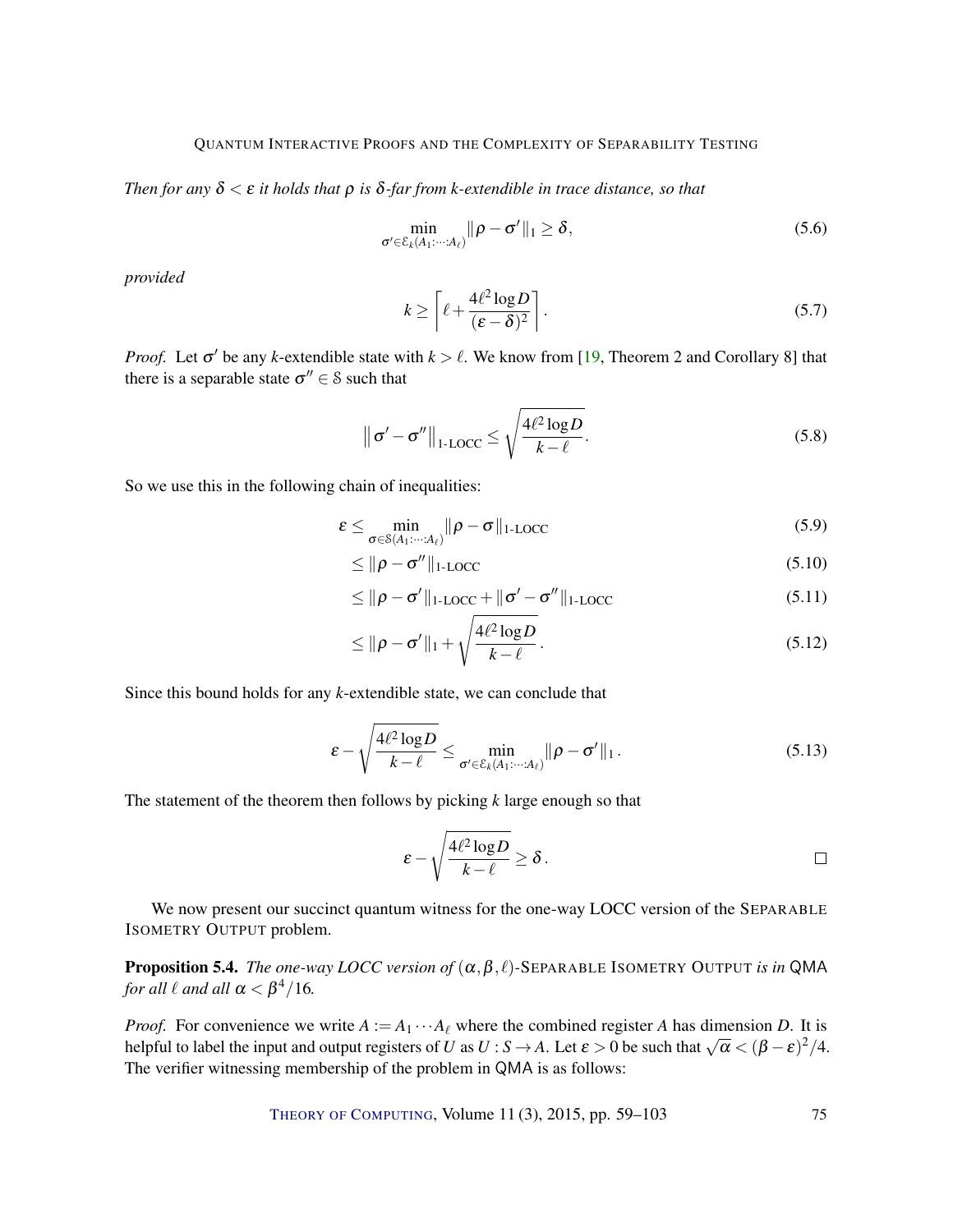GUS GUTOSKI, PATRICK HAYDEN, KEVIN MILNER, AND MARK M. WILDE

<span id="page-18-5"></span>1. Receive  $k\ell + 1$  registers from the prover labeled *S* and  $A_i^j$  where  $A_i^j$  $\int_{i}^{j}$  has the same size as  $A_i$  for  $i = 1, \ldots, \ell$  and  $j = 1, \ldots, k$  and

$$
k = \left[ \ell + \frac{4\ell^2 \log D}{\varepsilon^2} \right].
$$
 (5.14)

Apply *U* to register *S* to obtain register  $A := A_1, \ldots, A_\ell$ .

<span id="page-18-4"></span>2. Perform  $\ell$  permutation tests: one for each group  $(A_i, A_i^1, \ldots, A_i^k)$  of  $k+1$  registers. Accept if and only if all permutation tests pass.

In what follows we use the shorthand  $A^j := A_1^j$  $i_1^j \cdots A_\ell^j$  $\int_{\ell}^{J}$  for each  $j \in \{1, \ldots, k\}.$ 

Suppose first that *U* is a yes-instance of the problem. We show that there exists a state  $\rho_{SA^1...A^k}$  of the  $k\ell+1$  registers  $SA^1\cdots A^k$  that causes the verifier to accept with probability at least  $1-\sqrt{\alpha}$ . To this end we define the following symbols:

1. Let  $\sigma_A$  be a separable state and  $\rho_S$  be a state of register *S* such that

<span id="page-18-0"></span>
$$
||U\rho_S U^* - \sigma_A||_1 \le \alpha, \qquad (5.15)
$$

as promised in  $(5.1)$ .

- 2. Let  $\sigma_{AA^1\cdots A^k}$  be a  $(k+1)$ -extension of  $\sigma_A$  in registers  $AA^1\cdots A^k$ . It is important that this  $(k+1)$ extension be taken as a convex combination of pure states as in [\(5.4\)](#page-16-1), so that it would be accepted by the permutation test with probability one.
- 3. Let  $\hat{U}$  : *SW*  $\rightarrow$  *A* denote the unitary circuit that implements *U* when the workspace register *W* is initialized to  $|0\rangle$ .

By the preservation of subsystem fidelity [\[51,](#page-41-2) Lemma 7.2] there exists a state  $\rho_{SA^1\cdots A^k}$  of registers  $SA<sup>1</sup> \cdots A<sup>k</sup>$  consistent with  $\rho_S$  such that

<span id="page-18-1"></span>
$$
F((\hat{U}^*\otimes I_{A^1\cdots A^k})\sigma_{AA^1\cdots A^k}(\hat{U}\otimes I_{A^1\cdots A^k}),\rho_{SA^1\cdots A^k}\otimes |0\rangle\langle 0|_W)=F(\hat{U}^*\sigma_A\hat{U},\rho_S\otimes |0\rangle\langle 0|_W).
$$
 (5.16)

Let us argue that this state  $\rho_{SA^1\cdots A^k}$  is our desired state. It follows from [\(2.9\)](#page-7-1), [\(5.15\)](#page-18-0), and unitary invariance of fidelity that

$$
1 - \alpha \leq F(\sigma_A, \hat{U}(\rho_S \otimes |0\rangle\langle 0|_W)\hat{U}^*)
$$
\n(5.17)

$$
= F(\hat{U}^*\sigma_A \hat{U}, \rho_S \otimes |0\rangle\langle 0|_W). \tag{5.18}
$$

Applying the above and  $(2.9)$  to the right side of  $(5.16)$ , we find that the quantity in  $(5.16)$  is at least

<span id="page-18-2"></span>
$$
1 - ||\hat{U}^* \sigma_A \hat{U} - \rho_S \otimes |0\rangle\langle 0|_W||_1 \ge 1 - \alpha. \tag{5.19}
$$

Applying  $(2.9)$  to the left side of  $(5.16)$ , we find that the quantity in  $(5.16)$  is at most

<span id="page-18-3"></span>
$$
1 - \frac{1}{4} \left\| (\hat{U}^* \otimes I_{A^1\cdots A^k}) \sigma_{AA^1\cdots A^k} (\hat{U} \otimes I_{A^1\cdots A^k}) - \rho_{SA^1\cdots A^k} \otimes |0\rangle \langle 0|_W \right\|_1^2. \tag{5.20}
$$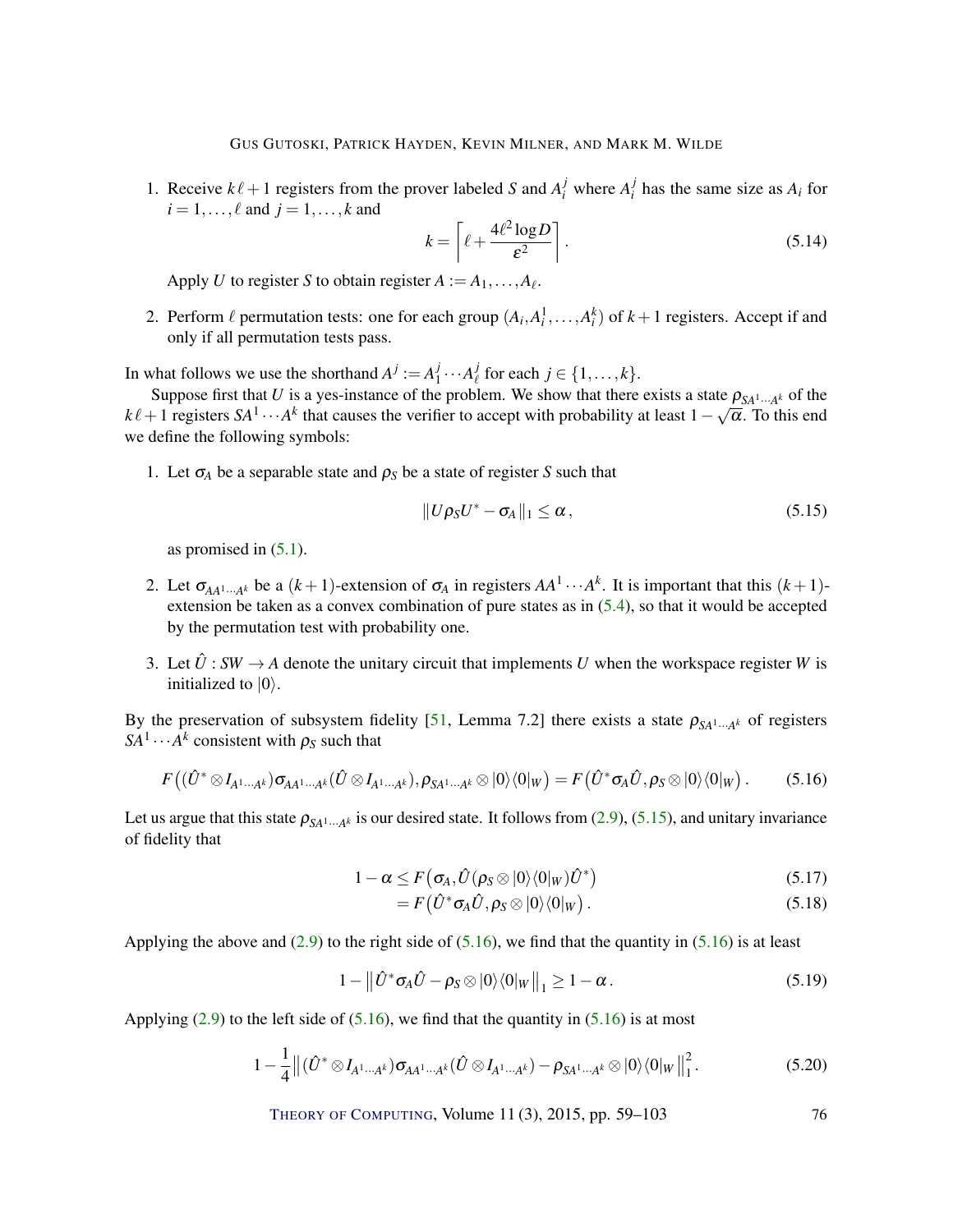<span id="page-19-2"></span>Combining  $(5.19)$  and  $(5.20)$  leads to the following bound:

$$
\|\sigma_{AA^1\cdots A^k} - (U \otimes I_{A^1\cdots A^k})\rho_{SA^1\cdots A^k}(U^* \otimes I_{A^1\cdots A^k})\|_1 \leq 2\sqrt{\alpha}.
$$
 (5.21)

Thus,  $\rho_{SA^1\cdots A^k}$  is 2 √  $\alpha$ -close in trace distance to a state that is accepted by the verifier with certainty. It then follows from [\(2.4\)](#page-6-3) that the verifier accepts  $\rho_{SA^1\cdots A^k}$  with probability at least  $1-\sqrt{\alpha}$  as desired.

Now suppose that *U* is a no-instance of the problem. By [Theorem](#page-16-2) [5.3](#page-16-2) and our choice of *k* we have that

$$
\min_{\rho_S} \min_{\sigma_A \in \mathcal{E}_k(A_1:\cdots:A_\ell)} \|U\rho_S U^* - \sigma_A\|_1 \geq \beta - \varepsilon. \tag{5.22}
$$

We claim that an upper bound on the probability with which all the permutation tests pass is given by the maximum fidelity of  $U \rho_S U^*$  with a *k*-extendible state:

<span id="page-19-0"></span>
$$
Pr[all pass] \le \max_{\rho_S} \max_{\sigma_A \in \mathcal{E}_k} F(U\rho_S U^*, \sigma_A).
$$
\n(5.23)

It follows from [\(2.9\)](#page-7-1) that this probability is at most  $1-(\beta-\epsilon)^2/4$ . We chose  $\epsilon$  so that the completeness  $1-\sqrt{\alpha}$  is larger than the soundness  $1-(\beta-\varepsilon)^2/4$ , from which it follows that the problem is in QMA.

We now justify the claim in  $(5.23)$  using a method similar to that in [\[46,](#page-40-4) Section 4]. In order to implement the permutation tests in [step](#page-18-4) [2](#page-18-4) the verifier prepares a control register  $C$  in state

$$
|\text{perm}\rangle_C := \frac{1}{\sqrt{k!}} \sum_{\pi \in S_k} |\pi\rangle_C,\tag{5.24}
$$

which is a uniform superposition over all possible permutations of *k* elements resulting from an application of the quantum Fourier transform [\[63\]](#page-42-10) to the state  $|0\rangle_C$ , so that the *C* register requires  $\lceil \log_2(k!) \rceil$  qubits. The verifier then applies the following controlled-permutation operation:

$$
(U_{\Pi})_{AA^1\cdots A^kC} := \sum_{\pi \in S_k} W_{AA^1\cdots A^k}^{\pi} \otimes |\pi\rangle\langle \pi|_C, \qquad (5.25)
$$

where  $W^{\pi}_{AA^1\cdots A^k}$  is a unitary operation corresponding to permutation  $\pi$ . The verifier finally applies an inverse quantum Fourier transform to *C*, measures it in the computational basis, and accepts if the measurement outcomes are all zeros. Letting  $|\psi\rangle_{RSA^{1}...A^{k}}$  be a purification of the prover's input, we can write the maximum acceptance probability of this proof system as follows:

$$
\max_{|\psi\rangle_{RSA^1\cdots A^k}} ||\langle 0|_C \text{QFT}_C^{-1} (U_{\Pi})_{AA^1\cdots A^k} C^{U_{S\rightarrow A}} |\psi\rangle_{RSA^1\cdots A^k} |\text{perm}\rangle_C||_2^2
$$
\n
$$
= \max_{|\psi\rangle_{RSA^1\cdots A^k}, |\phi\rangle_{RAA^1\cdots A^k}} |\langle 0|_C \langle \phi|_{RAA^1\cdots A^k} \text{QFT}_C^{-1} (U_{\Pi})_{AA^1\cdots A^k} C^{U_{S\rightarrow A}} |\psi\rangle_{RSA^1\cdots A^k} |\text{perm}\rangle_C|_2^2. \quad (5.26)
$$

We can define a channel generated by the inverse of the verifier's circuit conditioned on accepting as follows:

$$
\mathcal{M}_{AA^1\cdots A^k\to AC}(\sigma_{AA^1\cdots A^k}) := \mathrm{Tr}_{A^1\cdots A^k}\{(U_{\Pi})_{AA^1\cdots A^k}C(\sigma_{AA^1\cdots A^k}\otimes|\mathrm{perm}\rangle\langle\mathrm{perm}|_C)(U_{\Pi}^*)_{AA^1\cdots A^k}C\}.
$$
 (5.27)

<span id="page-19-1"></span>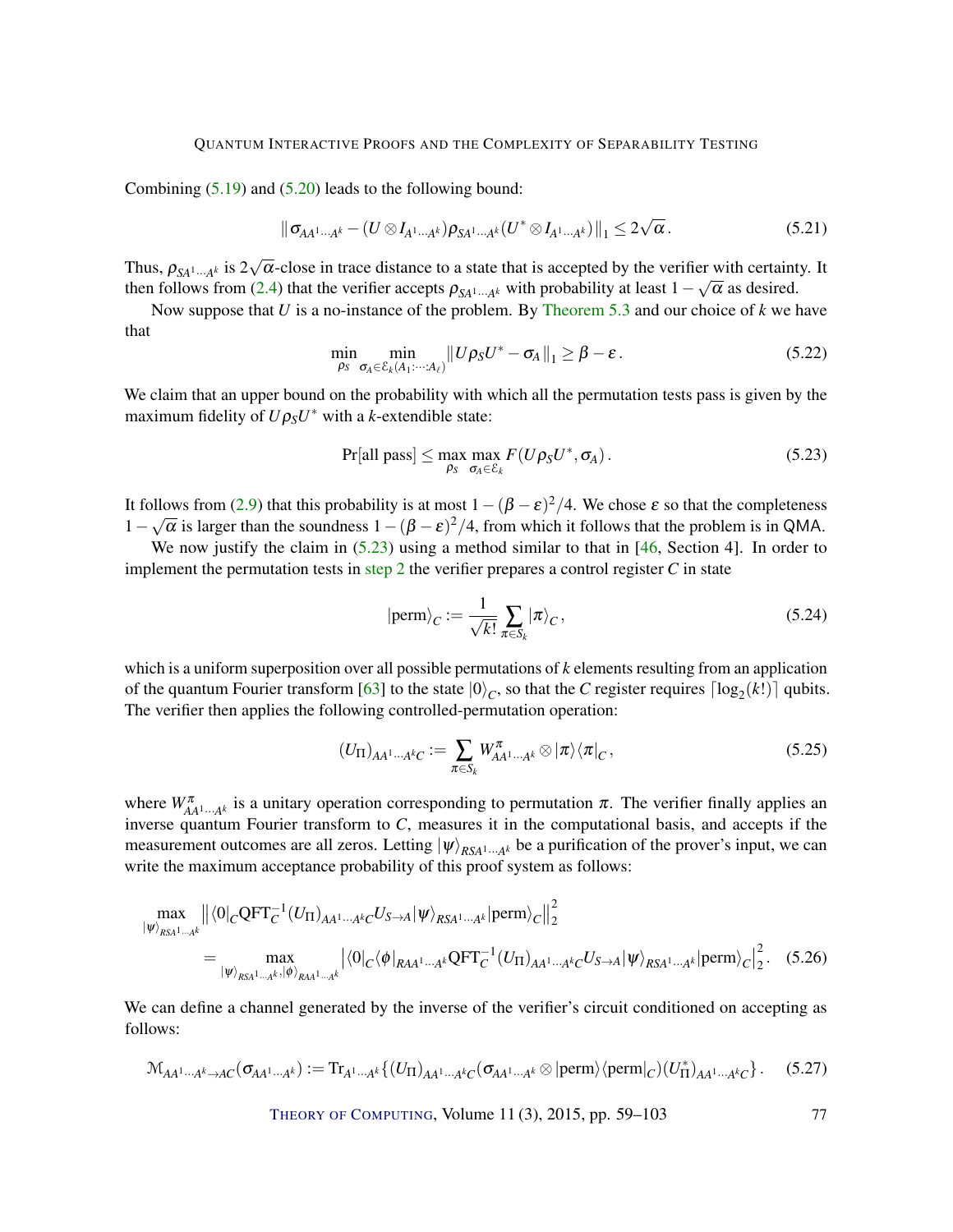After doing so, we can apply Uhlmann's theorem to [\(5.26\)](#page-19-1) to rewrite the maximum acceptance probability as follows:

$$
\max_{\rho_S, \sigma_{AA^1\cdots A^k}} F(U_{S\rightarrow A} \rho_S U_{S\rightarrow A}^* \otimes |\text{perm}\rangle \langle \text{perm}|_C, \mathcal{M}_{AA^1\cdots A^k \rightarrow AC}(\sigma_{AA^1\cdots A^k})) .
$$
 (5.28)

Since the fidelity can only increase under the discarding of the control register  $C<sub>2</sub>$ <sup>5</sup> the maximum acceptance probability is upper bounded by the following quantity:

<span id="page-20-0"></span>
$$
\max_{\rho_S, \sigma_{AA^1\cdots A^k}} F(U_{S\rightarrow A} \rho_S U_{S\rightarrow A}^*, \mathcal{M}_{AA^1\cdots A^k\rightarrow A}(\sigma_{AA^1\cdots A^k}))
$$
\n(5.29)

where

$$
\mathcal{M}_{AA^{1}...A^{k}\to A}(\sigma_{AA^{1}...A^{k}}) = \text{Tr}_{C}\{\mathcal{M}_{AA^{1}...A^{k}\to AC}(\sigma_{AA^{1}...A^{k}})\}\
$$
\n
$$
= \frac{1}{k!} \sum_{\pi \in S_{k}} \text{Tr}_{A^{1}...A^{k}}\{W_{AA^{1}...A^{k}}^{\pi} \sigma_{AA^{1}...A^{k}}(W_{AA^{1}...A^{k}}^{\pi})^{\ast}\},
$$
\n(5.30)

The equation above reveals that  $M_{AA^1\cdots A^k\to A}$  is just the channel that applies a random permutation of the  $AA^1 \cdots A^k$  systems and discards the last *k* systems  $A^1 \cdots A^k$ . Clearly, since the channel  $M_{AA^1 \cdots A^k \to A}$ symmetrizes the state of the systems  $AA^1 \cdots A^k$ , the maximum in [\(5.29\)](#page-20-0) is achieved by a state  $\sigma_{AA^1 \cdots A^k}$  for which systems  $AA^1 \cdots A^k$  are permutation symmetric. Thus, by recalling the definition of *k*-extendibility, we can rewrite [\(5.29\)](#page-20-0) as the maximum *k*-extendible fidelity of  $U_{S\rightarrow A}\rho_S U_{S\rightarrow A}^*$ :

$$
\max_{\rho_S, \sigma_{AA^1\cdots A^k}} F(U_{S\rightarrow A} \rho_S U_{S\rightarrow A}^*, \mathcal{M}_{AA^1\cdots A^k\rightarrow A}(\sigma_{AA^1\cdots A^k})) = \max_{\rho_S, \sigma_A \in \mathcal{E}_k(A_1\cdots A_\ell)} F(U_{S\rightarrow A} \rho_S U_{S\rightarrow A}^*, \sigma_A).
$$
(5.31)

This demonstrates that the maximum *k*-extendible fidelity is an upper bound on the maximum acceptance probability and completes our proof of the claim in [\(5.23\)](#page-19-0).  $\Box$ 

#### 5.2 Hardness for QMA

**Proposition 5.5.** *The one-way LOCC version of*  $(\epsilon, 2 - \epsilon)$ -BIPARTITE SEPARABLE ISOMETRY OUTPUT *is* QMA*-hard, even when* ε *decays exponentially in the input length.*

*Proof.* This proof is almost exactly the same as the proof of [Proposition](#page-14-1) [4.5.](#page-14-1) The only difference is that here we must quantify over all states of a new input register *P* for each circuit. Nonetheless, we include a full proof for completeness.

Let *L* be any promise problem in QMA and let  ${V_x}_x$  be a family of isometric verifier circuits witnessing this fact with completeness  $1-\delta$  and soundness  $\delta$  for sufficiently small  $\delta$  to be chosen later. Circuits in this family take the form  $V_x$ :  $P \rightarrow DG$ . The input register *P* is supplied by the prover. The output register  $D$  is a decision qubit indicating acceptance or rejection of  $x$  and the output register  $G$  is a garbage register that holds the purification of *D*.

 $5$ We can interpret discarding the control register as actually giving it to the prover, so that the resulting fidelity corresponds to the maximum acceptance probability in a modified protocol in which the prover controls the inputs to *C*.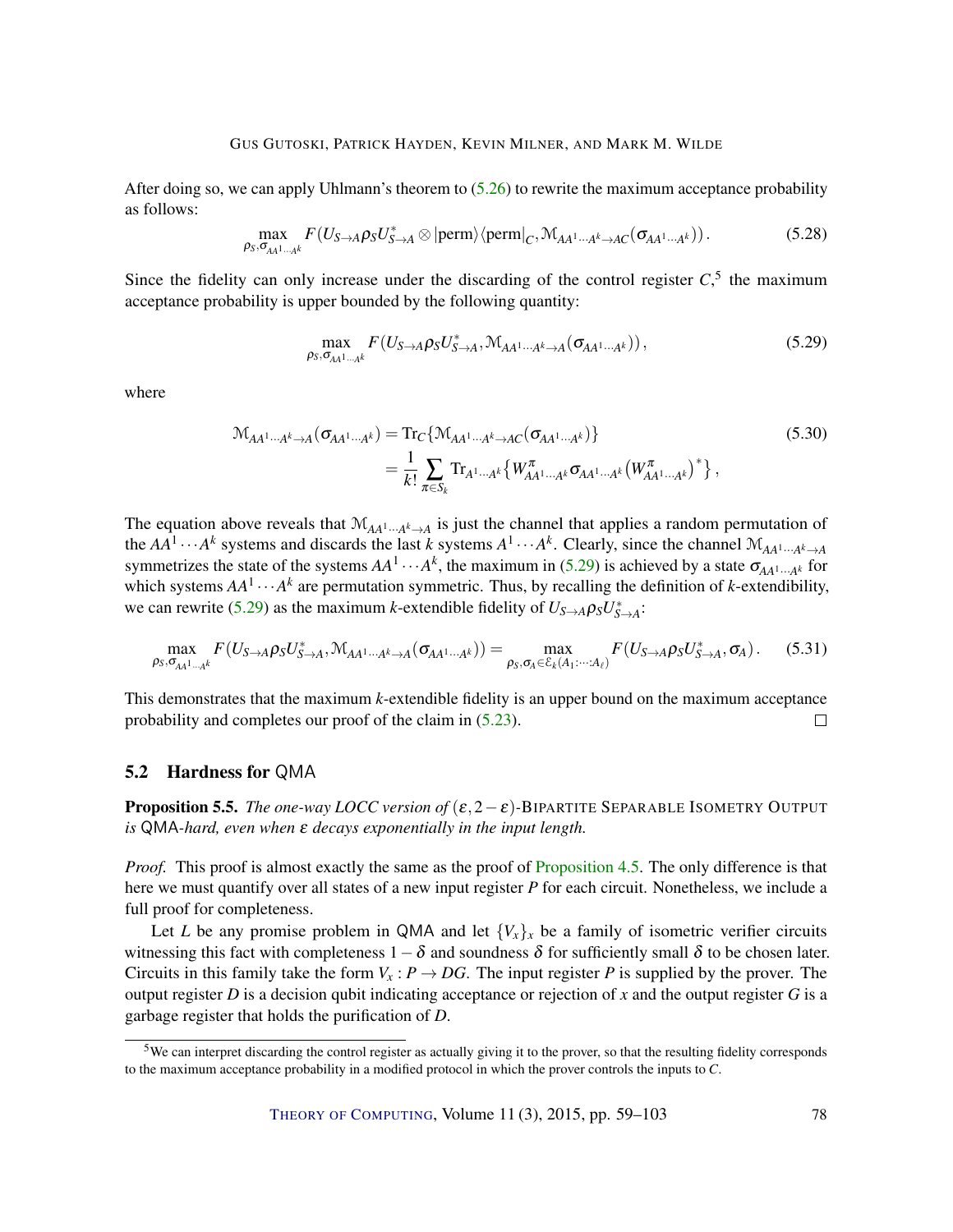In this proof we reduce the arbitrary problem *L* to the one-way LOCC version of  $(\alpha, \beta)$ -BIPARTITE SEPARABLE ISOMETRY OUTPUT where

$$
\alpha = 2\sqrt{\delta},\tag{5.32}
$$

$$
\beta = 2 - 2^{2-n/2} - 2\sqrt{\delta},
$$
\n(5.33)

for any desired *n*. The desired hardness result then follows by an appropriate choice of  $\delta$ ,*n*.

The reduction is as follows. Given an instance *x* of *L* we produce a description of the following isometric circuit  $U : P \rightarrow AA'BDG$ :

- 1. Given the input register *P* apply the verifier circuit  $V_x$  to obtain registers *DG*.
- 2. Prepare registers AA' in a 2n-qubit maximally entangled state such as *n* EPR pairs, which we denote by  $|\phi^+\rangle$ . Prepare register *B* in the *n*-qubit  $|0\rangle$  state.
- 3. Perform a unitary conditional swap gate that swaps registers  $A'$  and  $B$  when  $D$  is in the reject state  $|no\rangle$  and acts as the identity otherwise.

<span id="page-21-0"></span>See [Figure](#page-21-0) [3](#page-21-0) for a graphical depiction of this circuit.



Figure 3: The circuit *U* produced by our reduction from an arbitrary problem  $L \in QMA$  to the one-way LOCC version of  $(\epsilon, 2-\epsilon)$ -BIPARTITE SEPARABLE ISOMETRY OUTPUT. The dashed line indicates that the output registers are to be divided along the bipartite cut  $AA'$ : *BDG*. This construction also appears in the proof of [Proposition](#page-14-1) [4.5](#page-14-1) in the special case where the prover's input is empty.

Suppose *x* is a yes-instance of *L* and let  $|\varpi\rangle$  be a pure state of register *P* that causes the verifier to accept with high probability, meaning that the state  $V_x | \varpi \rangle$  has squared overlap at least  $1 - \delta$  with  $|yes\rangle_D|\zeta\rangle_G$  for some state  $|\zeta\rangle$  of register *G*. It follows that  $U|\overline{\omega}\rangle$  is  $2\sqrt{\delta}$ -close in trace distance to  $|\phi^{+}\rangle_{AA'}|0\rangle_{B}|\text{yes}\rangle_{D}|\zeta\rangle_{G}$ , which is a product with respect to the cut *AA'*: *BDG*, and so *U* is a yes-instance of the one-way LOCC version of  $(\alpha, \beta)$ -BIPARTITE SEPARABLE ISOMETRY OUTPUT.

Next, suppose that *x* is a no-instance of *L*. In this case for all input states  $\rho$  of register *P* the output state  $U\rho U^*$  of registers  $AA'BDG$  is  $2\sqrt{\delta}$ -close to a state which is in tensor product with the 2*n*-qubit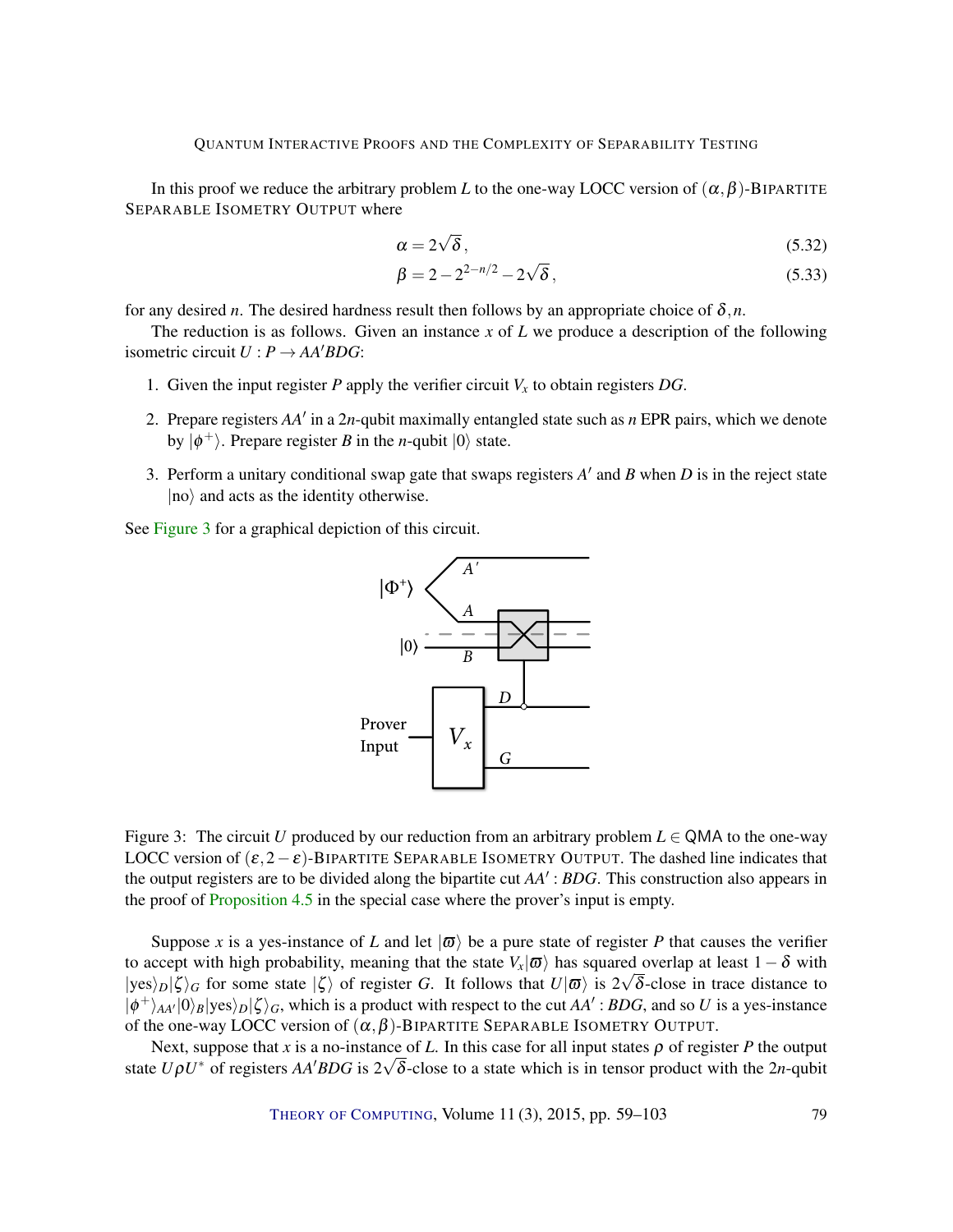maximally entangled state  $|\phi^+\rangle$  on registers AB. By contrast, for any separable state  $\sigma$  of registers  $AA'$ : *BDG* the reduced state  $Tr_{A'DG}(\sigma)$  of registers *AB* must also be separable. Thus, it suffices to exhibit a fixed one-way LOCC measurement that successfully distinguishes any separable state of registers *AB* from *n* EPR pairs with high probability. The existence of such a measurement was proved in [Theorem](#page-11-0) [3.1.](#page-11-0)

We therefore have the following for any input state  $\rho$  of register *P* and any separable state  $\sigma$  of registers  $AA'$ : *BDG*:

$$
||U\rho U^* - \sigma||_{1\text{-LOCC}} \ge ||{\rm Tr}_{A'DG}(\sigma) - \phi_{AB}^+||_{1\text{-LOCC}} - ||\phi_{AB}^+ - {\rm Tr}_{A'DG}(U\rho U^*)||_{1\text{-LOCC}}
$$
(5.34)

$$
\geq 2 - 2^{2 - n/2} - 2\sqrt{\delta},\tag{5.35}
$$

from which it follows that *U* is a no-instance of the one-way LOCC version of  $(\alpha, \beta)$ -BIPARTITE SEPARABLE ISOMETRY OUTPUT.  $\Box$ 

### <span id="page-22-1"></span>6 SEPARABLE ISOMETRY OUTPUT is QMA(2)-complete

In [Section](#page-15-0) [5](#page-15-0) we showed that the one-way LOCC version of the SEPARABLE ISOMETRY OUTPUT problem is QMA-complete. By contrast, in this section we show that the trace distance version of this problem (and some closely related variants of it) are QMA(2)-complete.

We begin by restricting attention to the problem of determining whether an isometry *U* described by a quantum circuit can be made to produce a pure product output state from a pure input state.

<span id="page-22-2"></span>**Problem 6.1** ( $(\alpha, \beta, \ell)$ -PURE PRODUCT ISOMETRY OUTPUT).

- *Input:* A description of a quantum circuit that implements an isometry  $U$  with an  $\ell$ -partite output system  $A_1 \cdots A_\ell$ .
- *Yes:* There is an input state  $|\psi\rangle$  such that  $U|\psi\rangle$  is  $\alpha$ -close to a pure product state:

$$
\min_{|\psi\rangle} \min_{|\phi_1\rangle,\dots,|\phi_\ell\rangle} \|U\psi U^* - \phi_1 \otimes \dots \otimes \phi_\ell\|_1 \leq \alpha. \tag{6.1}
$$

*No:* For all input states  $|\psi\rangle$  it holds that  $U|\psi\rangle$  is  $\beta$ -far from a pure product state:

$$
\min_{|\psi\rangle} \min_{|\phi_1\rangle,...,|\phi_\ell\rangle} \|U \psi U^* - \phi_1 \otimes \cdots \otimes \phi_\ell \|_1 \geq \beta. \tag{6.2}
$$

The main result of this section is the following theorem:

<span id="page-22-0"></span>Theorem 6.2 (PURE PRODUCT ISOMETRY OUTPUT is QMA(2)-complete). *The following hold:*

- *1.*  $(\alpha, \beta, \ell)$ -PURE PRODUCT ISOMETRY OUTPUT *is in* QMA(2) *for all*  $\ell$  *and all*  $\alpha < \beta$ *.*
- *2.* (ε,2−ε)*-*BIPARTITE PURE PRODUCT ISOMETRY OUTPUT *is* QMA(2)*-hard, even when* ε *decays exponentially in the input length.*

*Thus, the problem is*  $QMA(2)$ *-complete for all*  $\ell \geq 2$  *and all*  $0 < \alpha < \beta < 2$ *.* 

THEORY OF C[OMPUTING](http://dx.doi.org/10.4086/toc), Volume  $11(3)$ ,  $2015$ , pp.  $59-103$  80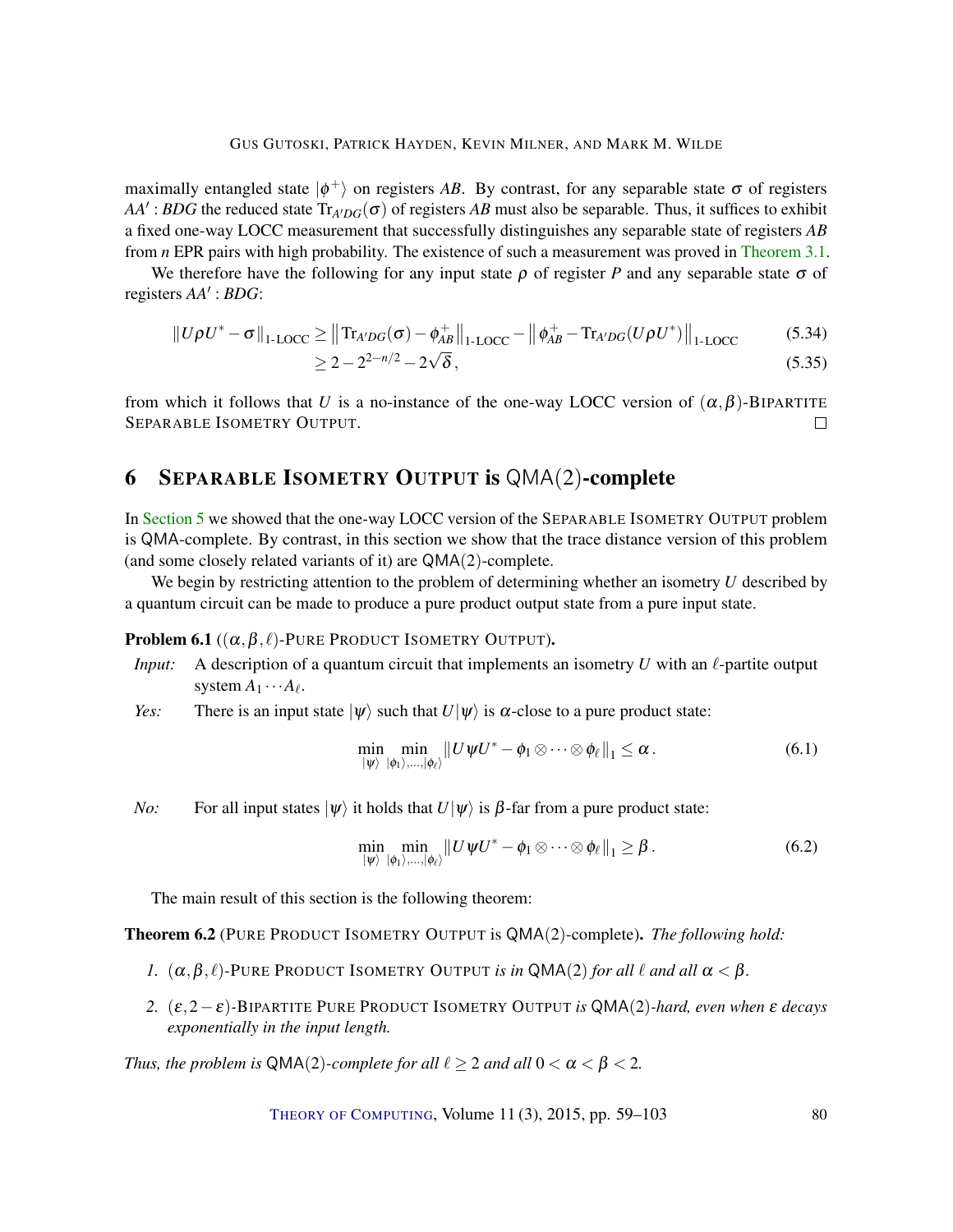### <span id="page-23-0"></span>6.1 Containment in QMA(2)

**Proposition 6.3.**  $(\alpha, \beta, \ell)$ -PURE PRODUCT ISOMETRY OUTPUT *is in* QMA(2) *for all*  $\ell$  *and all*  $\alpha < \beta$ *.* 

*Proof.* We prove that the problem is in  $QMA(\ell+1)$ , from which it follows that the problem is also in  $QMA(2)$  via the main result of [\[44\]](#page-40-6). The verifier witnessing membership of the problem in  $QMA(\ell+1)$ is as follows:

- 1. Receive an input state  $|\psi\rangle$  from one of the provers and a candidate product state  $|\phi_1\rangle \otimes \cdots \otimes |\phi_\ell\rangle$ from the remaining  $\ell$  provers.
- 2. Apply *U* to the input. Perform a swap test between  $U|\psi\rangle$  and  $|\phi_1\rangle \otimes \cdots \otimes |\phi_\ell\rangle$ . Accept if and only if the swap test passes.

If *U* is a yes-instance then the provers can cause the verifier to accept with probability at least  $1-\alpha^2/8$ by an appropriate choice of states  $|\psi\rangle,|\phi_1\rangle,\ldots,|\phi_\ell\rangle$ . It follows from a standard convexity argument that the provers achieve their maximum probability of success for the swap test when they each send the verifier a pure state, so we assume that they do so without loss of generality. So if *U* is a no-instance then the verifier will accept with probability at most  $1-\beta^2/8$  regardless of which states the provers send to the verifier. As  $\alpha < \beta$ , there is a gap between completeness and soundness for this verifier.  $\Box$ 

### **6.2** Hardness for  $QMA(2)$

Proposition 6.4. (ε,2−ε)*-*BIPARTITE PURE PRODUCT ISOMETRY OUTPUT *is* QMA(2)*-hard, even when* **ε** *decays exponentially in the input length.* 

*Proof.* Let *L* be any promise problem in QMA(2) and let  ${V_x}_x$  be a family of unitary verifier circuits (indexed by instances *x* of *L*) witnessing this fact with completeness  $1-\delta$  and soundness  $\delta$  for sufficiently small  $\delta$  to be chosen later. Circuits in this family take the form  $V_x$ :  $ABW \rightarrow DG$ . Such a verifier circuit  $V_x$ is depicted in [Figure](#page-24-0) [4\(](#page-24-0)a). The input registers *A*,*B* are supplied by the two provers and the input register *W* is a workspace register initialized to the  $|0\rangle$  state. The output register *D* is a decision qubit indicating acceptance or rejection of *x* and the output register *G* is a garbage register that consists of the remaining qubits upon which  $V<sub>x</sub>$  acts.

In this proof we reduce the arbitrary problem *L* to  $(\alpha, \beta)$ -BIPARTITE PURE PRODUCT ISOMETRY OUTPUT where

$$
\alpha = 2\sqrt{\delta},\tag{6.3}
$$

$$
\beta = 2\sqrt{1 - \left(\sqrt{\delta} + 2^{-n/2}\right)^2},\tag{6.4}
$$

for any desired *n*. The desired hardness result then follows by an appropriate choice of  $\delta$ ,*n*.

The reduction is as follows. Given an instance *x* of *L* we produce a description of the following isometric circuit  $U : G \rightarrow ABCC'W$ :

1. Given the input register *G*, prepare a qubit *D* in the accept state  $|yes\rangle$  and apply the inverse circuit *V* ∗ *x* to obtain registers *ABW*.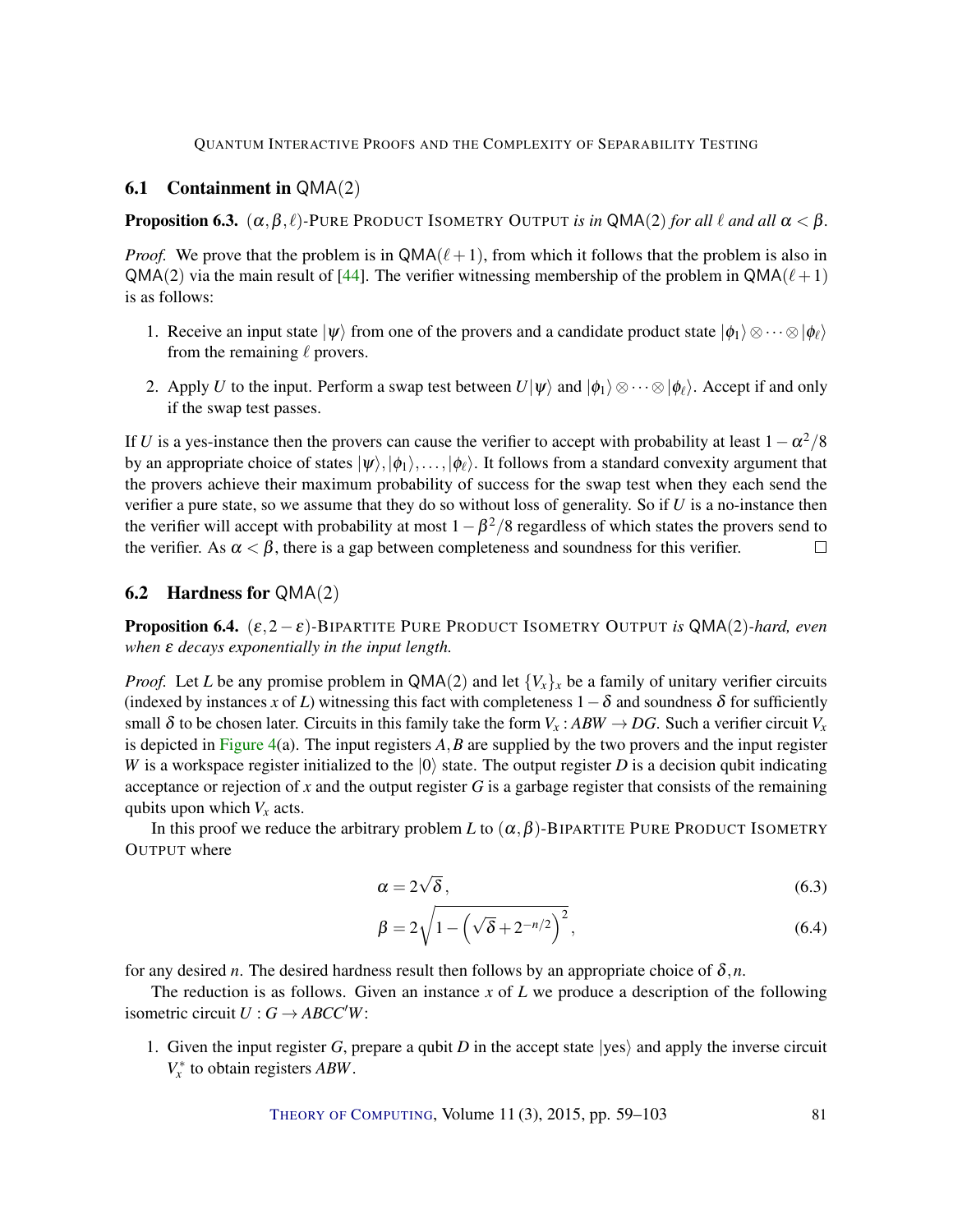<span id="page-24-0"></span>

Figure 4: (a) A unitary verifier circuit  $V<sub>x</sub>$  for an arbitrary verifier witnessing membership of L in QMA(2) on input *x*. (b) The circuit *U* produced by our reduction. Dashed lines indicate that the output registers are to be divided along the bipartite cut *A* : *BCC<sup>'</sup>W*.

- 2. Prepare registers  $CC'$  in a 2*n*-qubit maximally entangled state such as *n* EPR pairs, which we denote by  $|\phi^+\rangle$ .
- 3. Perform a unitary conditional swap gate that swaps registers *A* and *C* when *W* is orthogonal to the  $|0\rangle$  state and acts as the identity otherwise. (Here we implicitly pad the register *A* with  $|0\rangle$  qubits so as to have the same size as *C*.)

See [Figure](#page-24-0) [4\(](#page-24-0)b) for a graphical depiction of this circuit.

Let us argue that this construction has the claimed properties. Suppose first that *x* is a yes-instance of *L* and let  $|\phi\rangle_A|\phi\rangle_B$  be a pure product state of registers *AB* that causes the verifier to accept with high probability. That is, the state  $V_x|\phi\rangle_A|\phi\rangle_B|0\rangle_W$  has squared overlap at least  $1-\delta$  with  $|yes\rangle|\psi\rangle$  for some state  $|\psi\rangle$  of register *G*. Thus  $U|\psi\rangle$  is  $2\sqrt{\delta}$ -close in trace distance to  $|\phi\rangle_A|\phi\rangle_B|\phi^+\rangle_{CC'}|0\rangle_W$ , which is a product with respect to the cut *A* : *BCC<sup>'</sup>W*, and so *U* is a yes-instance of  $(\alpha, \beta)$ -BIPARTITE PURE PRODUCT ISOMETRY OUTPUT.

Next, suppose that *x* is a no-instance of *L*. Fix any pure input state  $|\psi\rangle$  for register *G* and observe that

$$
U|\psi\rangle = \Pi_0 U|\psi\rangle + (I - \Pi_0)U|\psi\rangle \tag{6.5}
$$

where  $\Pi_0 = |0\rangle\langle0|_W$  denotes the projection onto the  $|0\rangle$  state for register *W*. From the definition of the circuit *U* it is clear that we may write

$$
\Pi_0 U|\psi\rangle = \Pi_0(V_x^*|\text{yes}\rangle|\psi\rangle) \otimes |\phi^+\rangle_{CC'} \tag{6.6}
$$

<span id="page-24-1"></span>
$$
=|\zeta_{AB}\rangle|0\rangle_{W}|\phi^{+}\rangle_{CC'}\tag{6.7}
$$

$$
(I - \Pi_0)U|\psi\rangle = \text{Swap}_{AC'}((I - \Pi_0)(V_x^*|\text{yes}\rangle|\psi\rangle) \otimes |\phi^+\rangle_{CC'})
$$
(6.8)

$$
=|\xi_{BCW}\rangle|\phi^{+}\rangle_{AC}
$$
\n(6.9)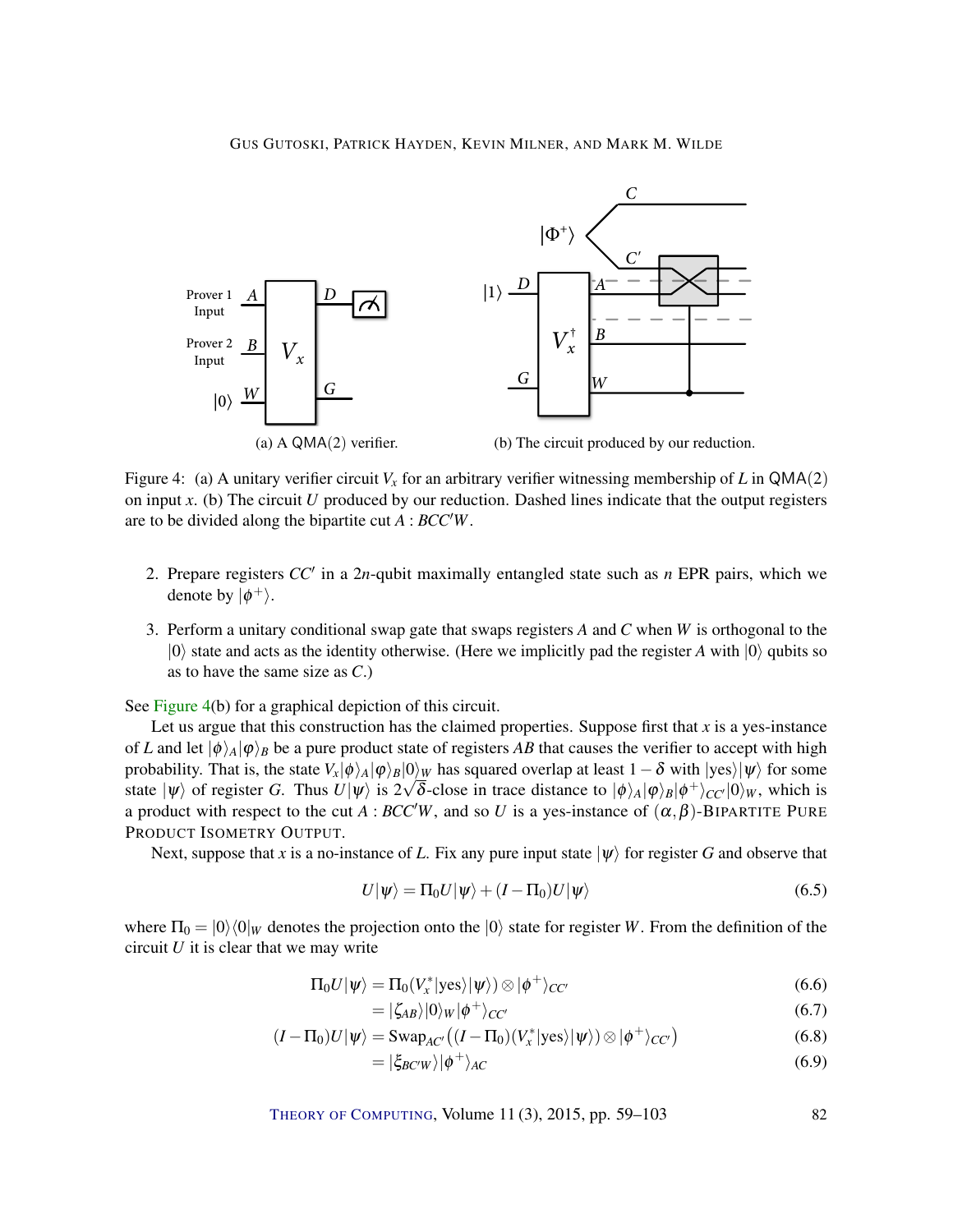for some choice of subnormalized pure states  $|\zeta_{AB}\rangle$  and  $|\zeta_{BCW}\rangle$  of registers *AB* and *BC'W*, respectively. Then for any pure product state  $|\phi\rangle$  of registers *A* : *BCC<sup>'</sup>W* it holds that

$$
|\langle \phi | U | \psi \rangle| \leq \max_{|\phi' \rangle} |\langle \phi' | \Pi_0 U | \psi \rangle| + \max_{|\phi'' \rangle} |\langle \phi'' | (I - \Pi_0) U | \psi \rangle|
$$
(6.10)

where the maxima on the right side are also over product states  $|\phi'\rangle$ ,  $|\phi''\rangle$  of registers *A* : *BCC<sup>'</sup>W*.

First, let us bound the maximum over  $|\phi'\rangle$ . It is clear from [\(6.7\)](#page-24-1) that this maximum is achieved by some  $|\phi'\rangle$  of the form

$$
|\phi'\rangle = |\phi\rangle_A |\phi\rangle_B |0\rangle_W |\phi^+\rangle_{CC'}, \qquad (6.11)
$$

in which case we have

$$
\left| \langle \phi' | \Pi_0 U | \psi \rangle \right| = \left| \langle \phi |_A \langle \phi |_B \langle 0 |_W V_x^* | \text{yes} \rangle | \psi \rangle \right| \leq \sqrt{\delta}
$$
 (6.12)

where the inequality follows from the assumption that *x* is a no-instance of *L*.

Next, let us bound the maximum over  $|\phi''\rangle$ . Since  $(I - \Pi_0)U|\psi\rangle$  is maximally entangled on registers *AC*, its squared inner product with any product state  $|\phi''\rangle$  is at most  $2^{-n}$  as observed in [\(3.1\)](#page-11-2) of [Section](#page-11-1) [3.](#page-11-1) We have thus shown that

$$
\max_{|\psi\rangle \text{ product } |\phi\rangle} |\langle \phi | U | \psi \rangle|^2 \le \left(\sqrt{\delta} + 2^{-n/2}\right)^2 \tag{6.13}
$$

and consequently

$$
\min_{\left|\psi\right\rangle} \min_{\text{product } \left|\phi\right\rangle} \left\| U \psi U^* - \phi \right\|_1 \ge 2 \sqrt{1 - \left(\sqrt{\delta} + 2^{-n/2}\right)^2}.
$$
\n(6.14)

We have thus shown that *U* is a no-instance of  $(\alpha, \beta)$ -BIPARTITE PURE PRODUCT ISOMETRY OUTPUT.  $\Box$ 

### <span id="page-25-0"></span>6.3 Equivalence of separability testing problems

We also consider two variants of PURE PRODUCT ISOMETRY OUTPUT [\(Problem](#page-22-2) [6.1\)](#page-22-2) in which the task is to determine whether an isometry *U* can be made to produce a (not necessarily pure) product state or a separable state. Whereas [Problem](#page-22-2) [6.1](#page-22-2) restricts attention only to pure input states, in the following variants of the problem we also allow arbitrary mixed state inputs. Formal specifications of these two variants of [Problem](#page-22-2) [6.1](#page-22-2) are given below.

<span id="page-25-1"></span>**Problem 6.5** ( $(\alpha, \beta, \ell)$ -Product Isometry Output).

*Input:* A description of a quantum circuit that implements an isometry  $U$  with an  $\ell$ -partite output system  $A_1 \cdots A_\ell$ .

*Yes:* There is an input state  $\rho$  such that  $U \rho U^*$  is  $\alpha$ -close to a product state:

$$
\min_{\rho} \min_{\sigma_1,\ldots,\sigma_\ell} \left\| U \rho U^* - \sigma_1 \otimes \cdots \otimes \sigma_\ell \right\|_1 \leq \alpha. \tag{6.15}
$$

*No*: For all input states  $\rho$  it holds that  $U\rho U^*$  is  $\beta$ -far from a product state:

$$
\min_{\rho} \min_{\sigma_1, ..., \sigma_\ell} \left\| U \rho U^* - \sigma_1 \otimes \cdots \otimes \sigma_\ell \right\|_1 \geq \beta. \tag{6.16}
$$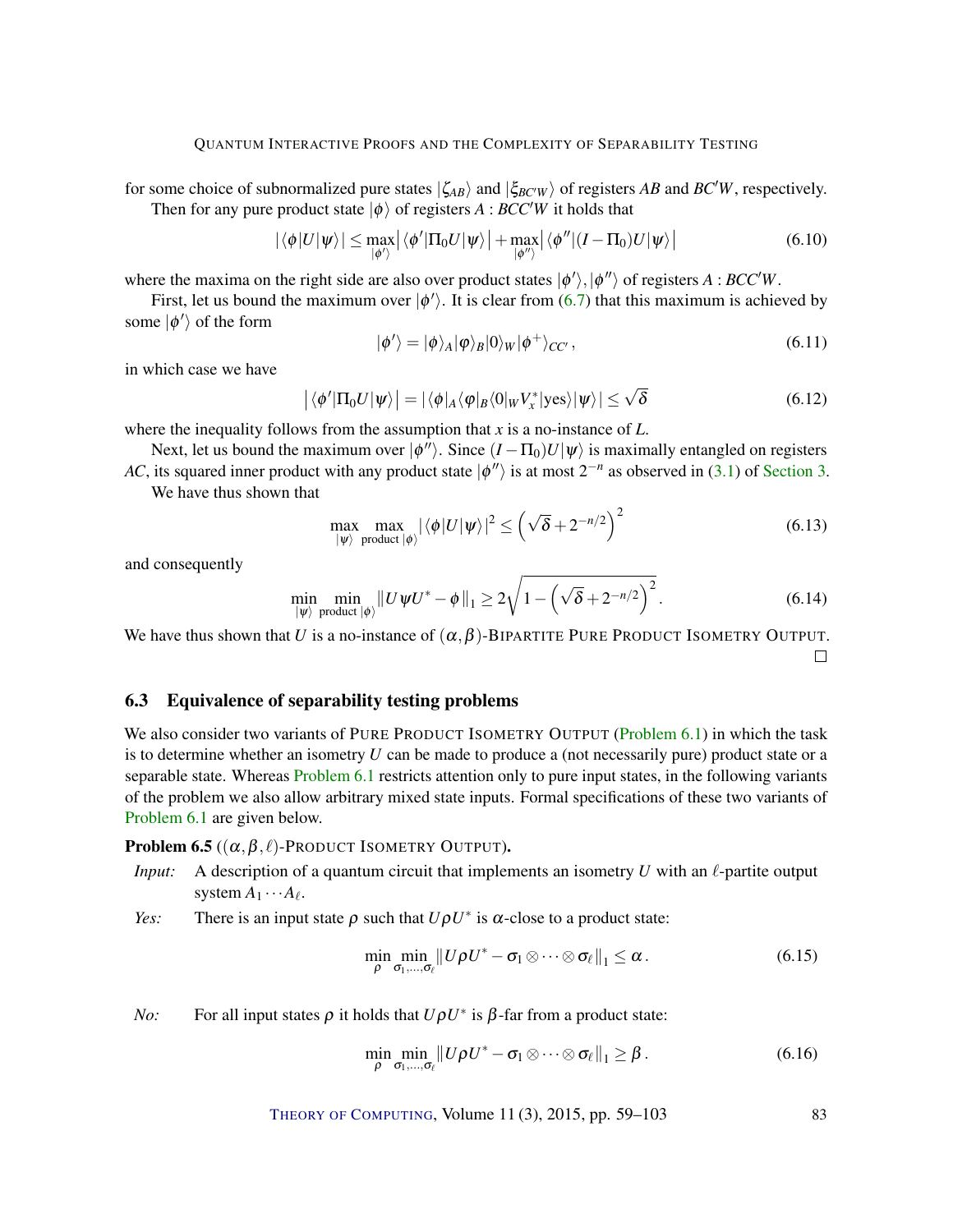<span id="page-26-1"></span>Problem 6.6 ( $(\alpha, \beta, \ell)$ -SEPARABLE ISOMETRY OUTPUT).

- *Input:* A description of a quantum circuit that implements an isometry  $U$  with an  $\ell$ -partite output system  $A_1 \cdots A_\ell$ .
- *Yes:* There is an input state  $\rho$  such that  $U\rho U^*$  is  $\alpha$ -close to a separable state:

$$
\min_{\rho} \min_{\sigma \in \mathcal{S}(A_1:\dots: A_\ell)} \left\| U\rho U^* - \sigma \right\|_1 \leq \alpha. \tag{6.17}
$$

*No*: For all input states  $\rho$  it holds that  $U\rho U^*$  is  $\beta$ -far from separable:

$$
\min_{\rho} \min_{\sigma \in \mathcal{S}(A_1:\dots: A_\ell)} \left\| U\rho U^* - \sigma \right\|_1 \geq \beta. \tag{6.18}
$$

We now argue that, for each  $\ell$ , these problems are equivalent to one another for a wide range of choices of  $(\alpha, \beta)$ . These equivalences are corollaries of the following proposition, which relates minimal distance from separable to minimal distance from pure product.

<span id="page-26-0"></span>**Proposition 6.7** (Separable-to-pure product reduction). Let U be an isometry with an  $\ell$ -partite output  $s$ *ystem*  $A_1 \cdots A_\ell$  and suppose that there is an input state  $\rho$  such that  $U \rho U^*$  is  $\delta$ -close to some separable *state*  $\sigma \in \mathcal{S}(A_1 : \cdots : A_\ell)$ *:* 

$$
||U\rho U^* - \sigma||_1 \le \delta. \tag{6.19}
$$

*Then there is a pure input state*  $|\psi\rangle$  *such that*  $U \psi U^*$  *is* 4  $\delta$ -close to some pure product state  $|\phi_1\rangle \otimes \cdots \otimes$  $|\phi_{\ell}\rangle$ : √

$$
||U\psi U^* - \phi_1 \otimes \cdots \otimes \phi_\ell||_1 \le 4\sqrt{\delta}.
$$
 (6.20)

*Proof.* Let

$$
\sigma = \sum_{x} p_{x} \phi_{1}^{x} \otimes \cdots \otimes \phi_{\ell}^{x}
$$
 (6.21)

be a decomposition of  $\sigma$  as a probabilistic mixture of pure product states and let

$$
|\zeta\rangle = \sum_{x} \sqrt{p_x} |x\rangle_R \otimes |\phi_1^x\rangle \otimes \cdots \otimes |\phi_\ell^x\rangle
$$
 (6.22)

be a purification of  $\sigma$  on registers  $RA_1 \cdots A_\ell$ .

Let *S* denote the input register for *U*. It follows from [\(2.9\)](#page-7-1) and Uhlmann's Theorem that there is a purification  $|\psi\rangle$  of  $\rho$  on registers *RS* with

$$
||U\psi U^* - \zeta||_1 \le 2\sqrt{\delta}.
$$
\n(6.23)

Write  $|\psi\rangle$  as

$$
|\psi\rangle = \sum_{x} \sqrt{q_x} |x\rangle_R \otimes |\psi^x\rangle \tag{6.24}
$$

for some probability vector *q* and states  $\{|\psi^x\rangle\}_x$  (not necessarily orthogonal). Apply a dephasing channel in the basis  $\{|x\rangle\}_x$  on register *R* and use contractivity of trace norm under quantum channels to obtain

$$
||U\psi U^* - \zeta||_1 \ge \left\| \sum_{x} q_x |x\rangle \langle x| \otimes U \psi^x U^* - \sum_{x} p_x |x\rangle \langle x| \otimes \phi_1^x \otimes \cdots \otimes \phi_\ell^x \right\|_1.
$$
 (6.25)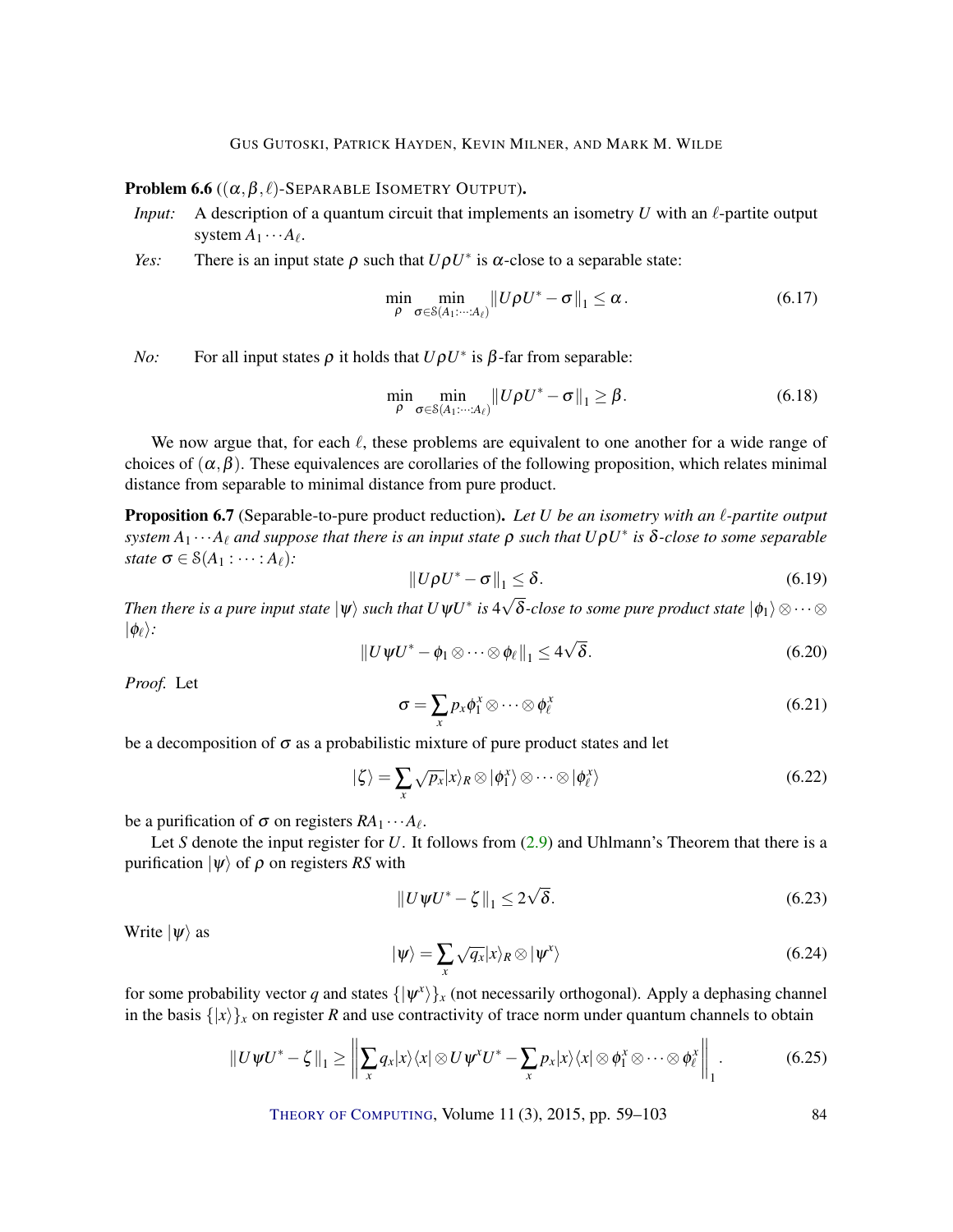Combining this bound with the triangle inequality, we have

$$
\sum_{x} p_x \| U \psi^x U^* - \phi_1^x \otimes \cdots \otimes \phi_\ell^x \|_1
$$
\n(6.26)

$$
= \left\| \sum_{x} p_{x} |x\rangle \langle x| \otimes (U \psi^{x} U^{*} - \phi_{1}^{x} \otimes \cdots \otimes \phi_{\ell}^{x}) \right\|_{1}
$$
 (6.27)

$$
\leq \left\| \sum_{x} q_{x} |x\rangle\langle x| \otimes U \psi^{x} U^{*} - \sum_{x} p_{x} |x\rangle\langle x| \otimes U \psi^{x} U^{*} \right\|_{1}
$$
(6.28)

$$
+\left\|\sum_{x}q_{x}|x\rangle\langle x|\otimes U\Psi^{x}U^{*}-\sum_{x}p_{x}|x\rangle\langle x|\otimes\phi_{1}^{x}\otimes\cdots\otimes\phi_{\ell}^{x}\right\|_{1}
$$
(6.29)

$$
\leq 4\sqrt{\delta}.\tag{6.30}
$$

Since this inequality holds for a convex combination over terms indexed by *x*, it must also hold for at least one choice of  $\psi^x, \phi^x_1, \dots, \phi^x_\ell$ .  $\Box$ 

**Corollary 6.8** (Equivalence of problems). *The following hold for all*  $\ell$  *and all*  $\alpha < \beta$ :

- *1. Both*  $(\alpha, \beta, \ell)$ -PRODUCT ISOMETRY OUTPUT *and*  $(\alpha, \beta, \ell)$ -SEPARABLE ISOMETRY OUTPUT *trivially reduce to*  $(4\sqrt{\alpha}, \beta, \ell)$ *-PURE PRODUCT ISOMETRY OUTPUT.*
- 2. *Conversely,*  $(\alpha, \beta, \ell)$ -PURE PRODUCT ISOMETRY OUTPUT *trivially reduces to both*  $(\alpha, \beta^2/16, \ell)$ -PRODUCT ISOMETRY OUTPUT and  $(\alpha, \beta^2/16, \ell)$ -SEPARABLE ISOMETRY OUTPUT.

*Proof.* By definition, no-instances of both  $(\alpha, \beta, \ell)$ -PRODUCT ISOMETRY OUTPUT and  $(\alpha, \beta, \ell)$ -SEP-ARABLE ISOMETRY OUTPUT are also no-instances of (4 √  $(\overline{\alpha},\beta,\ell)$ -Pure Product Isometry Out-PUT. By [Proposition](#page-26-0) [6.7,](#page-26-0) yes-instances of both  $(\alpha, \beta, \ell)$ -PRODUCT ISOMETRY OUTPUT and  $(\alpha, \beta, \ell)$ -SEPARABLE ISOMETRY OUTPUT are also yes-instances of  $(4\sqrt{\alpha}, \beta, \ell)$ -PURE PRODUCT ISOMETRY OUTPUT.

By definition, yes-instances of  $(\alpha, \beta, \ell)$ -PURE PRODUCT ISOMETRY OUTPUT are also yes-instances of both  $(\alpha, \beta^2/16, \ell)$ -Product Isometry Output and  $(\alpha, \beta^2/16, \ell)$ -Separable Isometry Out-PUT. By the contrapositive of [Proposition](#page-26-0) [6.7,](#page-26-0) no-instances of  $(\alpha, \beta, \ell)$ -PURE PRODUCT ISOMETRY OUTPUT are also no-instances of both  $(\alpha, \beta^2/16, \ell)$ -PRODUCT ISOMETRY OUTPUT and  $(\alpha, \beta^2/16, \ell)$ -SEPARABLE ISOMETRY OUTPUT.  $\Box$ 

<span id="page-27-0"></span>Corollary 6.9 (QMA(2)-completeness of equivalent problems). *The following hold:*

- *1. [Problems](#page-25-1)* [6.5](#page-25-1) *and* [6.6](#page-26-1) *are in*  $QMA(2)$  *for all*  $\ell$  *and all*  $\alpha < \beta^2/16$ *.*
- *2. These two problems are* QMA(2)-*hard for all*  $\ell \geq 2$  *and all*  $(\alpha, \beta) = (\epsilon, 1/4 \epsilon)$ *, even when*  $\epsilon$ *decays exponentially in the input length.*

*Thus, these two problems are* QMA(2)-complete for all  $\ell \geq 2$  if both  $0 < \alpha < \beta^2/16$  and  $\beta < 1/4$ .

**Remark 6.10.** The fact that [Problems](#page-25-1) [6.5](#page-25-1) and [6.6](#page-26-1) are QMA(2)-hard only for  $(\alpha, \beta) = (\varepsilon, 1/4 - \varepsilon)$ instead of the best possible  $(\varepsilon, 2-\varepsilon)$  is an artifact of [Proposition](#page-26-0) [6.7.](#page-26-0) The best possible hardness result instead of the best possible  $(\varepsilon, 2 - \varepsilon)$  is an artifact of [Proposition](#page-26-0) [6.7](#page-26-0). The best possible hardness r<br>would be obtained if the bound in Proposition 6.7 could somehow be improved from  $4\sqrt{\delta}$  to  $\sqrt{2\delta}$ .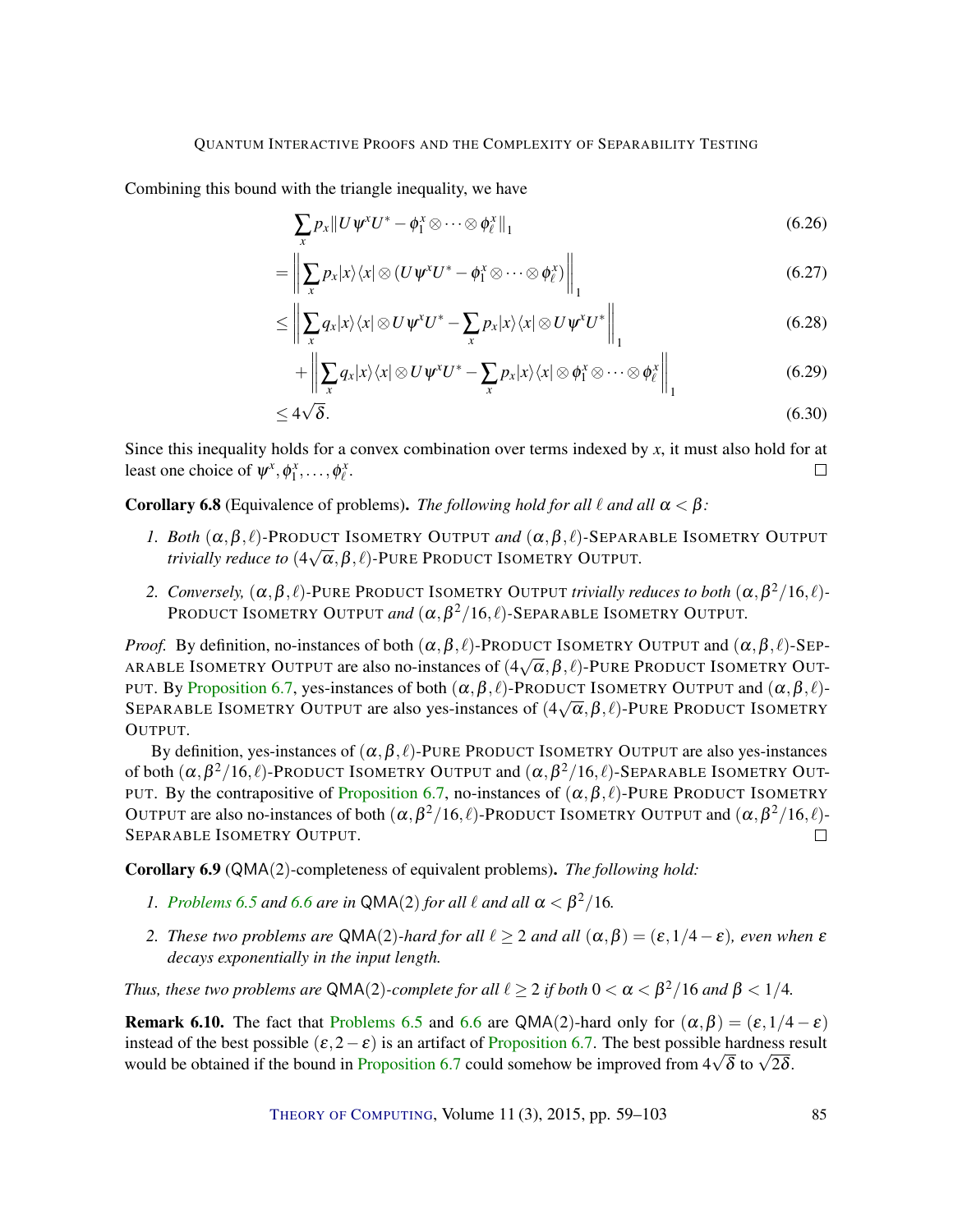### <span id="page-28-4"></span><span id="page-28-0"></span>7 PRODUCT STATE is QSZK-complete

In this section we prove QSZK-completeness of the problem of determining whether the state prepared by a given quantum circuit is close to a product state.

#### <span id="page-28-3"></span>**Problem 7.1** ( $(\alpha, \beta)$ -Product State).

*Input:* A description of a quantum circuit that prepares an  $\ell$ -partite mixed state  $\rho$ .

*Yes:*  $\rho$  is  $\alpha$ -close to a product state:

$$
\min_{\rho} \min_{\sigma_1, \dots, \sigma_\ell} \|\rho - \sigma_1 \otimes \dots \otimes \sigma_\ell\|_1 \leq \alpha. \tag{7.1}
$$

*No:*  $\rho$  is  $\beta$ -far from product:

$$
\min_{\rho} \min_{\sigma_1, ..., \sigma_\ell} ||\rho - \sigma_1 \otimes \cdots \otimes \sigma_\ell||_1 \geq \beta. \tag{7.2}
$$

The main result of this section is the following theorem:

<span id="page-28-1"></span>Theorem 7.2 (PRODUCT STATE is QSZK-complete). *The following hold:*

- *1.*  $(\alpha, \beta, \ell)$ -PRODUCT STATE *is in* QSZK *for all*  $\ell$  *and all*  $\alpha < \beta^2/(\ell+1)$ *.*
- *2.* (ε,2−ε)*-*BIPARTITE PRODUCT STATE *is* QSZK*-hard, even when* ε *decays exponentially in the input length.*

*Thus, the problem is* QSZK-complete for all  $\ell \geq 2$  and all  $0 < \alpha < \beta^2/(\ell+1)$  and  $\beta < 2$ .

This result is proven by establishing equivalence between the PRODUCT STATE problem and the QUANTUM STATE SIMILARITY problem, which is defined as follows:

<span id="page-28-2"></span>**Problem 7.3**  $((\alpha, \beta)$ -QUANTUM STATE SIMILARITY).

*Input:* Descriptions of two quantum circuits that prepare mixed states  $\rho_0$ ,  $\rho_1$ .

- *Yes:*  $\rho_0$  and  $\rho_1$  are  $\alpha$ -close:  $\|\rho_0 \rho_1\|_1 \leq \alpha$ .<br>*No:*  $\rho_0$  and  $\rho_1$  are  $\beta$ -far apart:  $\|\rho_0 \rho_1\|_1 >$
- $\rho_0$  and  $\rho_1$  are  $\beta$ -far apart:  $\|\rho_0 \rho_1\|_1 \geq \beta$ .

[Problem](#page-28-2) [7.3](#page-28-2) is known to be QSZK-complete. Specifically,  $(\alpha, \beta)$ -QUANTUM STATE SIMILARITY is contained in QSZK for all  $\alpha < \beta^2$  and  $(\varepsilon, 2-\varepsilon)$ -QUANTUM STATE SIMILARITY is QSZK-hard, even when  $\varepsilon$  decays exponentially in the input length [\[70,](#page-42-8) [74\]](#page-42-9). Thus, [Theorem](#page-28-1) [7.2](#page-28-1) can be proved by reducing [Problems](#page-28-3) [7.1](#page-28-3) and [7.3](#page-28-2) to each other.

### 7.1 Containment in QSZK

Our reduction from PRODUCT STATE to QUANTUM STATE SIMILARITY employs the fact that if  $\rho$  is close to a product state then  $\rho$  is also close to the product of its reduced states. We are not aware of an explicit proof of this fact in the literature, so we provide a proof.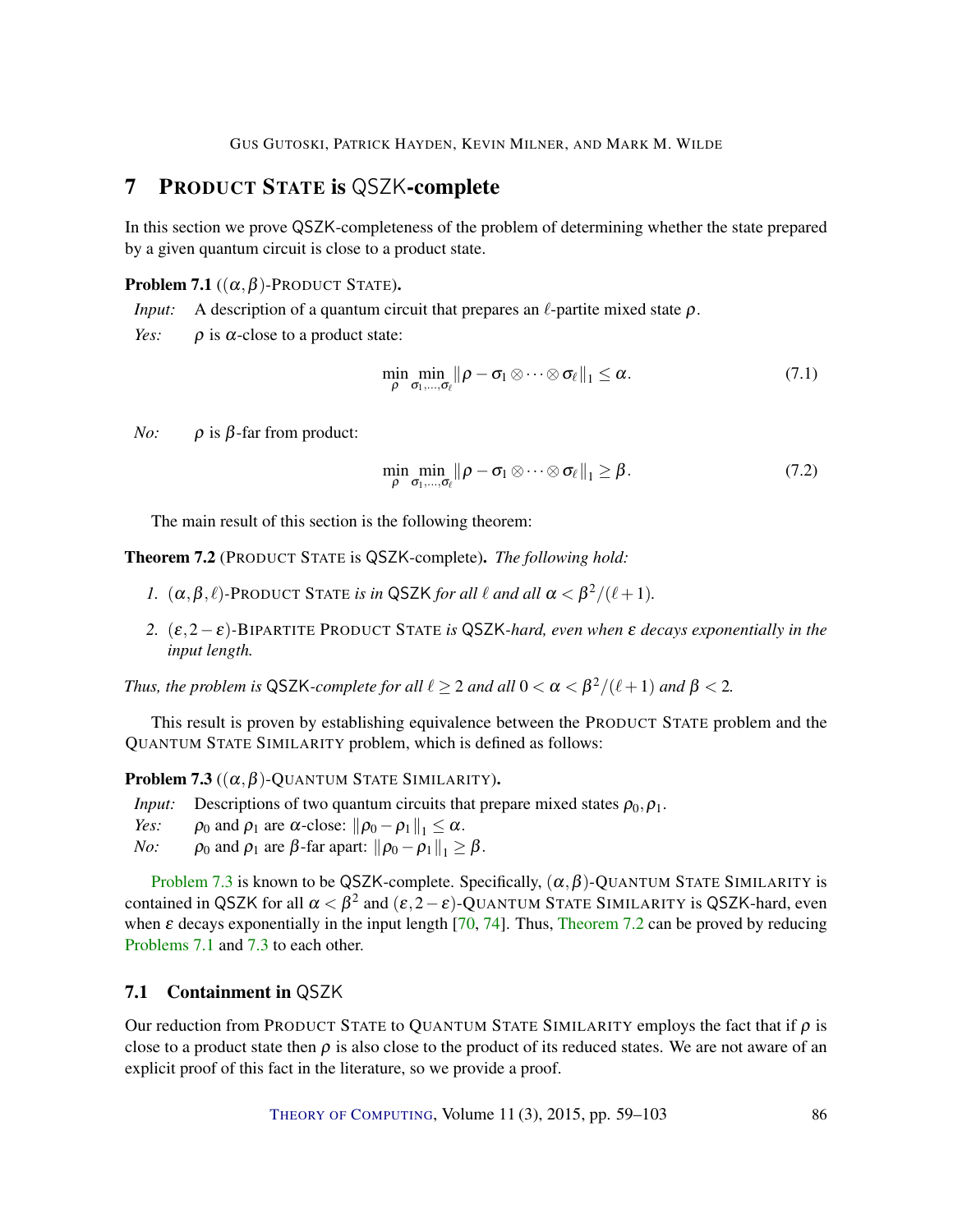<span id="page-29-2"></span>**Lemma 7.4** (Approximation by a product of reduced states). Let  $\rho$  be a state of registers  $A_1, \ldots, A_\ell$  and *suppose there is a product state*  $\sigma_1 \otimes \cdots \otimes \sigma_\ell$  *with* 

$$
\|\rho - \sigma_1 \otimes \cdots \otimes \sigma_\ell\|_1 \leq \alpha. \tag{7.3}
$$

*Then it follows that*

$$
\|\rho - \rho_{A_1} \otimes \cdots \otimes \rho_{A_\ell}\|_1 \le (\ell + 1)\alpha \tag{7.4}
$$

*where*  $\rho_{A_i}$  denotes the reduced state of  $\rho$  on register  $A_i$  for  $i = 1, \ldots, \ell$ .

*Proof.* By the triangle inequality we have

$$
\|\rho-\rho_{A_1}\otimes\cdots\otimes\rho_{A_\ell}\|_1\leq \|\rho-\sigma_1\otimes\cdots\otimes\sigma_\ell\|_1+\|\sigma_1\otimes\cdots\otimes\sigma_\ell-\rho_{A_1}\otimes\cdots\otimes\rho_{A_\ell}\|_1. \qquad (7.5)
$$

By assumption the first term on the right is no larger than  $\alpha$ . For the second term, another application of the triangle inequality yields

$$
\|\sigma_1 \otimes \cdots \otimes \sigma_\ell - \rho_{A_1} \otimes \cdots \otimes \rho_{A_\ell}\|_1 \tag{7.6}
$$

$$
\leq \|\sigma_1 \otimes \cdots \otimes \sigma_\ell - \rho_{A_1} \otimes \sigma_2 \otimes \cdots \otimes \sigma_\ell\|_1 + \|\rho_{A_1} \otimes \sigma_2 \otimes \cdots \otimes \sigma_\ell - \rho_{A_1} \otimes \cdots \otimes \rho_{A_\ell}\|_1 \qquad (7.7)
$$

$$
= \|\boldsymbol{\sigma}_1 - \boldsymbol{\rho}_{A_1}\|_1 + \|\boldsymbol{\sigma}_2 \otimes \cdots \otimes \boldsymbol{\sigma}_{\ell} - \boldsymbol{\rho}_{A_2} \otimes \cdots \otimes \boldsymbol{\rho}_{A_{\ell}}\|_1.
$$
\n(7.8)

By the contractivity of the trace norm under partial trace we have

$$
\|\sigma_i-\rho_{A_i}\|_1\leq \|\sigma_1\otimes\cdots\otimes\sigma_\ell-\rho\|_1\leq \alpha\tag{7.9}
$$

for each  $i = 1, \ldots, \ell$ . The lemma then follows by applying [\(7.6\)](#page-29-0)-[\(7.8\)](#page-29-1) inductively.

We are now ready to reduce PRODUCT STATE to QUANTUM STATE SIMILARITY.

**Proposition 7.5.**  $(\alpha, \beta, \ell)$ -PRODUCT STATE *is in* QSZK *for all*  $\ell$  *and all*  $\alpha < \beta^2/(\ell+1)$ *.* 

*Proof.* We reduce  $(\alpha, \beta, \ell)$ -PRODUCT STATE to  $((\ell+1)\alpha, \beta)$ -QUANTUM STATE SIMILARITY. It then follows that  $(\alpha, \beta, \ell)$ -PRODUCT STATE is in QSZK whenever  $\alpha < \beta^2/(\ell+1)$  as desired.

The reduction is as follows: given an instance  $\rho$  of  $(\alpha, \beta, \ell)$ -PRODUCT STATE, one can construct circuits that prepare states

$$
\rho_0 = \rho \,, \tag{7.10}
$$

$$
\rho_1 = \rho_{A_1} \otimes \cdots \otimes \rho_{A_\ell}.\tag{7.11}
$$

Specifically, we use the original circuit to make  $\rho_0 = \rho$ , and we use the original circuit  $\ell$  times to make  $\ell$  copies of  $\rho$  and then trace over the appropriate subsystems to make  $\rho_1 = \rho_{A_1} \otimes \cdots \otimes \rho_{A_\ell}$ . If  $\rho$  is a yes-instance of  $(\alpha, \beta, \ell)$ -PRODUCT STATE then by [Lemma](#page-29-2) [7.4](#page-29-2) we have that  $\|\rho_0 - \rho_1\|_1 \leq (\ell + 1)\alpha$ . Conversely, if  $\rho$  is a no-instance of  $(\alpha, \beta, \ell)$ -PRODUCT STATE then it must be that  $\|\rho_0 - \rho_1\|_1 \geq \beta$ .  $\Box$ 

<span id="page-29-1"></span><span id="page-29-0"></span> $\Box$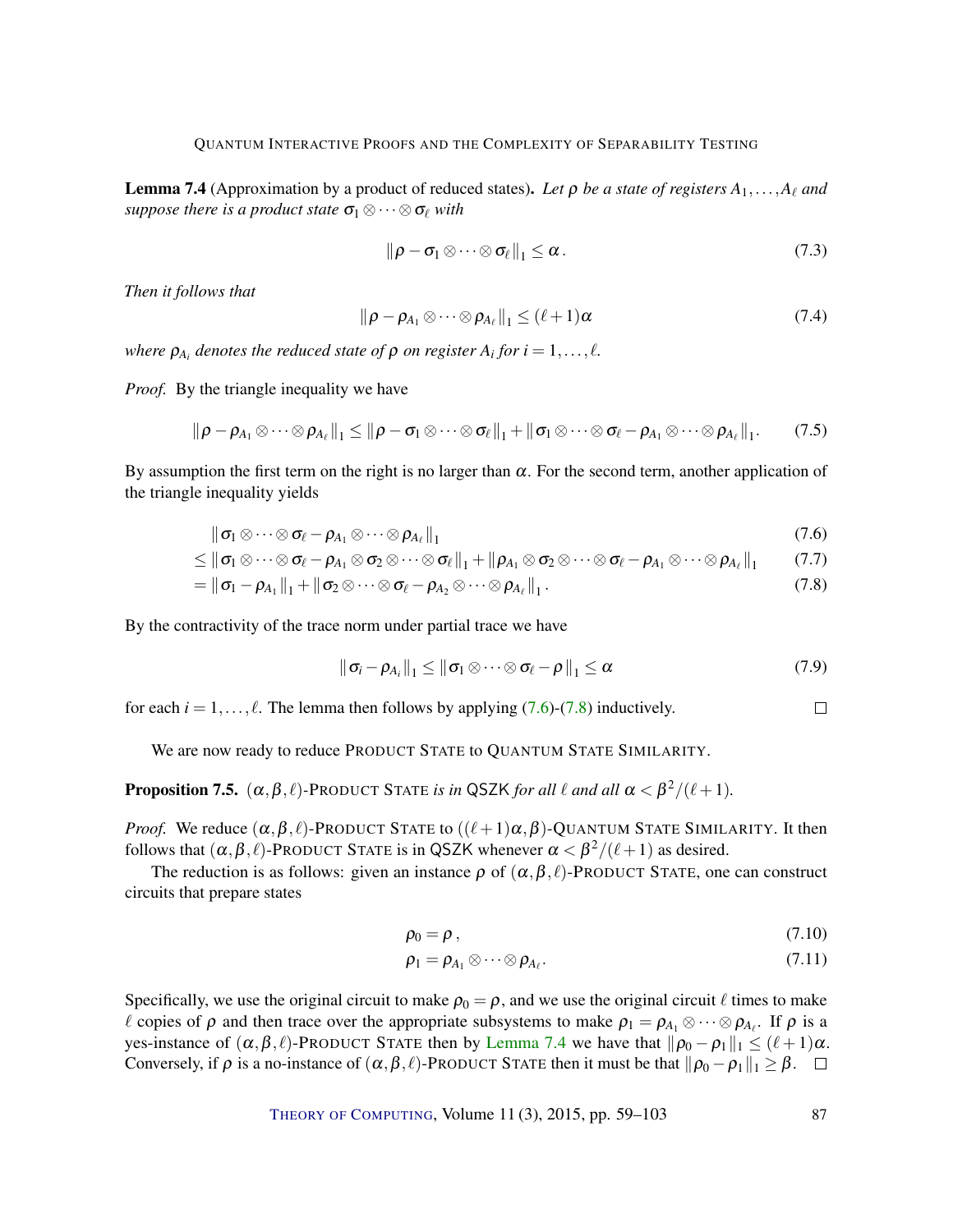### <span id="page-30-1"></span>7.2 Hardness for QSZK

Proposition 7.6. (ε,2−ε)*-*BIPARTITE PRODUCT STATE *is* QSZK*-hard, even when* ε *decays exponentially in the input length.*

*Proof.* We reduce  $(\delta, 2-\delta)$ -QUANTUM STATE SIMILARITY to  $(\alpha, \beta)$ -BIPARTITE PRODUCT STATE for

$$
\alpha = n\delta/2, \tag{7.12}
$$

$$
\beta = 2 - 2^{-\Omega(n)},
$$
\n(7.13)

for any desired *n*. The desired hardness result then follows by an appropriate choice of  $\delta$ ,*n*.

The reduction is as follows. Given an instance  $(\rho_0, \rho_1)$  of QUANTUM STATE SIMILARITY we construct a circuit that prepares *n* copies of the bipartite state ω*A*:*<sup>S</sup>* of registers *AS* given by

$$
\omega_{A:S} = \frac{1}{2} |0\rangle\langle 0|_A \otimes \rho_0 + \frac{1}{2} |1\rangle\langle 1|_A \otimes \rho_1.
$$
 (7.14)

<span id="page-30-0"></span>[Figure](#page-30-0) [5](#page-30-0) illustrates an isometric circuit for preparing (a purification of) a single copy of ω*A*:*S*.



Figure 5: The isometric circuit that prepares a purification of ω*A*:*S*. This circuit is produced by our reduction from QUANTUM STATE SIMILARITY to BIPARTITE PRODUCT STATE. Here  $U_{\rho_i}$  are the unitary circuits that prepare  $\rho_i = \text{Tr}_R(U_{\rho_i}|0\rangle\langle0|U_{\rho_i}^* )$  in register *S* for  $i \in \{0,1\}$ . This same circuit is also produced by the reduction of [\[46\]](#page-40-4) from QUANTUM STATE DISTINGUISHABILITY to the one-way LOCC version of SEPARABLE STATE, except that reduction discards register *S* instead of *R*.

If  $(\rho_0, \rho_1)$  is a yes-instance of  $(\delta, 2 - \delta)$ -QUANTUM STATE SIMILARITY then the trace distance between  $\omega_{A:S}$  and the product state

$$
\sigma_{A:S} = \frac{1}{2} (|0\rangle\langle 0| + |1\rangle\langle 1|)_A \otimes \rho_0 \tag{7.15}
$$

is at most  $(1/2)$  $\|\rho_0 - \rho_1\|_1 \le \delta/2$ . It then follows from [\[70,](#page-42-8) Lemma 8] that

$$
\left\| \boldsymbol{\omega}_{A:S}^{\otimes n} - \boldsymbol{\sigma}_{A:S}^{\otimes n} \right\|_1 \leq n\delta/2. \tag{7.16}
$$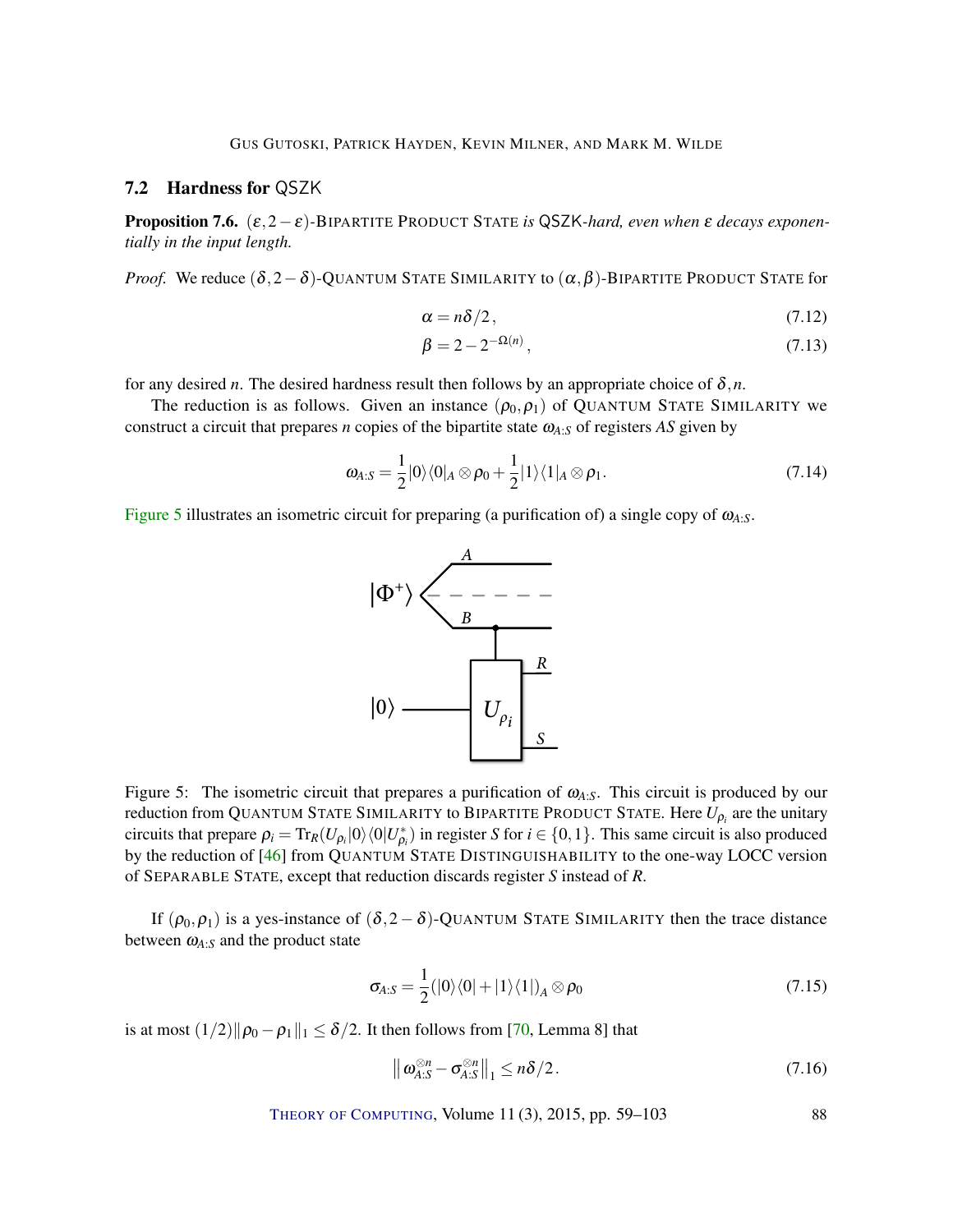As  $\sigma_{A:S}^{\otimes n}$  is a product relative to the bipartite cut  $A_1 \cdots A_n : S_1 \cdots S_n$  it must be that  $\omega_{A:S}^{\otimes n}$  is a yes-instance of  $(\alpha, \beta)$ -BIPARTITE PRODUCT STATE relative to this cut.

By contrast, if  $(\rho_0, \rho_1)$  is a no-instance of  $(\delta, 2-\delta)$ -QUANTUM STATE SIMILARITY then  $\omega_{A,S}$  is almost perfectly correlated on *A* : *S* and hence far from a product. Recall that trace distance is equal to the maximum probability of distinguishing states over all possible measurements, so we can lower bound the distance to the nearest product state by considering a particular protocol to distinguish ω*A*:*<sup>S</sup>* from any product state. In this protocol, we begin by measuring the first qubit (register *A*) in the computational basis and by performing the Helstrom measurement  $\{\Pi_0, \Pi_1\}$  on the second system, storing the two measurement outcomes in classical registers.

It is straightforward to calculate the state  $\omega'_{A:S'}$  that results after applying the protocol above to the state ω*A*:*S*:

$$
\omega'_{A:S'} = \frac{1}{2} \text{Tr}\{\Pi_0 \rho_0\} |00\rangle\langle 00| + \frac{1}{2} \text{Tr}\{\Pi_1 \rho_1\} |11\rangle\langle 11| + \frac{1}{2} \text{Tr}\{\Pi_0 \rho_1\} |10\rangle\langle 10| + \frac{1}{2} \text{Tr}\{\Pi_1 \rho_0\} |01\rangle\langle 01|.
$$
\n(7.17)

Recall that the Helstrom measurement distinguishes two states  $\rho_0$  and  $\rho_1$  with the following success probability:

$$
\frac{1}{2}\text{Tr}\{\Pi_0\rho_0\} + \frac{1}{2}\text{Tr}\{\Pi_1\rho_1\} = \frac{1}{2}\left(1 + \frac{1}{2}\|\rho_0 - \rho_1\|_1\right),\tag{7.18}
$$

and the following error probability:

$$
\frac{1}{2}\mathrm{Tr}\{\Pi_0\rho_1\} + \frac{1}{2}\mathrm{Tr}\{\Pi_1\rho_0\} = \frac{1}{2}\left(1 - \frac{1}{2}\|\rho_0 - \rho_1\|_1\right). \tag{7.19}
$$

Using this fact, it is straightforward to establish that the trace distance between  $\omega'_{A:S'}$  and the perfectly correlated state  $\Phi_{A:S'}$ , defined as

$$
\overline{\Phi}_{A:S'} := \frac{1}{2} (|00\rangle\langle00| + |11\rangle\langle11|), \qquad (7.20)
$$

is no larger than

$$
1 - \frac{1}{2} \|\rho_0 - \rho_1\|_1 \le \frac{\delta}{2} \,. \tag{7.21}
$$

For a product state, the two measurement outcomes must be uncorrelated, and so we can write the result of applying the above protocol to any product state using the probability *p* of measuring  $|0\rangle\langle0|$  and the probability *q* of measuring  $\Pi_0$ :

$$
\sigma_{p,q} = pq|00\rangle\langle00| + p(1-q)|01\rangle\langle01| + q(1-p)|10\rangle\langle10| + (1-p)(1-q)|11\rangle\langle11|.
$$
 (7.22)

From the monotonicity of trace distance under quantum operations, it follows that

$$
\min_{\sigma_0,\sigma_1} \|\sigma_0 \otimes \sigma_1 - \omega_{A:S}\|_1 \geq \min_{p,q} \|\sigma_{p,q} - \omega'_{A:S}\|_1. \tag{7.23}
$$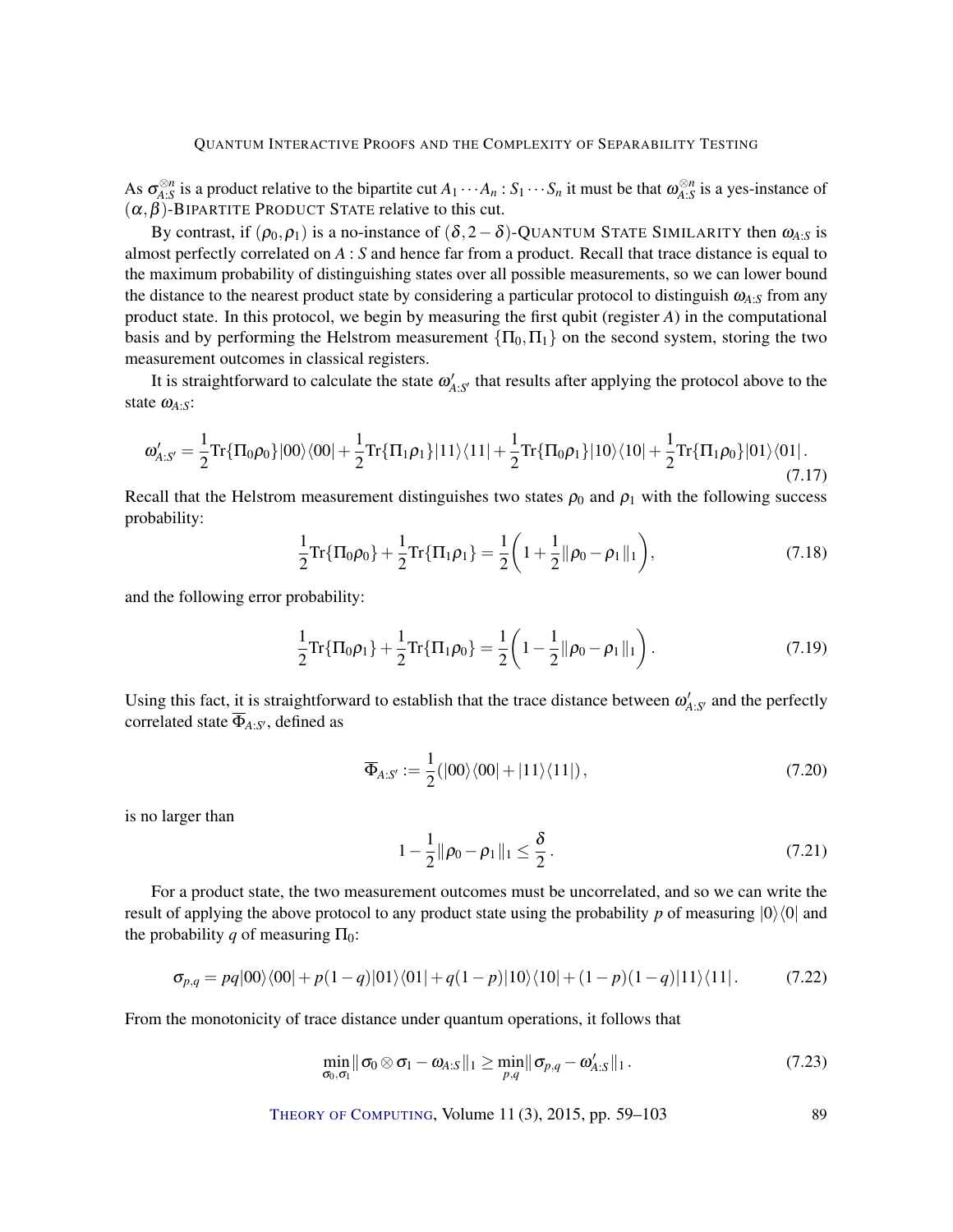<span id="page-32-1"></span>Due to symmetry, we can take  $p \leq 1/2$  without loss of generality. We can then bound the minimum distance of  $\sigma_{p,q}$  to  $\omega'_{A:S}$ :

$$
\min_{p,q} \|\boldsymbol{\sigma}_{p,q} - \boldsymbol{\omega}_{A:S}'\|_1 \ge \min_{p,q} \|\boldsymbol{\sigma}_{p,q} - \overline{\boldsymbol{\Phi}}_{A:S}\|_1 - \|\overline{\boldsymbol{\Phi}}_{A:S} - \boldsymbol{\omega}_{A:S}'\|_1
$$
\n(7.24)

$$
\geq \|\sigma_{p,q} - \overline{\Phi}_{A:S}\|_1 - \frac{\delta}{2} \tag{7.25}
$$

$$
= \left| \frac{1}{2} - pq \right| + \left| \frac{1}{2} - (1 - p)(1 - q) \right| + |p(1 - q)| + |q(1 - p)| - \frac{\delta}{2} \tag{7.26}
$$

$$
= \frac{1}{2} - pq + \left| \frac{1}{2} - (1-p)(1-q) \right| + p(1-q) + q(1-p) - \frac{\delta}{2}
$$
(7.27)

$$
\geq \frac{1}{2} - pq + p(1 - q) + q(1 - p) - \frac{\delta}{2}
$$
\n(7.28)

$$
\geq \frac{1}{2} + p(1 - q) - \frac{\delta}{2} \tag{7.29}
$$

$$
\geq \frac{1-\delta}{2},\tag{7.30}
$$

where the first line follows from the triangle inequality, and the fourth through last lines follow from the fact that  $0 \le p \le 1/2$  and  $0 \le q \le 1$ . It then follows from [\[70,](#page-42-8) Lemma 8] that for suitably high *n* we have that  $\omega_{A:S}^{\otimes n}$  is at least  $(2-2^{-\Omega(n)})$ -far from any product state and so this state is a no-instance of  $(\alpha, \beta)$ -BIPARTITE PRODUCT STATE as desired.  $\Box$ 

Remark 7.7. [Theorem](#page-28-1) [7.2](#page-28-1) provides a different proof that the promise problem ERROR CORRECTABILITY of [\[42\]](#page-40-10) is QSZK-complete (with a proof preceding this one given in [\[47\]](#page-40-11)). Indeed, ERROR CORRECTABIL-ITY is the task of deciding whether it is possible to decode a maximally entangled state from systems *R* and *B* when a unitary specified as a quantum circuit acts on systems *R*, *B*, and *E*, such that systems *R* and *B* are initialized to the maximally entangled state and system *E* is initialized to the all-zero state. In this problem, there is a promise that it is either possible to decode maximal entanglement (approximately) or impossible to do so. Due to the "decoupling theorem" often used in quantum information theory [\[45\]](#page-40-12), the question of whether it is possible to decode maximal entanglement between systems *R* and *B* is equivalent to the question of whether systems *R* and *E* are in a product state. Thus, it follows from [Theorem](#page-28-1) [7.2](#page-28-1) that ERROR CORRECTABILITY and PRODUCT STATE are reducible to each another and that ERROR CORRECTABILITY is QSZK-complete.

### <span id="page-32-0"></span>8 A short quantum game for the one-way LOCC version of SEPARABLE **STATE**

In [\[46\]](#page-40-4) it was shown that the one-way LOCC version of the SEPARABLE STATE problem admits a two-message quantum interactive proof, so that the problem lies inside QIP(2). In this section we show that this problem also admits a short quantum game, putting it inside SQG, too. As mentioned in [Section](#page-3-0) [1.1,](#page-3-0) this result is not a complexity-theoretic improvement over prior work. But it is interesting that the one-way LOCC version of SEPARABLE STATE admits a natural, single-message quantum proof

THEORY OF C[OMPUTING](http://dx.doi.org/10.4086/toc), Volume  $11(3)$ ,  $2015$ , pp.  $59-103$  90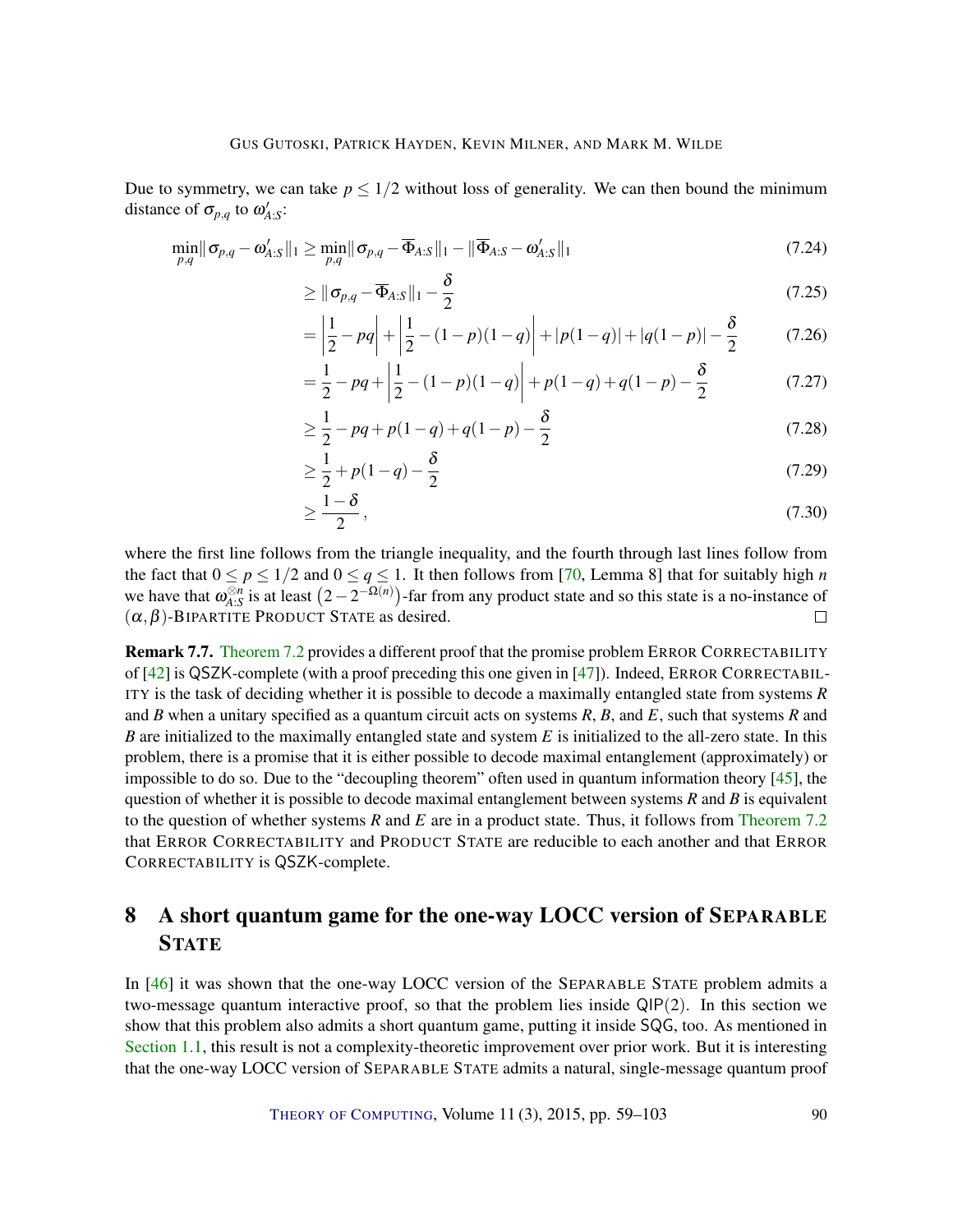<span id="page-33-2"></span>provided that the verifier has help from a second competing prover. Recall the definition of the one-way LOCC version of the SEPARABLE STATE problem [\[46\]](#page-40-4):

**Problem 8.1** ( $(\alpha, \beta, \ell)$ -SEPARABLE STATE, one-way LOCC version).

*Input:* A description of a quantum circuit that prepares a state  $\rho$  of registers  $A_1 \cdots A_\ell$ .

*Yes:*  $\rho$  is  $\alpha$ -close in trace distance to a separable state:

$$
\min_{\sigma \in S(A_1:\cdots:A_\ell)} \|\rho - \sigma\|_1 \leq \alpha. \tag{8.1}
$$

*No:* ρ is β-far in one-way LOCC distance from separable:

$$
\min_{\sigma \in \mathcal{S}(A_1:\cdots:A_\ell)} \|\rho - \sigma\|_{1\text{-LOCC}} \geq \beta. \tag{8.2}
$$

The main result of this section is the following proposition:

<span id="page-33-0"></span>**Proposition 8.2.** *The one-way LOCC version of*  $(\alpha, \beta, \ell)$ -SEPARABLE STATE *is in* SQG *for all*  $\ell$  *and all*  $\alpha < \beta$ .

*Proof.* Suppose that registers  $A_1 \cdots A_\ell$  have combined total dimension *D*. The verifier witnessing membership of the problem in SQG is described as follows:

1. Receive  $k\ell$  registers from the yes-prover labeled  $A_i^j$  $i<sub>i</sub>$  for  $i = 1, ..., \ell$  and  $j = 1, ..., k$  where

$$
k = \left[ \ell + \frac{16\ell^2 \log D}{(\beta - \alpha)^2} \right].
$$
\n(8.3)

(Intuitively, these registers contain a purported  $k$ -extension of  $\rho$ .)

- <span id="page-33-1"></span>2. Perform  $\ell$  permutation tests: one for each group  $(A_i^1, \ldots, A_i^k)$  of  $k$  registers. Reject immediately if any test fails. Discard all registers except  $A_1^1, \ldots, A_\ell^1$ , letting  $\sigma$  denote the reduced state of these remaining registers.
- 3. Prepare a copy of  $\rho$  using the input circuit and choose a random bit  $b \in \{0,1\}$ . If  $b = 0$  then send  $ρ$  to the no-prover. Otherwise, send  $σ$  to the no-prover. (Intuitively, the no-prover is challenged to identify whether the state he receives from the verifier is  $\rho$  or  $\sigma$ .)
- 4. Receive a single bit *b*<sup> $\prime$ </sup> from the no-prover. Reject if and only if  $b' = b$ .

Let us argue that this protocol is correct. For yes-instances an optimal strategy for the yes-prover is to select a separable state  $\sigma$  that is  $\alpha$ -close in trace distance to  $\rho$  and send the verifier a *k*-extension of  $\sigma$ . As σ is separable, such an extension must exist for every choice of *k* and so the permutation test passes with certainty. The no-prover is then faced with the task of distinguishing  $\sigma$  from  $\rho$ , which he can do with probability no larger than  $1/2 + \alpha/4$ , implying that the verifier accepts with probability at least  $1/2 - \alpha/4$ .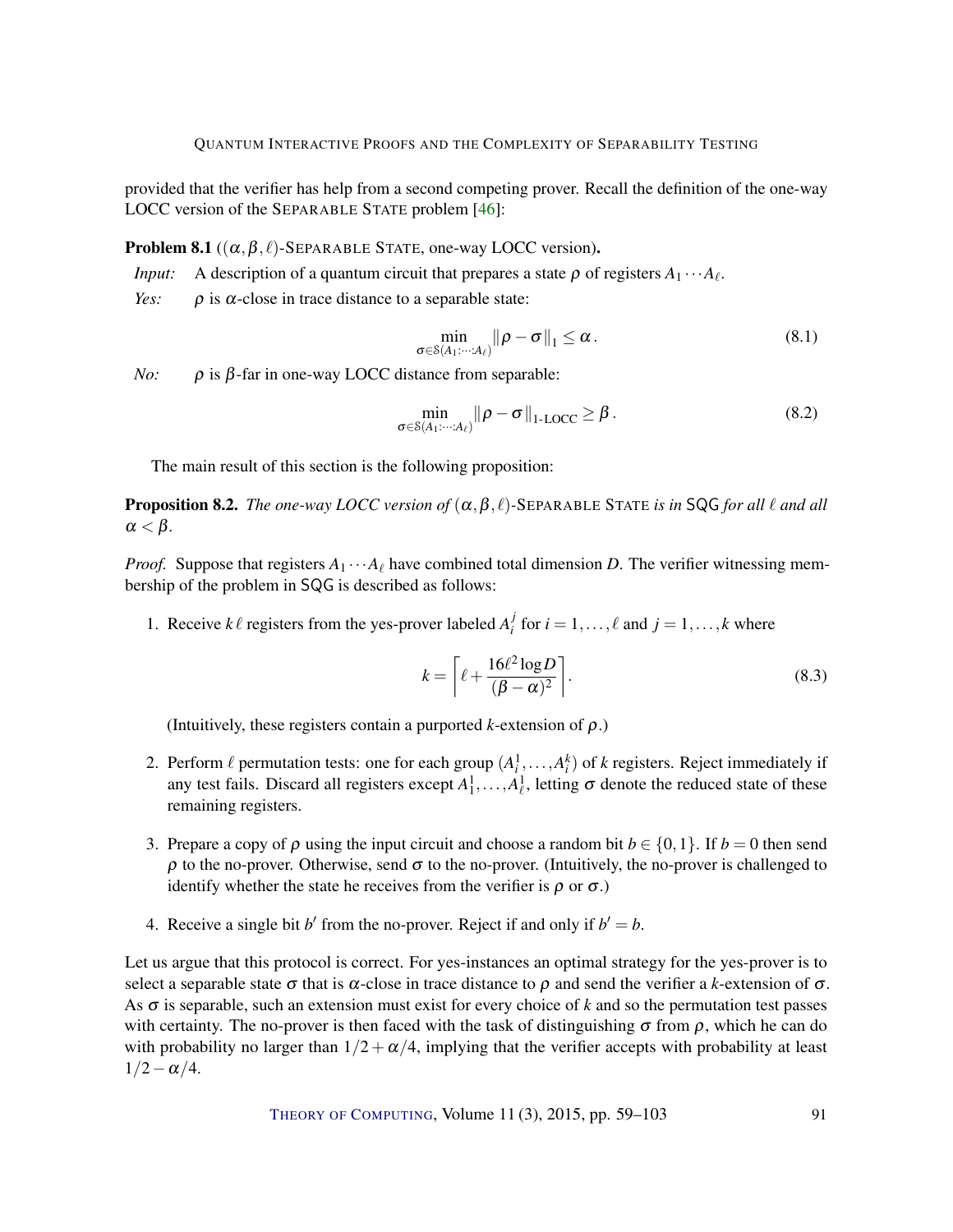<span id="page-34-3"></span>For no-instances an optimal strategy for the no-prover is to perform a measurement that distinguishes  $\rho$  from the convex set  $\mathcal{E}_k$  of *k*-extendible states with probability at least

$$
\frac{1}{2} + \frac{1}{4} \min_{\sigma \in \mathcal{E}_k} \|\rho - \sigma\|_1. \tag{8.4}
$$

(The existence of such a measurement was first shown in [\[40\]](#page-40-9) and a simple proof can be found in Yu, Duan, and Xu  $[80]$ .)

To see that the yes-prover cannot win, observe that if the permutation test of [step](#page-33-1) [2](#page-33-1) passes then the state of all  $k \ell$  registers  $A_i^j$  $\mathbf{F}_i^j$  received from the yes-prover is projected into the symmetric subspaces of  $(A_i^1, \ldots, A_i^k)$  for each  $i = 1, \ldots, \ell$ . The set of such states is contained in the set  $\mathcal{E}_k$  of *k*-extendible states, and we know from [Theorem](#page-16-2) [5.3](#page-16-2) and our choice of *k* that

$$
\min_{\sigma \in \mathcal{E}_k} \|\rho - \sigma\|_1 \ge \frac{\beta + \alpha}{2}.
$$
\n(8.5)

Thus, the no-prover convinces the verifier to reject with probability at least  $1/2 + (\beta + \alpha)/8$ , implying that the verifier accepts with probability at most  $1/2-(\beta+\alpha)/8$ . This protocol witnesses membership in SQG whenever  $1/2 - \alpha/4 > 1/2 - (\beta + \alpha)/8$ , which occurs whenever  $\alpha < \beta$ .  $\Box$ 

### <span id="page-34-0"></span>9 Operational interpretations of geometric measures of entanglement

Our work has a close connection to several entanglement measures known collectively as the *geometric measure of entanglement*—see [\[75,](#page-42-7) [23\]](#page-38-2) and references therein. This is also the case with the work in [\[44\]](#page-40-6) and we comment briefly on this connection. The original definition of the geometric measure of entanglement for a pure state  $|\psi\rangle$  of registers *AB* is defined as the maximum squared overlap with a pure product state:

<span id="page-34-1"></span>
$$
\max_{|\phi\rangle_A,|\phi\rangle_B} |\langle \phi \otimes \phi | \psi \rangle|^2. \tag{9.1}
$$

This quantity has an operational interpretation as the maximum probability with which the state  $|\psi\rangle$ would pass a test for being a pure product state. By taking the negative logarithm one obtains an entropiclike quantity that is equal to the geometric measure of entanglement and satisfies a list of desirable requirements that any entanglement measure ought to meet.

If one has a promise that the quantity [\(9.1\)](#page-34-1) is larger than  $1-\varepsilon$  or smaller than  $\varepsilon$  (as in the definition of the PURE PRODUCT STATE problem, [Problem](#page-12-1) [4.1\)](#page-12-1) then the product test can be used to determine which is the case. However, this observation does not directly give an operational interpretation of the quantity in  $(9.1)$ . Rather, an operational interpretation of  $(9.1)$  is given by the quantum interactive proof in [\[46\]](#page-40-4) for SEPARABLE STATE, whose maximum acceptance probability for a given state  $\rho$  of registers *AB* is given by

<span id="page-34-2"></span>
$$
\max_{\sigma \in S(A:B)} F(\rho_{AB}, \sigma_{AB}), \qquad (9.2)
$$

of which [\(9.1\)](#page-34-1) is a special case when ρ*AB* is pure. (This bound holds in the limit of large *k*, the number of registers sent by the prover in a purported *k*-extension of ρ.) The operational interpretation for [\(9.2\)](#page-34-2) is

THEORY OF C[OMPUTING](http://dx.doi.org/10.4086/toc), Volume 11 (3), 2015, pp. 59–103 92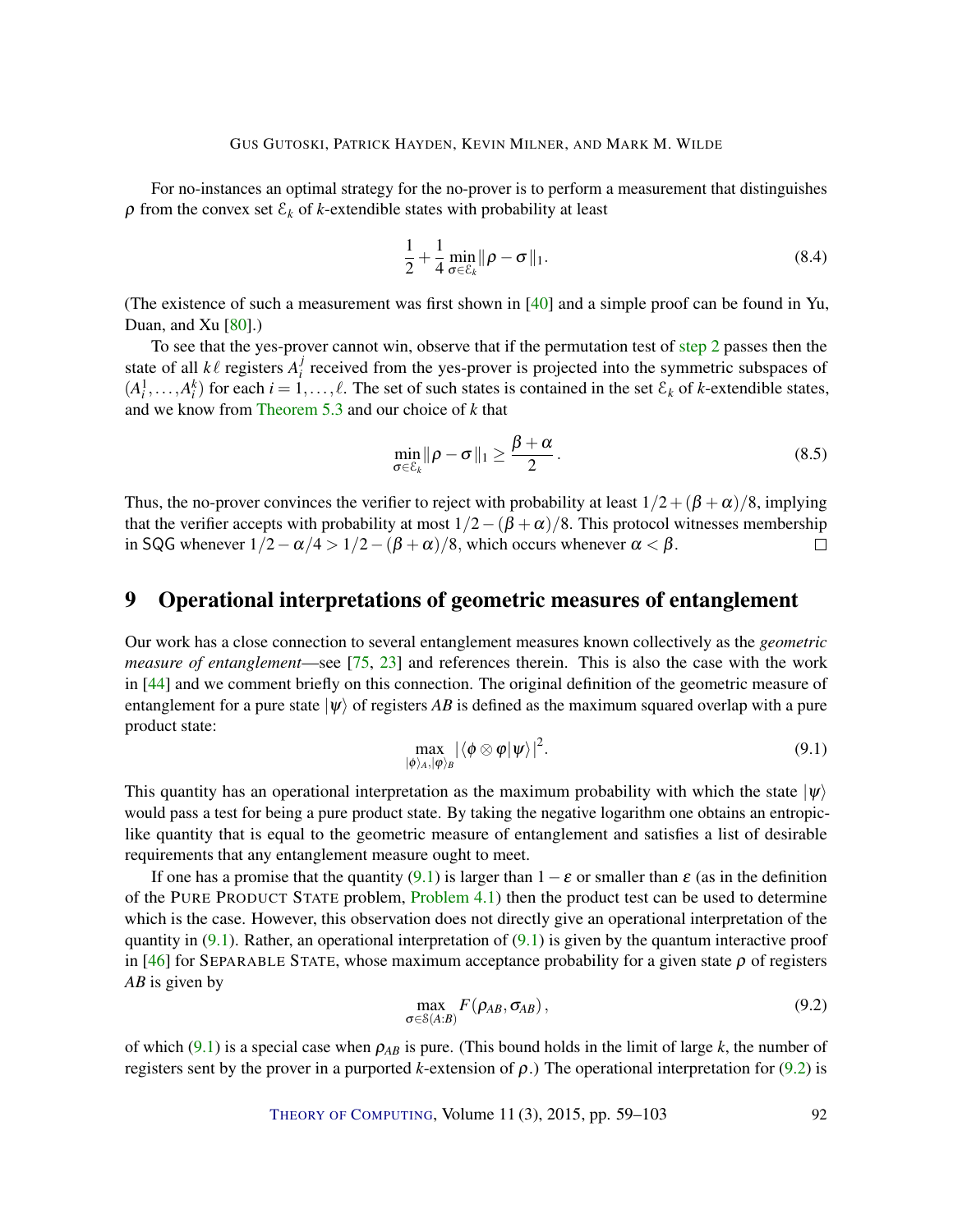<span id="page-35-0"></span>that it is the maximum probability with which a prover could convince a verifier that a state  $\rho$  is separable by acting on a purification of  $\rho$ .

Our work has also unveiled and provided operational interpretations for other quantifiers of entanglement that fall within the geometric class. Indeed, the maximum acceptance probability of our quantum witness for the one-way LOCC version of SEPARABLE ISOMETRY OUTPUT is bounded by

$$
\max_{\rho,\,\sigma_{AB}\in\mathcal{S}} F(U(\rho_S\otimes|0\rangle\langle0|)U^{\dagger},\sigma_{AB}),\tag{9.3}
$$

again a bound that holds in the large *k* limit. Clearly, this quantity is related to the so-called "entangling power" of the unitary *U* [\[81\]](#page-43-8), that is, its ability to take a product state input to an entangled output no matter what the input is. Furthermore, the quantum interactive proof for the one-way LOCC version of SEPARABLE CHANNEL OUTPUT given in [\[46\]](#page-40-4) has the following upper bound on its maximum acceptance probability:

$$
\max_{\rho, \sigma_{AB} \in \mathcal{S}} F(\mathcal{N}_{S \to AB}(\rho_S), \sigma_{AB}), \tag{9.4}
$$

where  $N_{S\rightarrow AB}$  is a quantum channel with input system *S* and output systems *AB*. Again, this bound holds in the limit of large *k*. The above measure is related to the entangling capabilities of a quantum channel no matter what the input is, and the quantum interactive proof provides an operational interpretation for the above quantity as well.

### 10 Discussion: Does nondeterminism trump one-way LOCC distance?

An interesting and surprising comparison emerges in light of the combined results of the present paper with those of [\[46\]](#page-40-4). For isometric channels, it is no surprise that detecting product outputs is easier than detecting separable outputs when no-instances in the former problem are promised to be far from a product in one-way LOCC distance instead of trace distance: these problems are complete for QMA and QMA(2), respectively. For states, however, detecting separability is *harder* than detecting productness, *even when no-instances in the former problem are promised to be far from separable in one-way LOCC distance:* the former is both QSZK- and NP-hard while the latter is QSZK-complete.

An anonymous reviewer suggests one possible explanation for this phenomenon: the added difficulty of nondeterminism trumps the reduced difficulty of the one-way LOCC promise. Specifically, detecting entangled or correlated isometry outputs is inherently "nondeterministic," as one must guess the proper input to the isometry. Similarly, detecting separable states is also "nondeterministic," as one must guess a mixture of product states. By contrast, product states have no nondeterminism of this form and so we can expect the corresponding detection problem to be easier, even when one demands a lower error tolerance via the trace distance.

This explanation is interesting and intuitive. To this explanation we add the following observation: even product states contain "nondeterminism" in the sense that we must also recognize products of *mixed* states, not just pure states, and that the PURE PRODUCT STATE problems (both one-way LOCC and trace distance versions) are even easier (BQP-complete).

THEORY OF C[OMPUTING](http://dx.doi.org/10.4086/toc), Volume 11 (3), 2015, pp. 59–103 93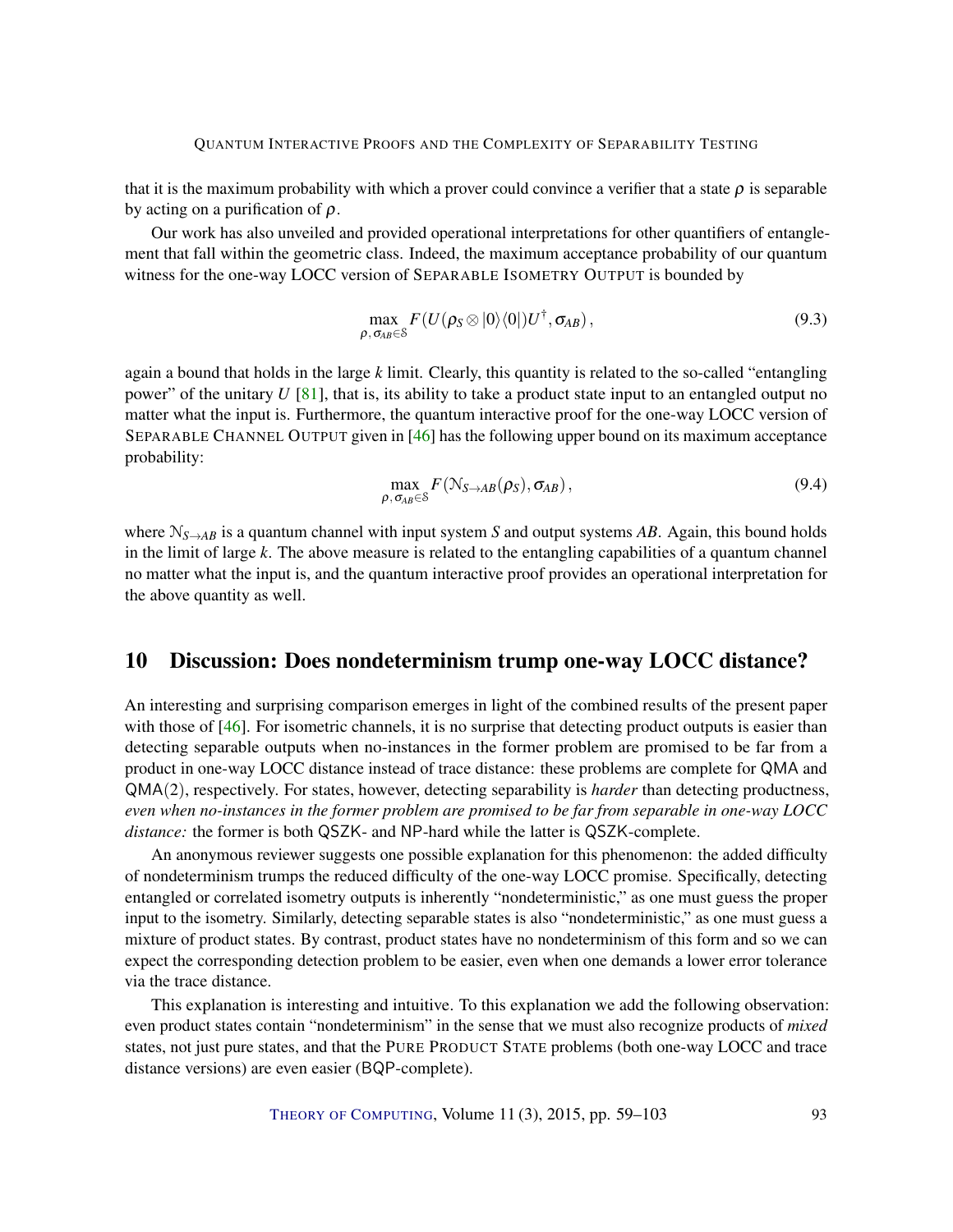### <span id="page-36-1"></span><span id="page-36-0"></span>11 Conclusion

We have proved that several separability testing problems are complete for BQP, QMA, QMA(2), and QSZK. These completeness results build upon the work of [\[46\]](#page-40-4), which exhibits a separability testing problem in QIP(2) and another problem complete for QIP. The completeness of these problems for a wide range of complexity classes illustrates an important connection between entanglement and quantum computational complexity theory. In hindsight, it is perhaps natural that these entanglement-related problems capture the expressive power of these classes, since entanglement seems to be the most prominent feature which distinguishes classical from quantum computational complexity theory.

It is interesting to note the connection between these problems and the differences that give rise to problems complete for different interactive proof classes. Some patterns emerge: it seems as though mixed state separability requires two messages to be added onto a proof for pure state separability so that the prover may act upon the purification of the mixed state, as is the case for both the "state" and "channel" versions of these problems.

Two-message quantum interactive proofs continue to be somewhat mysterious. Extrapolating from our results, the one-way LOCC version of SEPARABLE STATE has the qualities that one would intuitively expect of a  $QIP(2)$ -complete problem. Despite this intuition, we do not know whether it is  $QIP(2)$ complete or even QMA-hard. However, our work here provides some intuition for why the problem should not be either QSZK- or QMA-complete—there are other problems very different from it that are complete for these classes.

Our work can be extended in a number of directions. The trace distance version of SEPARABLE CHANNEL OUTPUT may help to understand the relation between multi-prover quantum interactive proofs with and without entanglement among the provers (QMIP versus QMIP<sup>∗</sup>). Similarly, the trace distance version of SEPARABLE STATE may provide further insights. It would also be worthwhile to characterize the channel version of PRODUCT STATE in order to map out more of the space of separability testing problems. Such an extension may also help to provide a tighter characterization of classes that rely on "unentanglement," such as QMA(2).

It is satisfying that each of the separability testing problems (with the possible exception of the one-way LOCC version of SEPARABLE STATE) is complete for a different complexity class. Perhaps by studying the remaining related problems and their variants (trace norm versus one-way LOCC norm, separable states versus product states, *etc.*) one may find two different separability testing problems that are nontrivially reducible to each other.

### Acknowledgements

We thank Claude Crépeau, Brian Swingle, and John Watrous for helpful conversations and the anonymous referees for many helpful suggestions. Some of this research was conducted while GG was a visitor at the School of Computer Science at McGill University, at which time GG's primary affiliation was the Institute for Quantum Computing and School of Computer Science, University of Waterloo, Waterloo, Ontario, Canada. MMW began this project while affiliated with the School of Computer Science, McGill University.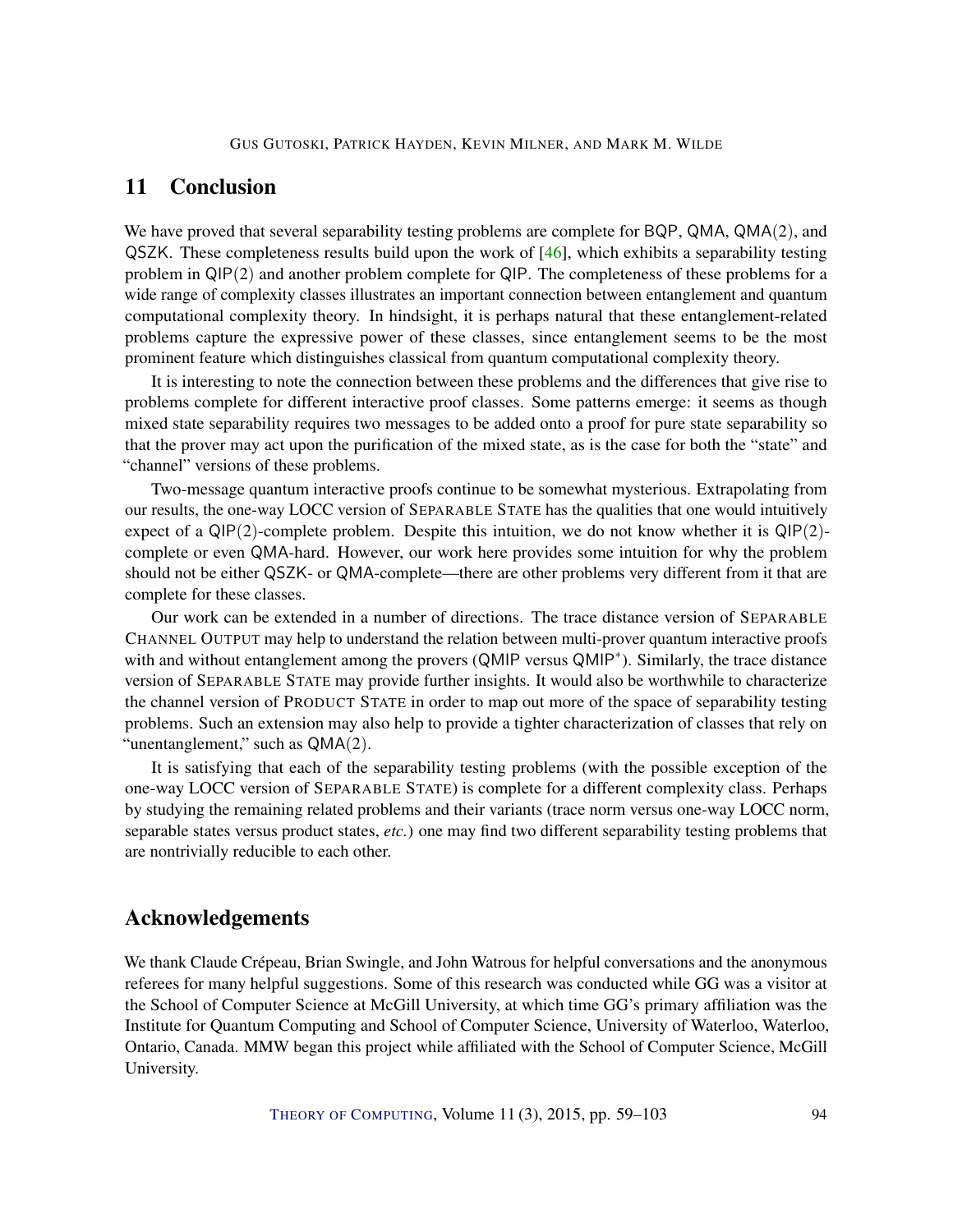### References

- <span id="page-37-8"></span>[1] SCOTT AARONSON: *Quantum Computing since Democritus*. Cambridge Univ. Press, 2013. [62](#page-4-1)
- <span id="page-37-10"></span>[2] SCOTT AARONSON, SALMAN BEIGI, ANDREW DRUCKER, BILL FEFFERMAN, AND PETER SHOR: The power of unentanglement. *Theory of Computing*, 5(1):1–42, 2009. Preliminary version in [CCC'08.](http://dx.doi.org/10.1109/CCC.2008.5) [\[doi:10.4086/toc.2009.v005a001\]](http://dx.doi.org/10.4086/toc.2009.v005a001) [67](#page-9-0)
- <span id="page-37-7"></span>[3] ANDRIS AMBAINIS, ADAM SMITH, AND KE YANG: Extracting quantum entanglement (general entanglement purification protocols). In *Proc. 17th IEEE Conf. on Computational Complexity (CCC'02)*, pp. 82–91, 2002. [\[doi:10.1109/CCC.2002.1004345,](http://dx.doi.org/10.1109/CCC.2002.1004345) [arXiv:quant-ph/0110011\]](http://arxiv.org/abs/quant-ph/0110011) [61,](#page-3-1) [69](#page-11-3)
- <span id="page-37-0"></span>[4] LÁSZLÓ BABAI: Trading group theory for randomness. In *Proc. 17th STOC*, pp. 421–429. ACM Press, 1985. [\[doi:10.1145/22145.22192\]](http://dx.doi.org/10.1145/22145.22192) [60](#page-2-0)
- <span id="page-37-1"></span>[5] LÁSZLÓ BABAI AND SHLOMO MORAN: Arthur-Merlin games: a randomized proof system, and a hierarchy of complexity classes. *J. Comput. System Sci.*, 36(2):254–276, 1988. [\[doi:10.1016/0022-](http://dx.doi.org/10.1016/0022-0000(88)90028-1) [0000\(88\)90028-1\]](http://dx.doi.org/10.1016/0022-0000(88)90028-1) [60](#page-2-0)
- <span id="page-37-9"></span>[6] ADRIANO BARENCO, ANDRE BERTHIAUME, DAVID DEUTSCH, ARTUR EKERT, RICHARD JOZSA, AND CHIARA MACCHIAVELLO: Stabilization of quantum computations by symmetrization. *SIAM J. Comput.*, 26(5):1541–1557, 1997. [\[doi:10.1137/S0097539796302452,](http://dx.doi.org/10.1137/S0097539796302452) [arXiv:quant](http://arxiv.org/abs/quant-ph/9604028)[ph/9604028\]](http://arxiv.org/abs/quant-ph/9604028) [65](#page-7-2)
- <span id="page-37-6"></span>[7] HOWARD BARNUM, CLAUDE CRÉPEAU, DANIEL GOTTESMAN, ADAM SMITH, AND ALAIN TAPP: Authentication of quantum messages. In *Proc. 43rd FOCS*, pp. 449–458. IEEE Comp. Soc. Press, 2002. [\[doi:10.1109/SFCS.2002.1181969,](http://dx.doi.org/10.1109/SFCS.2002.1181969) [arXiv:quant-ph/0205128\]](http://arxiv.org/abs/quant-ph/0205128) [61,](#page-3-1) [69](#page-11-3)
- <span id="page-37-11"></span>[8] SALMAN BEIGI: NP vs QMAlog(2). *[Quantum Inf. Comput.](http://www.rintonpress.com/xxqic10/qic-10-12/0141-0151.pdf)*, 10(1&2):141–151, 2010. [\[arXiv:0810.5109\]](http://arxiv.org/abs/0810.5109) [67](#page-9-0)
- <span id="page-37-2"></span>[9] CHARLES H. BENNETT, GILLES BRASSARD, CLAUDE CRÉPEAU, RICHARD JOZSA, ASHER PERES, AND WILLIAM K. WOOTTERS: Teleporting an unknown quantum state via dual classical and Einstein-Podolsky-Rosen channels. *Physical Review Letters*, 70(13):1895–1899, 1993. [\[doi:10.1103/PhysRevLett.70.1895\]](http://dx.doi.org/10.1103/PhysRevLett.70.1895) [60](#page-2-0)
- <span id="page-37-5"></span>[10] CHARLES H. BENNETT, DAVID P. DIVINCENZO, JOHN A. SMOLIN, AND WILLIAM K. WOOT-TERS: Mixed state entanglement and quantum error correction. *Physical Review A*, 54(5):3824–3851, 1996. [\[doi:10.1103/PhysRevA.54.3824,](http://dx.doi.org/10.1103/PhysRevA.54.3824) [arXiv:quant-ph/9604024\]](http://arxiv.org/abs/quant-ph/9604024) [61,](#page-3-1) [69](#page-11-3)
- <span id="page-37-3"></span>[11] CHARLES H. BENNETT, PETER W. SHOR, JOHN A. SMOLIN, AND ASHISH V. THAPLIYAL: Entanglement-assisted classical capacity of noisy quantum channels. *Physical Review Letters*, 83(15):3081–3084, 1999. [\[doi:10.1103/PhysRevLett.83.3081,](http://dx.doi.org/10.1103/PhysRevLett.83.3081) [arXiv:quant-ph/9904023\]](http://arxiv.org/abs/quant-ph/9904023) [60](#page-2-0)
- <span id="page-37-4"></span>[12] CHARLES H. BENNETT, PETER W. SHOR, JOHN A. SMOLIN, AND ASHISH V. THAPLIYAL: Entanglement-assisted capacity of a quantum channel and the reverse Shannon theorem. *IEEE Trans.*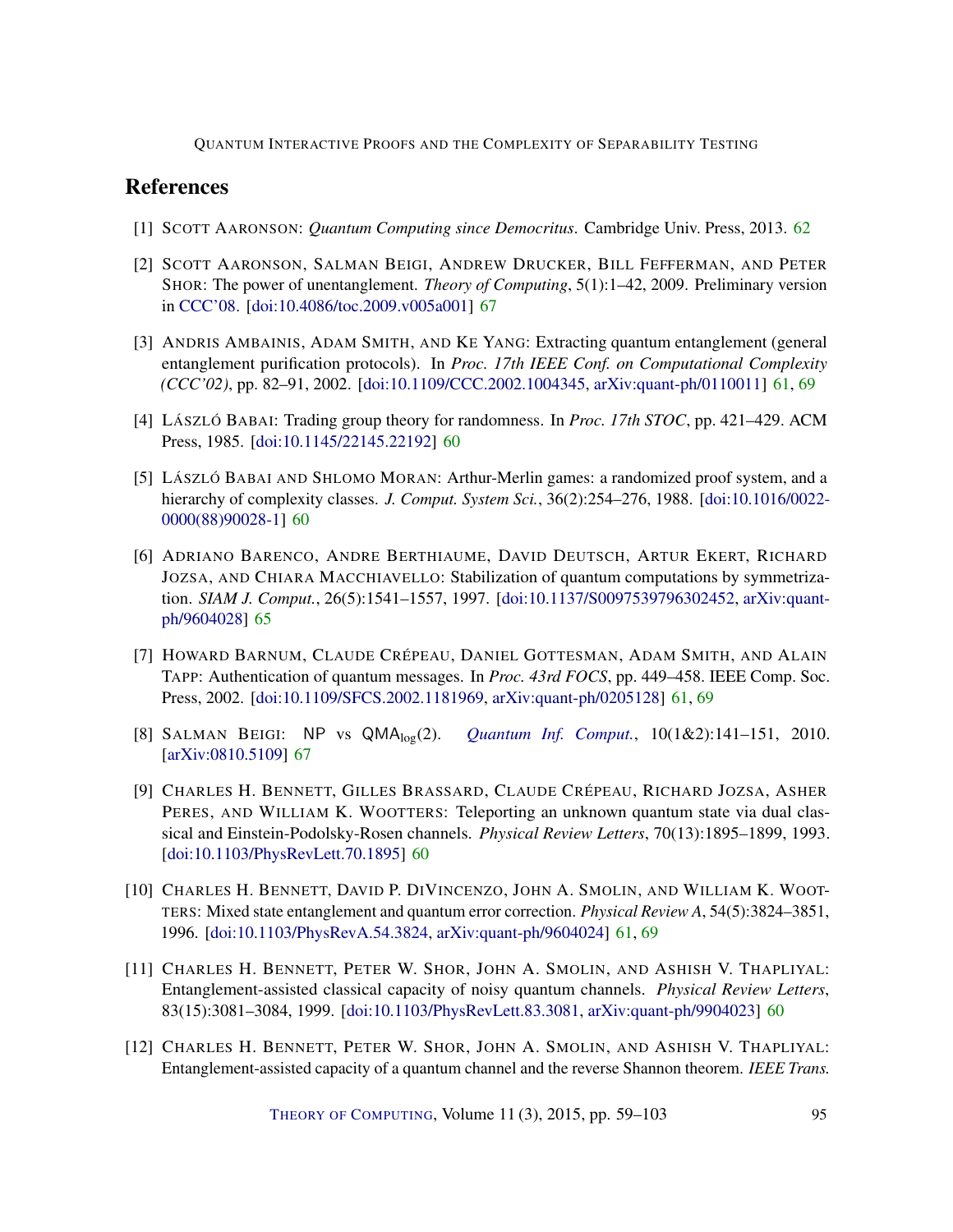GUS GUTOSKI, PATRICK HAYDEN, KEVIN MILNER, AND MARK M. WILDE

*Inform. Theory*, 48(10):2637–2655, 2002. [\[doi:10.1109/TIT.2002.802612,](http://dx.doi.org/10.1109/TIT.2002.802612) [arXiv:quant-ph/0106052\]](http://arxiv.org/abs/quant-ph/0106052) [60](#page-2-0)

- <span id="page-38-0"></span>[13] CHARLES H. BENNETT AND STEPHEN J. WIESNER: Communication via one- and two-particle operators on Einstein-Podolsky-Rosen states. *Physical Review Letters*, 69(20):2881–2884, 1992. [\[doi:10.1103/PhysRevLett.69.2881\]](http://dx.doi.org/10.1103/PhysRevLett.69.2881) [60](#page-2-0)
- <span id="page-38-1"></span>[14] DOMINIC W. BERRY, GRAEME AHOKAS, RICHARD CLEVE, AND BARRY C. SANDERS: Efficient quantum algorithms for simulating sparse Hamiltonians. *Communications in Mathematical Physics*, 270(2):359–371, 2007. [\[doi:10.1007/s00220-006-0150-x,](http://dx.doi.org/10.1007/s00220-006-0150-x) [arXiv:quant-ph/0508139\]](http://arxiv.org/abs/quant-ph/0508139) [60](#page-2-0)
- <span id="page-38-7"></span>[15] HUGUE BLIER AND ALAIN TAPP: All languages in NP have very short quantum proofs. In *Third International Conference on Quantum, Nano and Micro Technologies, 2009. ICQNM '09.*, pp. 34–37, 2009. [\[doi:10.1109/ICQNM.2009.21,](http://dx.doi.org/10.1109/ICQNM.2009.21) [arXiv:0709.0738\]](http://arxiv.org/abs/0709.0738) [67](#page-9-0)
- <span id="page-38-5"></span>[16] FERNANDO G. S. L. BRANDÃO AND MATTHIAS CHRISTANDL: Detection of multiparticle entanglement: Quantifying the search for symmetric extensions. *Physical Review Letters*, 109(16):160502, 2012. [\[doi:10.1103/PhysRevLett.109.160502,](http://dx.doi.org/10.1103/PhysRevLett.109.160502) [arXiv:1105.5720\]](http://arxiv.org/abs/1105.5720) [66](#page-8-0)
- <span id="page-38-3"></span>[17] FERNANDO G. S. L. BRANDÃO, MATTHIAS CHRISTANDL, AND JON YARD: Faithful squashed entanglement. *Communications in Mathematical Physics*, 306(3):805–830, 2011. [\[doi:10.1007/s00220-](http://dx.doi.org/10.1007/s00220-011-1302-1) [011-1302-1,](http://dx.doi.org/10.1007/s00220-011-1302-1) [arXiv:1010.1750\]](http://arxiv.org/abs/1010.1750) [61](#page-3-1)
- <span id="page-38-9"></span>[18] FERNANDO G. S. L. BRANDÃO, MATTHIAS CHRISTANDL, AND JON YARD: A quasipolynomialtime algorithm for the quantum separability problem. In *Proc. 43rd STOC*, pp. 343–351. ACM Press, 2011. [\[doi:10.1145/1993636.1993683,](http://dx.doi.org/10.1145/1993636.1993683) [arXiv:1011.2751\]](http://arxiv.org/abs/1011.2751) [67](#page-9-0)
- <span id="page-38-6"></span>[19] FERNANDO G. S. L. BRANDÃO AND ARAM WETTROTH HARROW: Quantum de Finetti theorems under local measurements with applications. In *Proc. 45th STOC*, pp. 861–870. ACM Press, 2013. [\[doi:10.1145/2488608.2488718,](http://dx.doi.org/10.1145/2488608.2488718) [arXiv:1210.6367\]](http://arxiv.org/abs/1210.6367) [66,](#page-8-0) [74,](#page-16-3) [75](#page-17-0)
- <span id="page-38-4"></span>[20] HARRY BUHRMAN, RICHARD CLEVE, JOHN WATROUS, AND RONALD DE WOLF: Quantum fingerprinting. *Physical Review Letters*, 87(16):167902, 2001. [\[doi:10.1103/PhysRevLett.87.167902,](http://dx.doi.org/10.1103/PhysRevLett.87.167902) [arXiv:quant-ph/0102001\]](http://arxiv.org/abs/quant-ph/0102001) [65](#page-7-2)
- <span id="page-38-10"></span>[21] ANDRÉ CHAILLOUX AND OR SATTATH: The complexity of the separable Hamiltonian problem. In *Proc. 27th IEEE Conf. on Computational Complexity (CCC'12)*, pp. 32–41, 2012. [\[doi:10.1109/CCC.2012.42,](http://dx.doi.org/10.1109/CCC.2012.42) [arXiv:1111.5247\]](http://arxiv.org/abs/1111.5247) [67](#page-9-0)
- <span id="page-38-8"></span>[22] JING CHEN AND ANDREW DRUCKER: Short multi-prover quantum proofs for SAT without entangled measurements. 2010. [\[arXiv:1011.0716\]](http://arxiv.org/abs/1011.0716) [67](#page-9-0)
- <span id="page-38-2"></span>[23] LIN CHEN, MARTIN AULBACH, AND MICHAL HAJDUSEK: Comparison of different definitions of the geometric measure of entanglement. *Physical Review A*, 89(4):042305, 2014. [\[doi:10.1103/PhysRevA.89.042305,](http://dx.doi.org/10.1103/PhysRevA.89.042305) [arXiv:1308.0806\]](http://arxiv.org/abs/1308.0806) [61,](#page-3-1) [92](#page-34-3)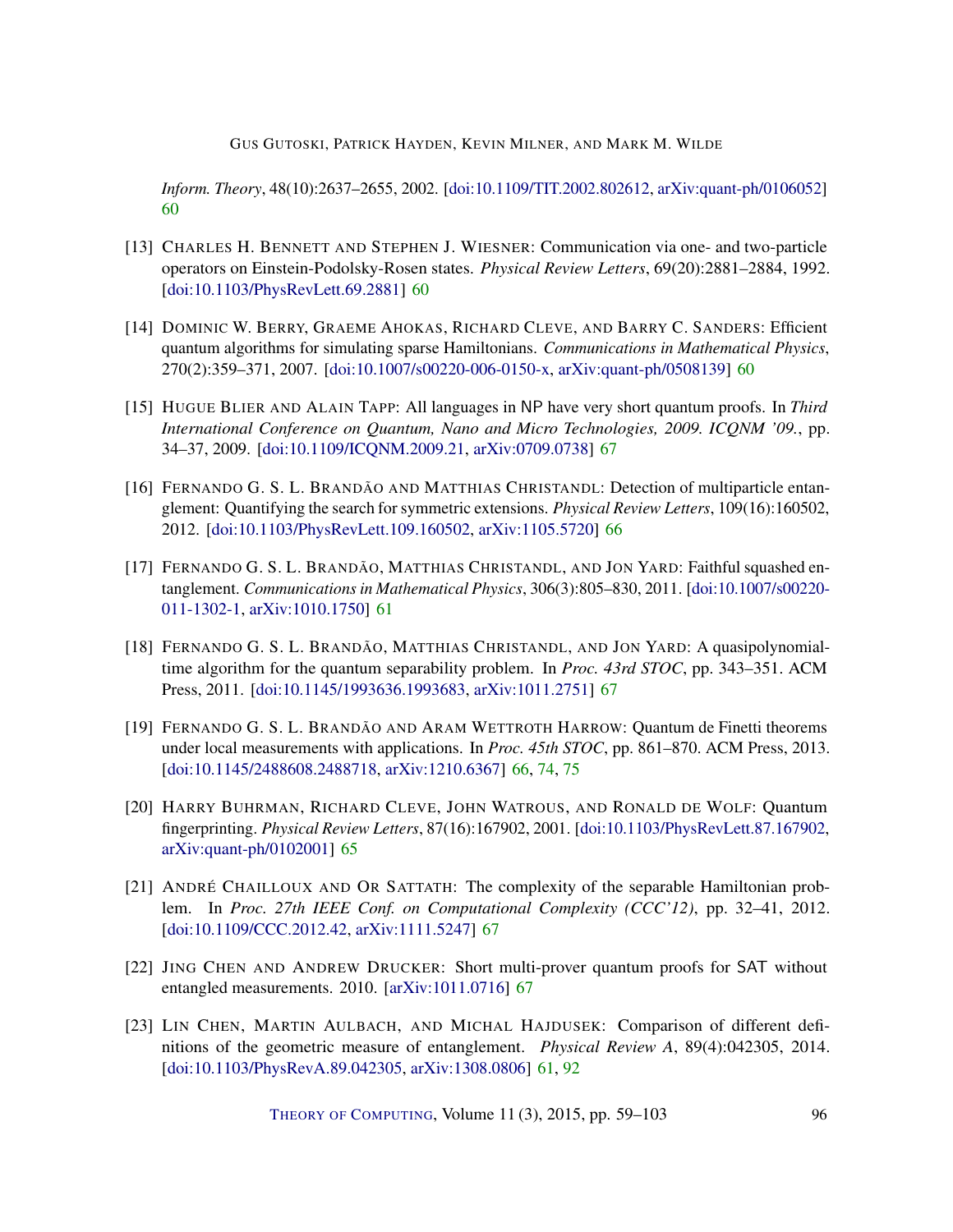- <span id="page-39-9"></span>[24] ALESSANDRO CHIESA AND MICHAEL A. FORBES: Improved soundness for QMA with multiple provers. *Chicago Journal of Theoretical Computer Science*, 2013, Article 1. [\[doi:10.4086/cjtcs.2013.001\]](http://dx.doi.org/10.4086/cjtcs.2013.001) [67](#page-9-0)
- <span id="page-39-2"></span>[25] RICHARD CLEVE AND HARRY BUHRMAN: Substituting quantum entanglement for communication. *Physical Review A*, 56(2):1201–1204, 1997. [\[doi:10.1103/PhysRevA.56.1201,](http://dx.doi.org/10.1103/PhysRevA.56.1201) [arXiv:quant](http://arxiv.org/abs/quant-ph/9704026)[ph/9704026\]](http://arxiv.org/abs/quant-ph/9704026) [60](#page-2-0)
- <span id="page-39-7"></span>[26] STEPHEN A. COOK: The complexity of theorem proving procedures. In *Proc. 3rd STOC*, pp. 151–158. ACM Press, 1971. [\[doi:10.1145/800157.805047\]](http://dx.doi.org/10.1145/800157.805047) [60](#page-2-0)
- <span id="page-39-6"></span>[27] STEPHEN A. COOK AND PHUONG NGUYEN: *Logical Foundations of Proof Complexity*. Cambridge Univ. Press, 2010. [\[doi:10.1017/CBO9780511676277\]](http://dx.doi.org/10.1017/CBO9780511676277) [60](#page-2-0)
- <span id="page-39-0"></span>[28] TOBY S. CUBITT, DEBBIE LEUNG, WILLIAM MATTHEWS, AND ANDREAS WINTER: Improving zero-error classical communication with entanglement. *Physical Review Letters*, 104(23):230503, 2010. [\[doi:10.1103/PhysRevLett.104.230503,](http://dx.doi.org/10.1103/PhysRevLett.104.230503) [arXiv:0911.5300\]](http://arxiv.org/abs/0911.5300) [60](#page-2-0)
- <span id="page-39-4"></span>[29] DAVID P. DIVINCENZO, PATRICK HAYDEN, AND BARBARA M. TERHAL: Hiding quantum data. *Foundations of Physics*, 33(11):1629–1647, 2003. [\[doi:10.1023/a:1026013201376,](http://dx.doi.org/10.1023/a:1026013201376) [arXiv:quant](http://arxiv.org/abs/quant-ph/0207147)[ph/0207147\]](http://arxiv.org/abs/quant-ph/0207147) [60](#page-2-0)
- <span id="page-39-5"></span>[30] DAVID P. DIVINCENZO, DEBBIE W. LEUNG, AND BARBARA M. TERHAL: Quantum data hiding. *IEEE Trans. Inform. Theory*, 48(3):580–598, March 2002. [\[doi:10.1109/18.985948,](http://dx.doi.org/10.1109/18.985948) [arXiv:quant](http://arxiv.org/abs/quant-ph/0103098)[ph/0103098\]](http://arxiv.org/abs/quant-ph/0103098) [60](#page-2-0)
- <span id="page-39-10"></span>[31] ANDREW C. DOHERTY, PABLO A. PARRILO, AND FEDERICO M. SPEDALIERI: Distinguishing separable and entangled states. *Physical Review Letters*, 88(18):187904, 2002. [\[doi:10.1103/PhysRevLett.88.187904,](http://dx.doi.org/10.1103/PhysRevLett.88.187904) [arXiv:quant-ph/0112007\]](http://arxiv.org/abs/quant-ph/0112007) [74](#page-16-3)
- <span id="page-39-11"></span>[32] ANDREW C. DOHERTY, PABLO A. PARRILO, AND FEDERICO M. SPEDALIERI: Complete family of separability criteria. *Physical Review A*, 69(2):022308, 2004. [\[doi:10.1103/PhysRevA.69.022308,](http://dx.doi.org/10.1103/PhysRevA.69.022308) [arXiv:quant-ph/0308032\]](http://arxiv.org/abs/quant-ph/0308032) [74](#page-16-3)
- <span id="page-39-12"></span>[33] ANDREW C. DOHERTY, PABLO A. PARRILO, AND FEDERICO M. SPEDALIERI: Detecting multipartite entanglement. *Physical Review A*, 71(3):032333, 2005. [\[doi:10.1103/PhysRevA.71.032333\]](http://dx.doi.org/10.1103/PhysRevA.71.032333) [74](#page-16-3)
- <span id="page-39-3"></span>[34] TILO EGGELING AND REINHARD F. WERNER: Hiding classical data in multipartite quantum states. *Physical Review Letters*, 89(9):097905, 2002. [\[doi:10.1103/physrevlett.89.097905,](http://dx.doi.org/10.1103/physrevlett.89.097905) [arXiv:0203004\]](http://arxiv.org/abs/0203004) [60](#page-2-0)
- <span id="page-39-1"></span>[35] ARTUR K. EKERT: Quantum cryptography based on Bell's theorem. *Physical Review Letters*, 67(6):661–663, 1991. [\[doi:10.1103/PhysRevLett.67.661\]](http://dx.doi.org/10.1103/PhysRevLett.67.661) [60](#page-2-0)
- <span id="page-39-8"></span>[36] CHRISTOPHER A. FUCHS AND JEROEN VAN DE GRAAF: Cryptographic distinguishability measures for quantum-mechanical states. *IEEE Trans. Inform. Theory*, 45(4):1216, 1999. [\[doi:10.1109/18.761271,](http://dx.doi.org/10.1109/18.761271) [arXiv:quant-ph/9712042\]](http://arxiv.org/abs/quant-ph/9712042) [65](#page-7-2)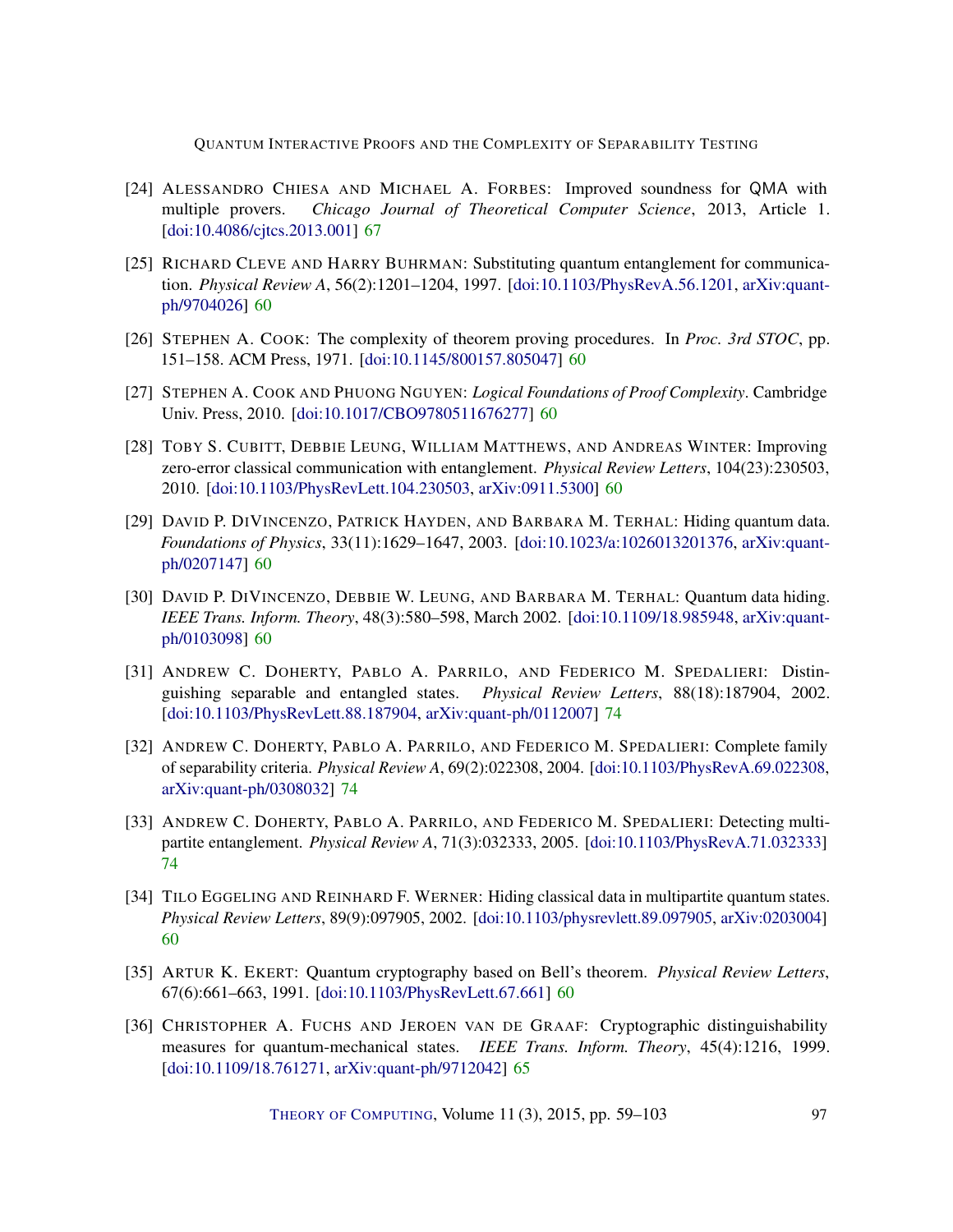GUS GUTOSKI, PATRICK HAYDEN, KEVIN MILNER, AND MARK M. WILDE

- <span id="page-40-3"></span>[37] SEVAG GHARIBIAN: Strong NP-hardness of the quantum separability problem. *[Quantum Inf.](http://www.rintonpress.com/xxqic10/qic-10-34/0343-0360.pdf) [Comput.](http://www.rintonpress.com/xxqic10/qic-10-34/0343-0360.pdf)*, 10(3):343–360, 2010. [\[arXiv:0810.4507\]](http://arxiv.org/abs/0810.4507) [60](#page-2-0)
- <span id="page-40-0"></span>[38] SHAFI GOLDWASSER, SILVIO MICALI, AND CHARLES RACKOFF: The knowledge complexity of interactive proof systems. *SIAM J. Comput.*, 18(1):186–208, 1989. Preliminary version in [STOC'85.](http://dx.doi.org/10.1145/22145.22178) [\[doi:10.1137/0218012\]](http://dx.doi.org/10.1137/0218012) [60](#page-2-0)
- <span id="page-40-2"></span>[39] LEONID GURVITS: Classical deterministic complexity of Edmonds' problem and quantum entanglement. In *Proc. 35th STOC*, pp. 10–19. ACM Press, 2003. [\[doi:10.1145/780542.780545,](http://dx.doi.org/10.1145/780542.780545) [arXiv:quant-ph/0303055\]](http://arxiv.org/abs/quant-ph/0303055) [60](#page-2-0)
- <span id="page-40-9"></span>[40] GUS GUTOSKI AND JOHN WATROUS: Quantum interactive proofs with competing provers. In *Proc. 22nd Symp. Theoretical Aspects of Comp. Sci. (STACS'05)*, volume 3404 of *LNCS*, pp. 605–616. Springer, 2005. [\[doi:10.1007/978-3-540-31856-9\\_50,](http://dx.doi.org/10.1007/978-3-540-31856-9_50) [arXiv:cs/0412102\]](http://arxiv.org/abs/cs/0412102) [68,](#page-10-1) [92](#page-34-3)
- <span id="page-40-7"></span>[41] GUS GUTOSKI AND XIAODI WU: Parallel approximation of min-max problems. *Comput. Complexity*, 22(2):385–428, 2013. Preliminary version in [CCC'12.](http://dx.doi.org/10.1109/CCC.2012.12) [\[doi:10.1007/s00037-013-0065-9,](http://dx.doi.org/10.1007/s00037-013-0065-9) [arXiv:1011.2787\]](http://arxiv.org/abs/1011.2787) [62,](#page-4-1) [68](#page-10-1)
- <span id="page-40-10"></span>[42] DANIEL HARLOW AND PATRICK HAYDEN: Quantum computation vs. firewalls. *Journal of High Energy Physics*, 2013(6):85, 2013. [\[doi:10.1007/JHEP06\(2013\)085,](http://dx.doi.org/10.1007/JHEP06(2013)085) [arXiv:1301.4504\]](http://arxiv.org/abs/1301.4504) [90](#page-32-1)
- <span id="page-40-5"></span>[43] ARAM WETTROTH HARROW AND DEBBIE LEUNG: A communication-efficient nonlocal measurement with application to communication complexity and bipartite gate capacities. *IEEE Trans. Inform. Theory*, 57(8):5504–5508, 2011. [\[doi:10.1109/TIT.2011.2158468,](http://dx.doi.org/10.1109/TIT.2011.2158468) [arXiv:0803.3066\]](http://arxiv.org/abs/0803.3066) [61,](#page-3-1) [69](#page-11-3)
- <span id="page-40-6"></span>[44] ARAM WETTROTH HARROW AND ASHLEY MONTANARO: An efficient test for product states with applications to quantum Merlin-Arthur games. In *Proc. 51st FOCS*, pp. 633–642. IEEE Comp. Soc. Press, 2010. [\[doi:10.1109/FOCS.2010.66,](http://dx.doi.org/10.1109/FOCS.2010.66) [arXiv:1001.0017\]](http://arxiv.org/abs/1001.0017) [61,](#page-3-1) [62,](#page-4-1) [67,](#page-9-0) [68,](#page-10-1) [71,](#page-13-2) [81,](#page-23-0) [92](#page-34-3)
- <span id="page-40-12"></span>[45] PATRICK HAYDEN, MICHAL HORODECKI, ANDREAS WINTER, AND JON YARD: A decoupling approach to the quantum capacity. *Open Systems & Information Dynamics*, 15(1):7–19, 2008. [\[doi:10.1142/S1230161208000043,](http://dx.doi.org/10.1142/S1230161208000043) [arXiv:quant-ph/0702005\]](http://arxiv.org/abs/quant-ph/0702005) [90](#page-32-1)
- <span id="page-40-4"></span>[46] PATRICK HAYDEN, KEVIN MILNER, AND MARK M. WILDE: Two-message quantum interactive proofs and the quantum separability problem. *[Quantum Inf. Comput.](http://www.rintonpress.com/journals/qiconline.html#v14n56)*, 14(5 & 6):384–416, 2014. Preliminary version at [CCC'13.](http://dx.doi.org/10.1109/CCC.2013.24) [\[arXiv:1211.6120\]](http://arxiv.org/abs/1211.6120) [60,](#page-2-0) [61,](#page-3-1) [62,](#page-4-1) [63,](#page-5-1) [77,](#page-19-2) [88,](#page-30-1) [90,](#page-32-1) [91,](#page-33-2) [92,](#page-34-3) [93,](#page-35-0) [94](#page-36-1)
- <span id="page-40-11"></span>[47] PATRICK HAYDEN AND BRIAN SWINGLE: Quantum error correction and QSZK. unpublished, 2012. [90](#page-32-1)
- <span id="page-40-8"></span>[48] CARL W. HELSTROM: Quantum detection and estimation theory. *Journal of Statistical Physics*, 1(2):231–252, 1969. [\[doi:10.1007/BF01007479\]](http://dx.doi.org/10.1007/BF01007479) [64](#page-6-4)
- <span id="page-40-1"></span>[49] RYSZARD HORODECKI, PAWEŁ HORODECKI, MICHAŁ HORODECKI, AND KAROL HORODECKI: Quantum entanglement. *Reviews of Modern Physics*, 81(2):865–942, 2009. [\[doi:10.1103/RevModPhys.81.865,](http://dx.doi.org/10.1103/RevModPhys.81.865) [arXiv:quant-ph/0702225\]](http://arxiv.org/abs/quant-ph/0702225) [60,](#page-2-0) [70](#page-12-2)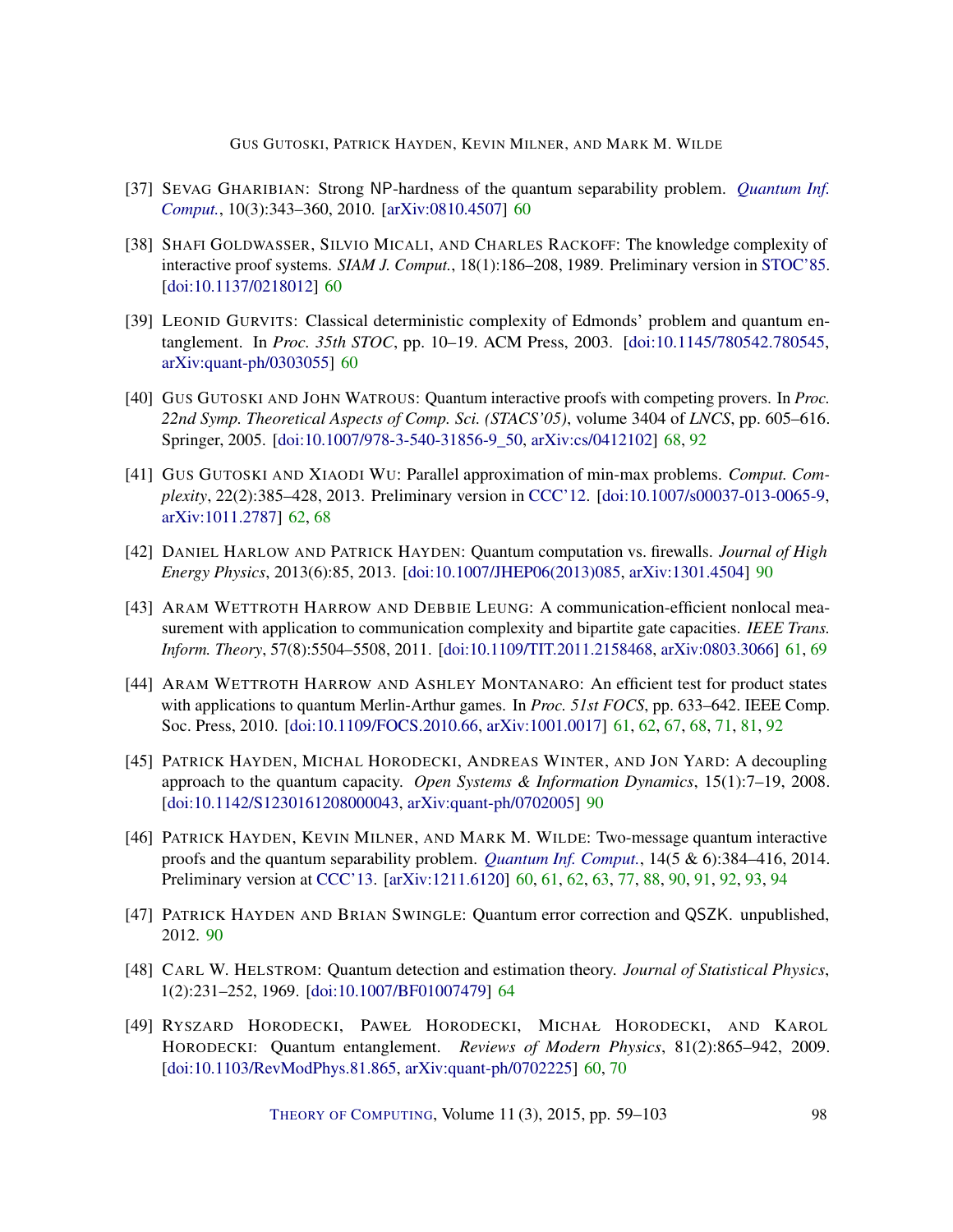- <span id="page-41-3"></span>[50] RAHUL JAIN, ZHENGFENG JI, SARVAGYA UPADHYAY, AND JOHN WATROUS: QIP = PSPACE. *J. ACM*, 58(6):30, 2011. Preliminary version in [STOC'10.](http://doi.acm.org/10.1145/1806689.1806768) [\[doi:10.1145/2049697.2049704\]](http://dx.doi.org/10.1145/2049697.2049704) [62,](#page-4-1) [67](#page-9-0)
- <span id="page-41-2"></span>[51] RAHUL JAIN, SARVAGYA UPADHYAY, AND JOHN WATROUS: Two-message quantum interactive proofs are in PSPACE. In *Proc. 50th FOCS*, pp. 534–543. IEEE Comp. Soc. Press, 2009. [\[doi:10.1109/FOCS.2009.30,](http://dx.doi.org/10.1109/FOCS.2009.30) [arXiv:0905.1300\]](http://arxiv.org/abs/0905.1300) [62,](#page-4-1) [68,](#page-10-1) [76](#page-18-5)
- <span id="page-41-5"></span>[52] MASARU KADA, HARUMICHI NISHIMURA, AND TOMOYUKI YAMAKAMI: The efficiency of quantum identity testing of multiple states. *Journal of Physics A: Mathematical and Theoretical*, 41(39):395309, 2008. [\[doi:10.1088/1751-8113/41/39/395309,](http://dx.doi.org/10.1088/1751-8113/41/39/395309) [arXiv:0809.2037\]](http://arxiv.org/abs/0809.2037) [65](#page-7-2)
- <span id="page-41-4"></span>[53] ALEXEI YU. KITAEV: Quantum measurements and the Abelian Stabilizer Problem. *[ECCC](http://eccc.hpi-web.de/eccc-reports/1996/TR96-003/)*, TR96-003, 1995. [\[arXiv:quant-ph/9511026\]](http://arxiv.org/abs/quant-ph/9511026) [65](#page-7-2)
- <span id="page-41-0"></span>[54] ALEXEI YU. KITAEV AND JOHN WATROUS: Parallelization, amplification, and exponential time simulation of quantum interactive proof systems. In *Proc. 32nd STOC*, pp. 608–617. ACM Press, 2000. [\[doi:10.1145/335305.335387\]](http://dx.doi.org/10.1145/335305.335387) [60,](#page-2-0) [67,](#page-9-0) [68](#page-10-1)
- <span id="page-41-7"></span>[55] HIROTADA KOBAYASHI AND KEIJI MATSUMOTO: Quantum multi-prover interactive proof systems with limited prior entanglement. *J. Comput. System Sci.*, 66(3):429–450, May 2003. Preliminary version in [ISAAC'02.](http://dx.doi.org/10.1007/3-540-36136-7_11) [\[doi:10.1016/s0022-0000\(03\)00035-7,](http://dx.doi.org/10.1016/s0022-0000(03)00035-7) [arXiv:cs/0102013\]](http://arxiv.org/abs/cs/0102013) [67](#page-9-0)
- <span id="page-41-6"></span>[56] CÉCILIA LANCIEN AND ANDREAS WINTER: Distinguishing multi-partite states by local measurements. *Communications in Mathematical Physics*, 323(2):555–573, 2013. [\[doi:10.1007/s00220-](http://dx.doi.org/10.1007/s00220-013-1779-x) [013-1779-x,](http://dx.doi.org/10.1007/s00220-013-1779-x) [arXiv:1206.2884\]](http://arxiv.org/abs/1206.2884) [66](#page-8-0)
- <span id="page-41-8"></span>[57] FRANÇOIS LE GALL, SHOTA NAKAGAWA, AND HARUMICHI NISHIMURA: On QMA protocols with two short quantum proofs. *[Quantum Inf. Comput.](http://www.rintonpress.com/journals/qiconline.html#v12n78)*, 12(7&8):589–600, 2012. [\[arXiv:1108.4306\]](http://arxiv.org/abs/1108.4306) [67](#page-9-0)
- <span id="page-41-9"></span>[58] YI-KAI LIU, MATTHIAS CHRISTANDL, AND FRANK VERSTRAETE: Quantum computational complexity of the *N*-representability problem: QMA complete. *Physical Review Letters*, 98(11):110503, 2007. [\[doi:10.1103/PhysRevLett.98.110503,](http://dx.doi.org/10.1103/PhysRevLett.98.110503) [arXiv:quant-ph/0609125\]](http://arxiv.org/abs/quant-ph/0609125) [67](#page-9-0)
- <span id="page-41-1"></span>[59] SETH LLOYD: Universal quantum simulators. *Science*, 273(5278):1073–1078, 1996. [\[doi:10.1126/science.273.5278.1073\]](http://dx.doi.org/10.1126/science.273.5278.1073) [60](#page-2-0)
- <span id="page-41-11"></span>[60] CARSTEN LUND, LANCE FORTNOW, HOWARD KARLOFF, AND NOAM NISAN: Algebraic methods for interactive proof systems. *J. ACM*, 39(4):859–868, 1992. Preliminary version in [FOCS'90.](http://dx.doi.org/10.1109/FSCS.1990.89518) [\[doi:10.1145/146585.146605\]](http://dx.doi.org/10.1145/146585.146605) [68](#page-10-1)
- <span id="page-41-10"></span>[61] CHRIS MARRIOTT AND JOHN WATROUS: Quantum Arthur-Merlin games. *Comput. Complexity*, 14(2):122–152, 2005. Preliminary version in [CCC'04.](http://dx.doi.org/10.1109/CCC.2004.1313850) [\[doi:10.1007/s00037-005-0194-x,](http://dx.doi.org/10.1007/s00037-005-0194-x) [arXiv:cs/0506068\]](http://arxiv.org/abs/cs/0506068) [68](#page-10-1)

THEORY OF C[OMPUTING](http://dx.doi.org/10.4086/toc), Volume 11 (3), 2015, pp. 59–103 99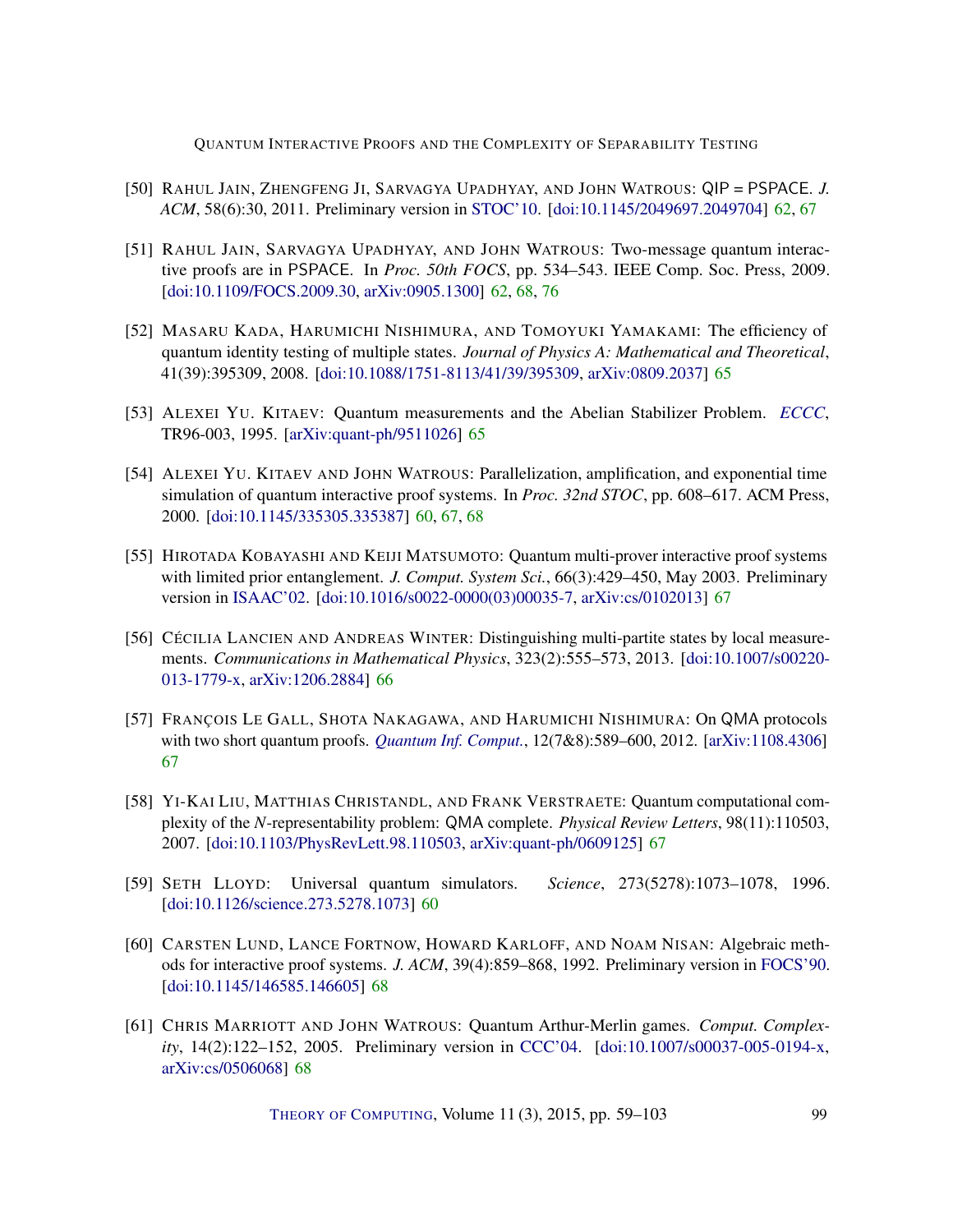GUS GUTOSKI, PATRICK HAYDEN, KEVIN MILNER, AND MARK M. WILDE

- <span id="page-42-5"></span>[62] WILLIAM MATTHEWS, STEPHANIE WEHNER, AND ANDREAS WINTER: Distinguishability of quantum states under restricted families of measurements with an application to quantum data hiding. *Communications in Mathematical Physics*, 291(3):813–843, 2009. [\[doi:10.1007/s00220-](http://dx.doi.org/10.1007/s00220-009-0890-5) [009-0890-5,](http://dx.doi.org/10.1007/s00220-009-0890-5) [arXiv:0810.2327\]](http://arxiv.org/abs/0810.2327) [60,](#page-2-0) [61,](#page-3-1) [66](#page-8-0)
- <span id="page-42-10"></span>[63] MICHAEL A. NIELSEN AND ISAAC L. CHUANG: *Quantum Computation and Quantum Information*. Cambridge Univ. Press, 2000. [62,](#page-4-1) [77](#page-19-2)
- <span id="page-42-6"></span>[64] CHRISTOS H. PAPADIMITRIOU: *Computational Complexity*. Addison-Wesley, 1994. [60](#page-2-0)
- <span id="page-42-12"></span>[65] ADI SHAMIR: IP = PSPACE. *J. ACM*, 39(4):869–877, 1992. Preliminary version in [FOCS'90.](http://dx.doi.org/10.1109/FSCS.1990.89519) [\[doi:10.1145/146585.146609\]](http://dx.doi.org/10.1145/146585.146609) [68](#page-10-1)
- <span id="page-42-11"></span>[66] YAOYUN SHI AND XIAODI WU: Epsilon-net method for optimizations over separable states. In *Proc. 39th Internat. Colloq. on Automata, Languages and Programming (ICALP'12)*, volume 7391 of *LNCS*, pp. 798–809. Springer, 2012. [\[doi:10.1007/978-3-642-31594-7\\_67,](http://dx.doi.org/10.1007/978-3-642-31594-7_67) [arXiv:1112.0808\]](http://arxiv.org/abs/1112.0808) [67](#page-9-0)
- <span id="page-42-1"></span>[67] MICHAEL SIPSER: *Introduction to the Theory of Computation*. International Thomson Publishing, 1996. [60](#page-2-0)
- <span id="page-42-0"></span>[68] LARRY J. STOCKMEYER: The polynomial-time hierarchy. *Theoret. Comput. Sci.*, 3(1):1–22, 1976. [\[doi:10.1016/0304-3975\(76\)90061-X\]](http://dx.doi.org/10.1016/0304-3975(76)90061-X) [60](#page-2-0)
- <span id="page-42-4"></span>[69] UMESH VAZIRANI AND THOMAS VIDICK: Fully device independent quantum key distribution. *Physical Review Letters*, 113(14)(14):140501, 2014. [\[doi:10.1103/PhysRevLett.113.140501,](http://dx.doi.org/10.1103/PhysRevLett.113.140501) [arXiv:1210.1810\]](http://arxiv.org/abs/1210.1810) [60](#page-2-0)
- <span id="page-42-8"></span>[70] JOHN WATROUS: Limits on the power of quantum statistical zero-knowledge. In *Proc. 43rd FOCS*, pp. 459–468. IEEE Comp. Soc. Press, 2002. [\[doi:10.1109/SFCS.2002.1181970,](http://dx.doi.org/10.1109/SFCS.2002.1181970) [arXiv:quant](http://arxiv.org/abs/quant-ph/0202111)[ph/0202111\]](http://arxiv.org/abs/quant-ph/0202111) [62,](#page-4-1) [67,](#page-9-0) [68,](#page-10-1) [86,](#page-28-4) [88,](#page-30-1) [90](#page-32-1)
- <span id="page-42-2"></span>[71] JOHN WATROUS: PSPACE has constant-round quantum interactive proof systems. *Theoret. Comput. Sci.*, 292(3):575–588, 2003. Preliminary version in [FOCS'99.](http://dx.doi.org/10.1109/SFFCS.1999.814583) [\[doi:10.1016/S0304-3975\(01\)00375-](http://dx.doi.org/10.1016/S0304-3975(01)00375-9) [9\]](http://dx.doi.org/10.1016/S0304-3975(01)00375-9) [60](#page-2-0)
- <span id="page-42-13"></span>[72] JOHN WATROUS: Theory of Quantum Information (course lecture notes). 2004. [69](#page-11-3)
- <span id="page-42-3"></span>[73] JOHN WATROUS: Quantum computational complexity. *Encyclopedia of Complexity and System Science*, pp. 7174–7201, 2009. [\[doi:10.1007/978-0-387-30440-3\\_428,](http://dx.doi.org/10.1007/978-0-387-30440-3_428) [arXiv:0804.3401\]](http://arxiv.org/abs/0804.3401) [60,](#page-2-0) [62](#page-4-1)
- <span id="page-42-9"></span>[74] JOHN WATROUS: Zero-knowledge against quantum attacks. *SIAM J. Comput.*, 39(1):25–58, 2009. Preliminary version in [STOC'06.](http://dx.doi.org/10.1145/1132516.1132560) [\[doi:10.1137/060670997,](http://dx.doi.org/10.1137/060670997) [arXiv:quant-ph/0511020\]](http://arxiv.org/abs/quant-ph/0511020) [62,](#page-4-1) [67,](#page-9-0) [86](#page-28-4)
- <span id="page-42-7"></span>[75] TZU-CHIEH WEI AND PAUL M. GOLDBART: Geometric measure of entanglement and applications to bipartite and multipartite quantum states. *Physical Review A*, 68(4)(4):042307, 2003. [\[doi:10.1103/PhysRevA.68.042307,](http://dx.doi.org/10.1103/PhysRevA.68.042307) [arXiv:quant-ph/0307219\]](http://arxiv.org/abs/quant-ph/0307219) [61,](#page-3-1) [92](#page-34-3)

THEORY OF C[OMPUTING](http://dx.doi.org/10.4086/toc), Volume 11 (3), 2015, pp. 59–103 100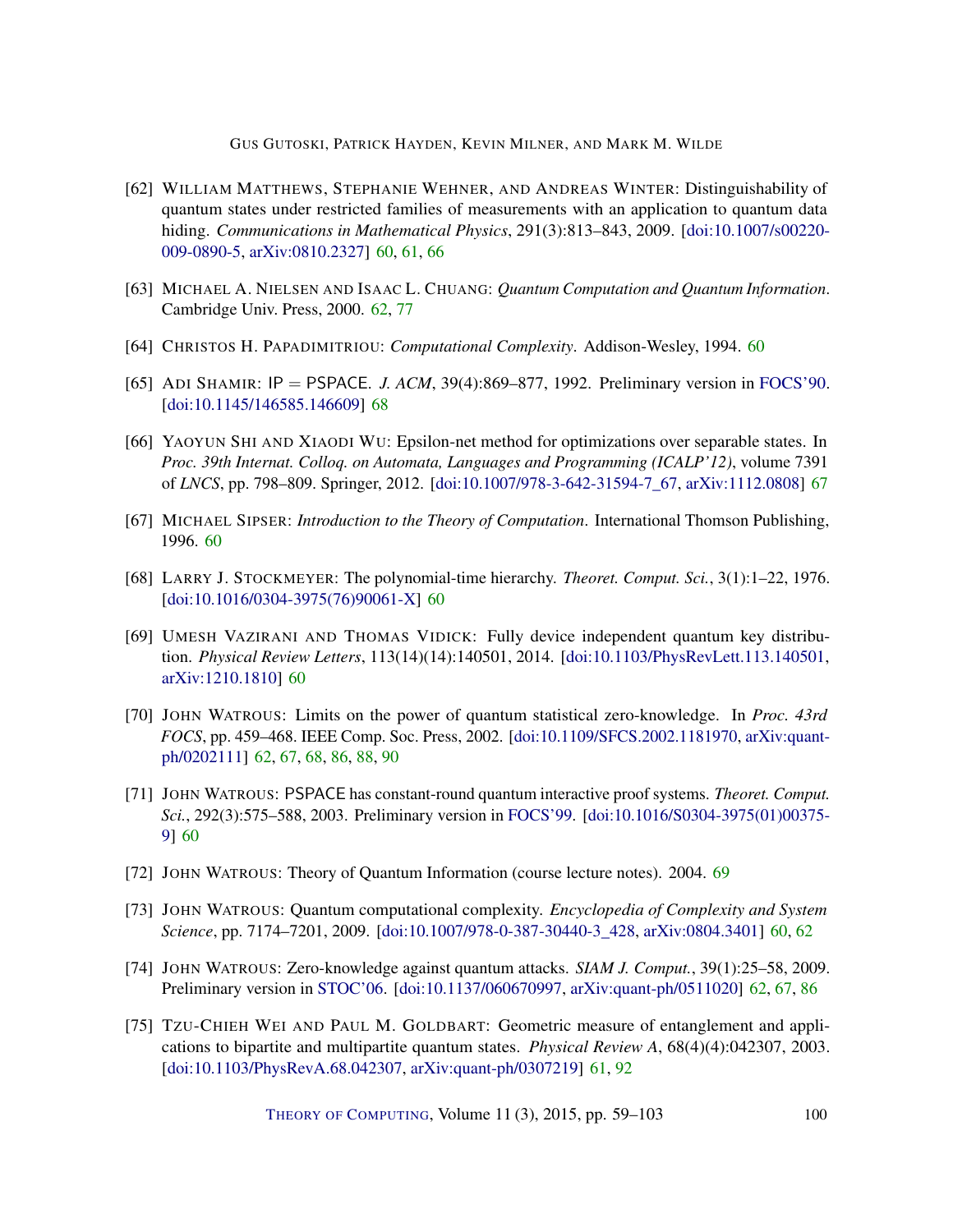- <span id="page-43-9"></span><span id="page-43-6"></span>[76] REINHARD F. WERNER: An application of Bell's inequalities to a quantum state extension problem. *Letters in Mathematical Physics*, 17(4):359–363, 1989. [\[doi:10.1007/BF00399761\]](http://dx.doi.org/10.1007/BF00399761) [74](#page-16-3)
- <span id="page-43-5"></span>[77] REINHARD F. WERNER: Quantum states with Einstein-Podolsky-Rosen correlations admitting a hidden-variable model. *Physical Review A*, 40(8):4277–4281, 1989. [\[doi:10.1103/PhysRevA.40.4277\]](http://dx.doi.org/10.1103/PhysRevA.40.4277) [62](#page-4-1)
- <span id="page-43-3"></span>[78] MARK M. WILDE: *From Classical to Quantum Shannon Theory*. 2011. Published in [\[79\]](#page-43-4). [\[arXiv:1106.1445\]](http://arxiv.org/abs/1106.1445) [62](#page-4-1)
- <span id="page-43-4"></span>[79] MARK M. WILDE: *Quantum Information Theory*. Cambridge Univ. Press, 2013. [62,](#page-4-1) [101](#page-43-9)
- <span id="page-43-7"></span>[80] NENGKUN YU, RUNYAO DUAN, AND QUANHUA XU: Bounds on the distance between a unital quantum channel and the convex hull of unitary channels, with applications to the asymptotic quantum Birkhoff conjecture. 2012. [\[arXiv:1201.1172\]](http://arxiv.org/abs/1201.1172) [92](#page-34-3)
- <span id="page-43-8"></span>[81] PAOLO ZANARDI, CHRISTOF ZALKA, AND LARA FAORO: Entangling power of quantum evolutions. *Physical Review A*, 62(3):030301, 2000. [\[doi:10.1103/PhysRevA.62.030301,](http://dx.doi.org/10.1103/PhysRevA.62.030301) [arXiv:quant](http://arxiv.org/abs/quant-ph/0005031)[ph/0005031\]](http://arxiv.org/abs/quant-ph/0005031) [93](#page-35-0)

### <span id="page-43-0"></span>AUTHORS

Gus Gutoski Postdoctoral Scholar Perimeter Institute for Theoretical Physics, Waterloo, Ontario, Canada  $ggutoski@perimeter institute.ca$ <http://www.perimeterinstitute.ca/personal/ggutoski/>

<span id="page-43-1"></span>Patrick Hayden Professor of Physics Department of Physics, Stanford University, Stanford, California, USA phayden@stanford.edu <http://web.stanford.edu/~phayden>

<span id="page-43-2"></span>Kevin Milner Ph. D. student University of Oxford, Oxford, UK kamilner@kamilner.ca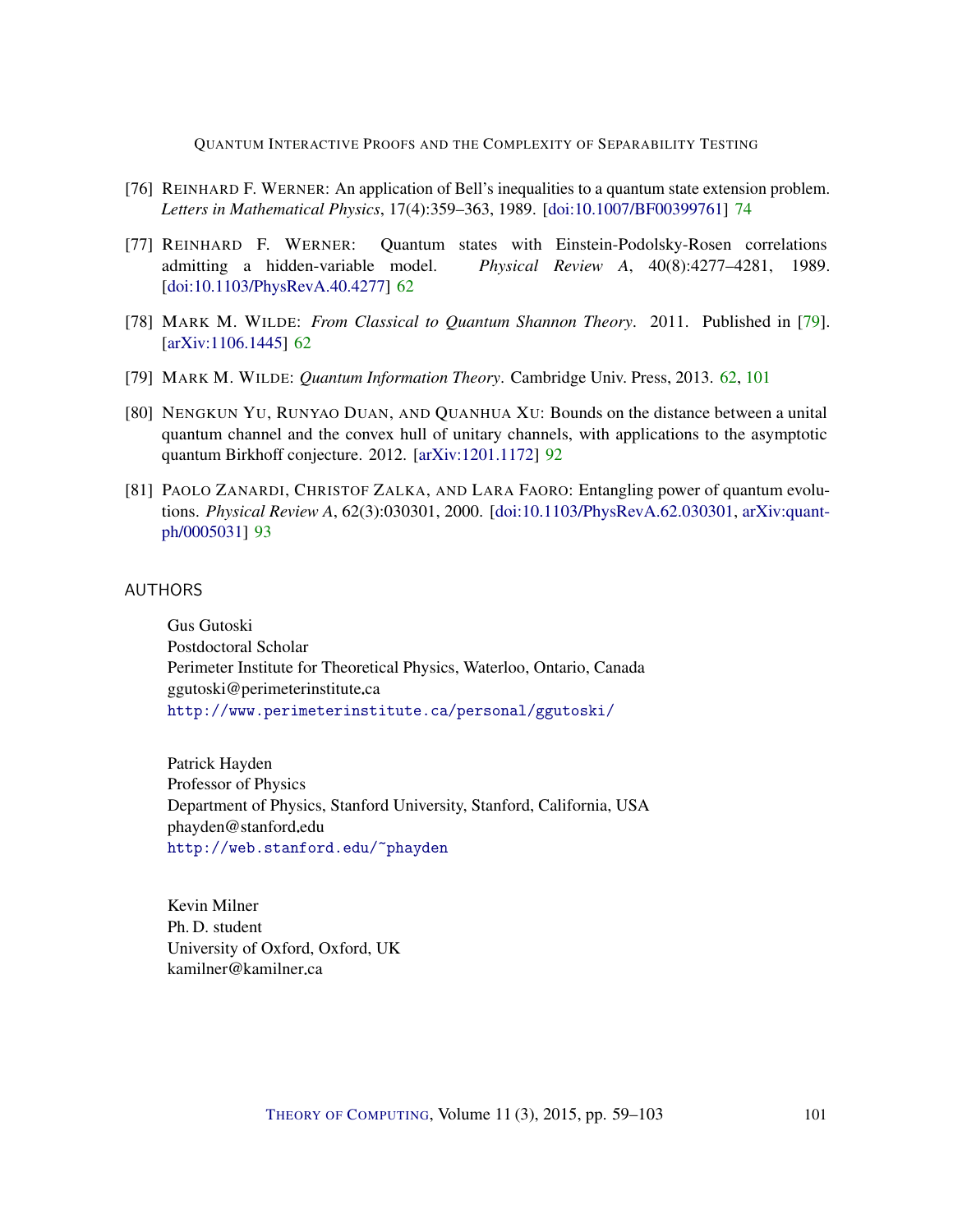#### GUS GUTOSKI, PATRICK HAYDEN, KEVIN MILNER, AND MARK M. WILDE

<span id="page-44-0"></span>Mark M. Wilde

Assistant Professor

Hearne Institute for Theoretical Physics, Department of Physics and Astronomy, Center for Computation and Technology, Louisiana State University, Baton Rouge, Louisiana, USA mwilde@lsu.edu

<http://www.markwilde.com>

### ABOUT THE AUTHORS

- GUS GUTOSKI was born in Kitchener, Ontario, twin city of Waterloo, Ontario. After completing a BMath at the [University of Waterloo](https://uwaterloo.ca/) he briefly escaped the Region of Waterloo for a MSc at the [University of Calgary](http://www.ucalgary.ca/) in Calgary, Alberta. Unfortunately, his graduate advisor, [John Watrous,](https://cs.uwaterloo.ca/~watrous/) subsequently took a position at the University of Waterloo. Gus reluctantly followed his advisor back to his hometown and completed a Ph. D. in Computer Science at the University of Waterloo. He is currently a postdoctoral researcher at the [Perimeter Institute for Theoretical Physics](http://www.perimeterinstitute.ca/) in Waterloo and he cannot get enough of Waterloo. Gus's research interests include quantum complexity theory, quantum cryptography, and, lately, [Bitcoin.](https://bitcoin.org/)
- PATRICK HAYDEN received his D. Phil. in Physics from the [University of Oxford](www.ox.ac.uk) in 2001 under the supervision of Artur Ekert. Subsequently he was a postdoc at Caltech before joining the faculty at [McGill University,](www.mcgill.ca) where he spent nine happy years before moving to [Stanford](www.stanford.edu) in 2013. Like many computer scientists, Hayden developed an interest in complexity theory because of its [possible relevance](http://arxiv.org/abs/1301.4504) to black hole physics. His other research interests include skiing and backcountry camping. Outside of work, Hayden enjoys proving theorems in quantum communication theory and studying the emergence of spacetime.
- KEVIN MILNER did his undergraduate studies at the [University of Alberta](www.ualberta.ca) where he developed an interest in complexity theory before joining [McGill University](www.mcgill.ca) to study quantum information for his M. Sc., under the supervision of Patrick Hayden. His hobbies include breaking and fixing the Internet, which he now studies as a D. Phil. student supervised by [Cas Cremers](http://www.cs.ox.ac.uk/people/cas.cremers) at the [University of Oxford,](www.ox.ac.uk) and not worrying about the Internet, which he now studies whenever he can.